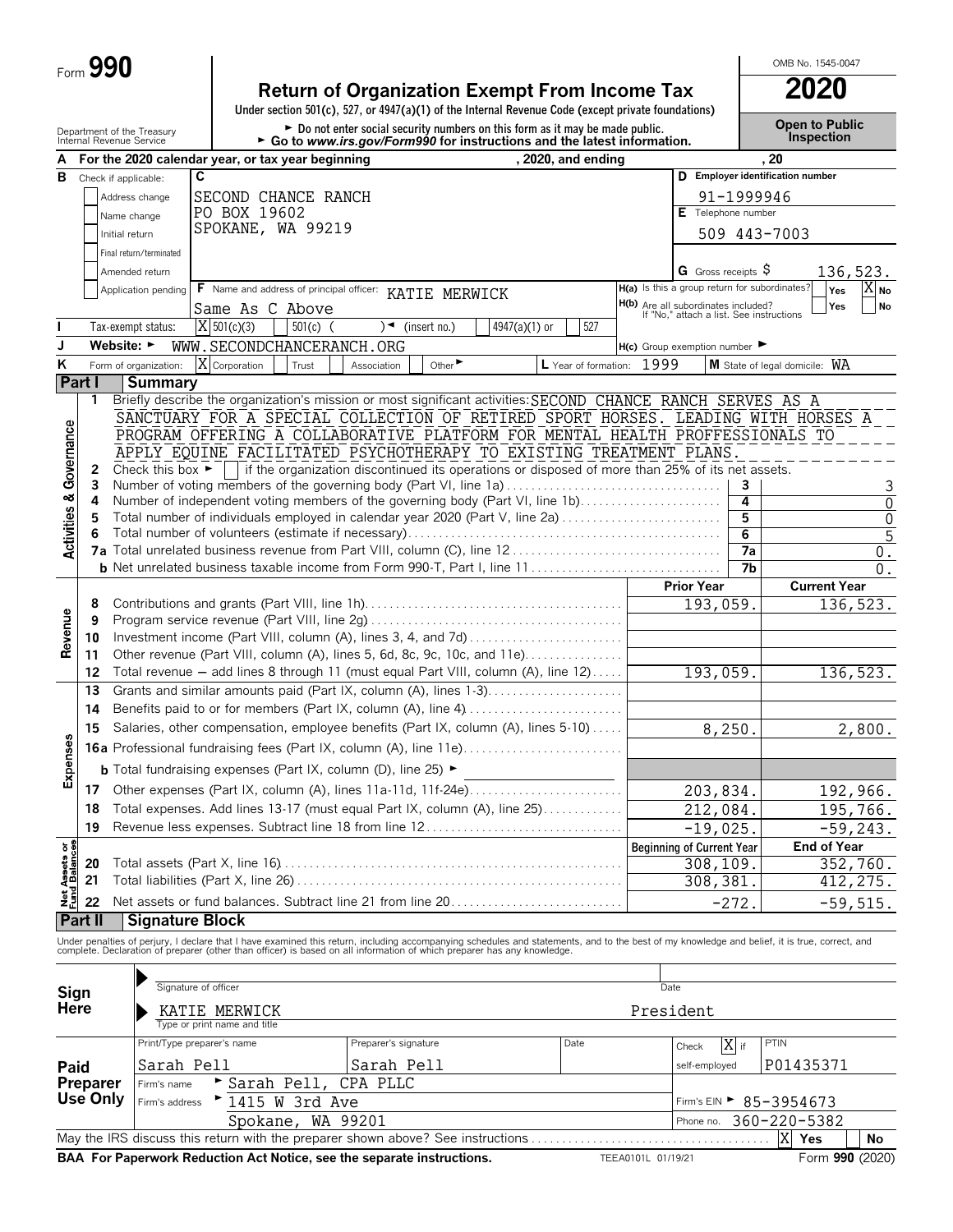|                 | Form 990 (2020)                      | SECOND CHANCE RANCH                             |                |                                                         |          |                                                                                                                                                                                                                                                                                    |               |               | 91-1999946 |                 | Page 2      |
|-----------------|--------------------------------------|-------------------------------------------------|----------------|---------------------------------------------------------|----------|------------------------------------------------------------------------------------------------------------------------------------------------------------------------------------------------------------------------------------------------------------------------------------|---------------|---------------|------------|-----------------|-------------|
| <b>Part III</b> |                                      |                                                 |                | <b>Statement of Program Service Accomplishments</b>     |          |                                                                                                                                                                                                                                                                                    |               |               |            |                 |             |
|                 |                                      |                                                 |                |                                                         |          |                                                                                                                                                                                                                                                                                    |               |               |            |                 | $\mathbf X$ |
| 1               |                                      | Briefly describe the organization's mission:    |                |                                                         |          |                                                                                                                                                                                                                                                                                    |               |               |            |                 |             |
|                 | See Schedule 0                       |                                                 |                |                                                         |          | --------------------------------------                                                                                                                                                                                                                                             |               |               |            |                 |             |
|                 |                                      |                                                 |                |                                                         |          |                                                                                                                                                                                                                                                                                    |               |               |            |                 |             |
|                 |                                      |                                                 |                |                                                         |          |                                                                                                                                                                                                                                                                                    |               |               |            |                 |             |
|                 |                                      |                                                 |                |                                                         |          | 2 Did the organization undertake any significant program services during the year which were not listed on the prior                                                                                                                                                               |               |               |            |                 |             |
|                 |                                      |                                                 |                |                                                         |          |                                                                                                                                                                                                                                                                                    |               |               | Yes        | ΙX              | No          |
|                 |                                      |                                                 |                | If "Yes," describe these new services on Schedule O.    |          |                                                                                                                                                                                                                                                                                    |               |               |            |                 |             |
| 3               |                                      |                                                 |                |                                                         |          | Did the organization cease conducting, or make significant changes in how it conducts, any program services?                                                                                                                                                                       |               |               | Yes        | X               | No          |
|                 |                                      | If "Yes," describe these changes on Schedule O. |                |                                                         |          |                                                                                                                                                                                                                                                                                    |               |               |            |                 |             |
|                 |                                      |                                                 |                | and revenue, if any, for each program service reported. |          | 4 Describe the organization's program service accomplishments for each of its three largest program services, as measured by expenses.<br>Section 501(c)(3) and 501(c)(4) organizations are required to report the amount of grants and allocations to others, the total expenses, |               |               |            |                 |             |
|                 | 4a (Code:                            |                                                 | ) (Expenses \$ |                                                         |          | 148,908. including grants of \$                                                                                                                                                                                                                                                    |               | ) (Revenue \$ |            |                 |             |
|                 |                                      |                                                 |                |                                                         |          | ALL REVENUE AND GRANTS ARE USED FOR THE SUPPORT, MAINTENANCE, AND CARE OF THE ANIMALS                                                                                                                                                                                              |               |               |            |                 |             |
|                 |                                      |                                                 |                |                                                         |          | INCLUDING FEED, HOUSING, VETERINARY, AND FARRIER                                                                                                                                                                                                                                   |               |               |            |                 |             |
|                 |                                      |                                                 |                |                                                         |          |                                                                                                                                                                                                                                                                                    |               |               |            |                 |             |
|                 |                                      |                                                 |                |                                                         |          |                                                                                                                                                                                                                                                                                    |               |               |            |                 |             |
|                 |                                      |                                                 |                |                                                         |          |                                                                                                                                                                                                                                                                                    |               |               |            |                 |             |
|                 |                                      |                                                 |                |                                                         |          |                                                                                                                                                                                                                                                                                    |               |               |            |                 |             |
|                 |                                      |                                                 |                |                                                         |          |                                                                                                                                                                                                                                                                                    |               |               |            |                 |             |
|                 |                                      |                                                 |                |                                                         |          |                                                                                                                                                                                                                                                                                    |               |               |            |                 |             |
|                 |                                      |                                                 |                |                                                         |          |                                                                                                                                                                                                                                                                                    |               |               |            |                 |             |
|                 |                                      |                                                 |                |                                                         |          |                                                                                                                                                                                                                                                                                    |               |               |            |                 |             |
|                 |                                      |                                                 |                |                                                         |          |                                                                                                                                                                                                                                                                                    |               |               |            |                 |             |
|                 | $4b$ (Code:                          |                                                 | ) (Expenses \$ |                                                         |          | including grants of $\frac{6}{7}$                                                                                                                                                                                                                                                  |               | )(Revenue  \$ |            |                 |             |
|                 |                                      |                                                 |                |                                                         |          |                                                                                                                                                                                                                                                                                    |               |               |            |                 |             |
|                 |                                      |                                                 |                |                                                         |          |                                                                                                                                                                                                                                                                                    |               |               |            |                 |             |
|                 |                                      |                                                 |                |                                                         |          |                                                                                                                                                                                                                                                                                    |               |               |            |                 |             |
|                 |                                      |                                                 |                |                                                         |          |                                                                                                                                                                                                                                                                                    |               |               |            |                 |             |
|                 |                                      |                                                 |                |                                                         |          |                                                                                                                                                                                                                                                                                    |               |               |            |                 |             |
|                 |                                      |                                                 |                |                                                         |          |                                                                                                                                                                                                                                                                                    |               |               |            |                 |             |
|                 |                                      |                                                 |                |                                                         |          |                                                                                                                                                                                                                                                                                    |               |               |            |                 |             |
|                 |                                      |                                                 |                |                                                         |          |                                                                                                                                                                                                                                                                                    |               |               |            |                 |             |
|                 |                                      |                                                 |                |                                                         |          |                                                                                                                                                                                                                                                                                    |               |               |            |                 |             |
|                 |                                      |                                                 |                |                                                         |          |                                                                                                                                                                                                                                                                                    |               |               |            |                 |             |
|                 |                                      |                                                 |                |                                                         |          |                                                                                                                                                                                                                                                                                    |               |               |            |                 |             |
|                 | $4c$ (Code:                          |                                                 | ) (Expenses \$ |                                                         |          | including grants of $\beta$                                                                                                                                                                                                                                                        |               | ) (Revenue \$ |            |                 |             |
|                 |                                      |                                                 |                |                                                         |          |                                                                                                                                                                                                                                                                                    |               |               |            |                 |             |
|                 |                                      |                                                 |                |                                                         |          |                                                                                                                                                                                                                                                                                    |               |               |            |                 |             |
|                 |                                      |                                                 |                |                                                         |          |                                                                                                                                                                                                                                                                                    |               |               |            |                 |             |
|                 |                                      |                                                 |                |                                                         |          |                                                                                                                                                                                                                                                                                    |               |               |            |                 |             |
|                 |                                      |                                                 |                |                                                         |          |                                                                                                                                                                                                                                                                                    |               |               |            |                 |             |
|                 |                                      |                                                 |                |                                                         |          |                                                                                                                                                                                                                                                                                    |               |               |            |                 |             |
|                 |                                      |                                                 |                |                                                         |          |                                                                                                                                                                                                                                                                                    |               |               |            |                 |             |
|                 |                                      |                                                 |                |                                                         |          |                                                                                                                                                                                                                                                                                    |               |               |            |                 |             |
|                 |                                      |                                                 |                |                                                         |          |                                                                                                                                                                                                                                                                                    |               |               |            |                 |             |
|                 |                                      |                                                 |                |                                                         |          |                                                                                                                                                                                                                                                                                    |               |               |            |                 |             |
|                 |                                      |                                                 |                |                                                         |          |                                                                                                                                                                                                                                                                                    |               |               |            |                 |             |
|                 |                                      |                                                 |                | 4d Other program services (Describe on Schedule O.)     |          |                                                                                                                                                                                                                                                                                    |               |               |            |                 |             |
|                 | (Expenses                            | \$                                              |                | including grants of $\frac{1}{2}$                       |          |                                                                                                                                                                                                                                                                                    | ) (Revenue \$ |               |            |                 |             |
| <b>BAA</b>      | 4 e Total program service expenses ► |                                                 |                |                                                         | 148,908. | TEEA0102L 10/07/20                                                                                                                                                                                                                                                                 |               |               |            | Form 990 (2020) |             |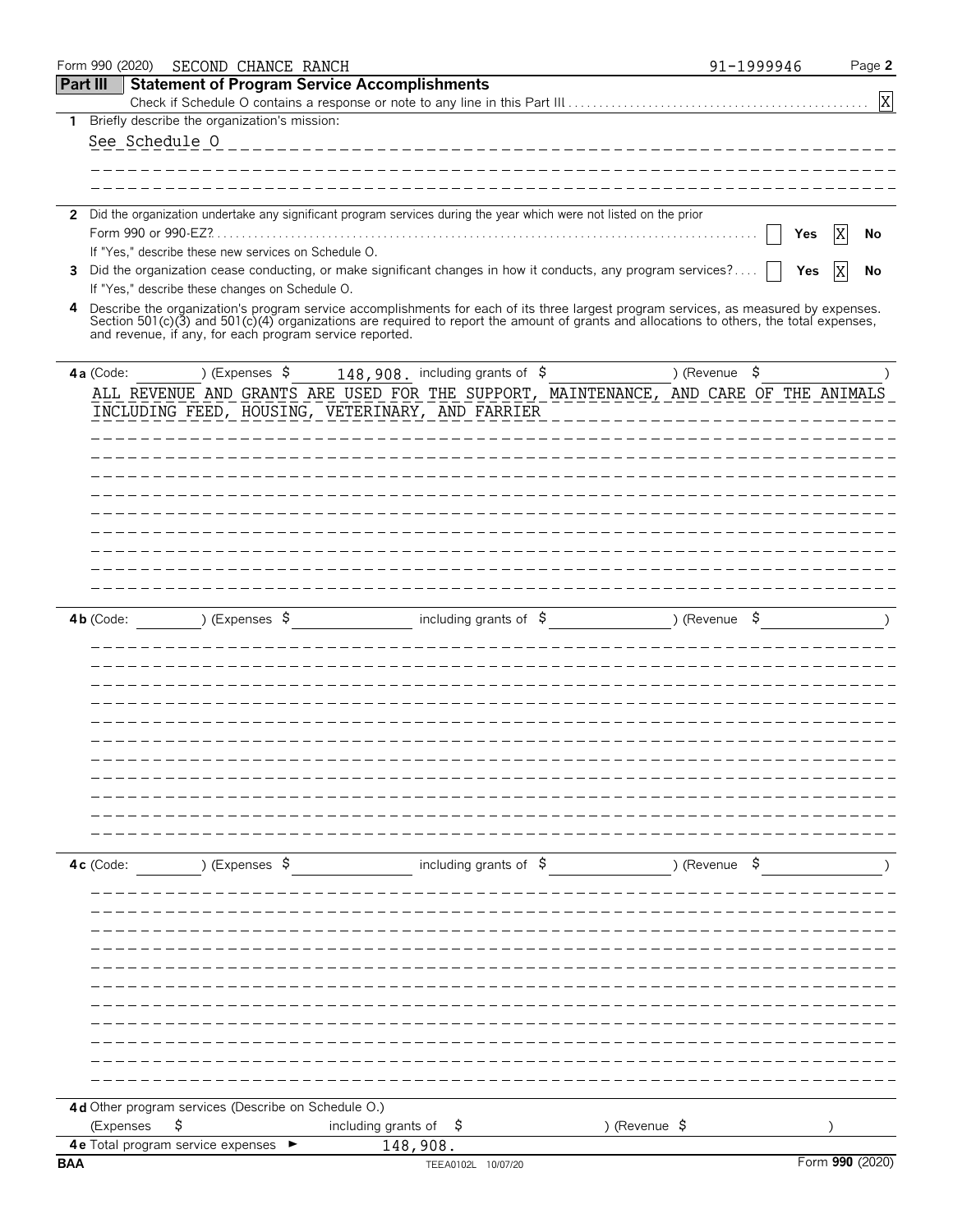Form 990 (2020) Page **3** SECOND CHANCE RANCH 91-1999946

|            | <b>Checklist of Required Schedules</b><br><b>Part IV</b>                                                                                                                                                                                            |                     |          |                 |
|------------|-----------------------------------------------------------------------------------------------------------------------------------------------------------------------------------------------------------------------------------------------------|---------------------|----------|-----------------|
| 1.         | Is the organization described in section 501(c)(3) or 4947(a)(1) (other than a private foundation)? If 'Yes,' complete                                                                                                                              |                     | Yes<br>X | No              |
| 2          | Is the organization required to complete Schedule B, Schedule of Contributors See instructions?                                                                                                                                                     | 1<br>$\overline{2}$ | X        |                 |
| 3          | Did the organization engage in direct or indirect political campaign activities on behalf of or in opposition to candidates                                                                                                                         | 3                   |          | X               |
|            | Section 501(c)(3) organizations. Did the organization engage in lobbying activities, or have a section 501(h) election in effect during the tax year? If 'Yes,' complete Schedule C, Part II                                                        | 4                   |          | Χ               |
| 5          | Is the organization a section 501(c)(4), 501(c)(5), or 501(c)(6) organization that receives membership dues, assessments, or similar amounts as defined in Revenue Procedure 98-19? If 'Yes,' complete Schedule C, Part III                         | 5                   |          | X               |
| 6          | Did the organization maintain any donor advised funds or any similar funds or accounts for which donors have the right<br>to provide advice on the distribution or investment of amounts in such funds or accounts? If 'Yes,' complete Schedule D,  | 6                   |          | X               |
| 7          | Did the organization receive or hold a conservation easement, including easements to preserve open space, the<br>environment, historic land areas, or historic structures? If 'Yes,' complete Schedule D, Part II.                                  | $\overline{7}$      |          | Χ               |
| 8          | Did the organization maintain collections of works of art, historical treasures, or other similar assets? If 'Yes,'                                                                                                                                 | 8                   |          | X               |
| 9          | Did the organization report an amount in Part X, line 21, for escrow or custodial account liability, serve as a custodian<br>for amounts not listed in Part X; or provide credit counseling, debt management, credit repair, or debt negotiation    | 9                   |          | X               |
| 10         | Did the organization, directly or through a related organization, hold assets in donor-restricted endowments                                                                                                                                        | 10                  |          | X               |
| 11         | If the organization's answer to any of the following questions is 'Yes', then complete Schedule D, Parts VI, VII, VIII, IX,<br>or X as applicable.                                                                                                  |                     |          |                 |
|            | a Did the organization report an amount for land, buildings, and equipment in Part X, line 10? If 'Yes,' complete Schedule                                                                                                                          | 11 a                | X        |                 |
|            | <b>b</b> Did the organization report an amount for investments – other securities in Part X, line 12, that is 5% or more of its total                                                                                                               | 11 <sub>b</sub>     |          | X               |
|            | c Did the organization report an amount for investments - program related in Part X, line 13, that is 5% or more of its total                                                                                                                       | 11c                 |          | X               |
|            | d Did the organization report an amount for other assets in Part X, line 15, that is 5% or more of its total assets reported                                                                                                                        | 11d                 |          | X               |
|            | e Did the organization report an amount for other liabilities in Part X, line 25? If 'Yes,' complete Schedule D, Part X                                                                                                                             | 11e                 |          | X               |
|            | f Did the organization's separate or consolidated financial statements for the tax year include a footnote that addresses<br>the organization's liability for uncertain tax positions under FIN 48 (ASC 740)? If 'Yes,' complete Schedule D, Part X | 11f                 |          | X               |
|            | 12a Did the organization obtain separate, independent audited financial statements for the tax year? If 'Yes,' complete                                                                                                                             | 12a                 |          | Χ               |
|            | <b>b</b> Was the organization included in consolidated, independent audited financial statements for the tax year? If 'Yes,' and                                                                                                                    | 12 <sub>b</sub>     |          | X               |
|            |                                                                                                                                                                                                                                                     | 13                  |          | X               |
|            | 14a Did the organization maintain an office, employees, or agents outside of the United States?                                                                                                                                                     | 14a                 |          | Χ               |
|            | <b>b</b> Did the organization have aggregate revenues or expenses of more than \$10,000 from grantmaking, fundraising,<br>business, investment, and program service activities outside the United States, or aggregate foreign investments valued   | 14b                 |          | X               |
|            | 15 Did the organization report on Part IX, column (A), line 3, more than \$5,000 of grants or other assistance to or for any                                                                                                                        | 15                  |          | X               |
|            | 16 Did the organization report on Part IX, column (A), line 3, more than \$5,000 of aggregate grants or other assistance to<br>or for foreign individuals? If 'Yes,' complete Schedule F, Parts III and IV                                          | 16                  |          | Χ               |
|            | 17 Did the organization report a total of more than \$15,000 of expenses for professional fundraising services on Part IX,                                                                                                                          | 17                  |          | X               |
|            | 18 Did the organization report more than \$15,000 total of fundraising event gross income and contributions on Part VIII,                                                                                                                           | 18                  |          | X               |
|            | 19 Did the organization report more than \$15,000 of gross income from gaming activities on Part VIII, line 9a? If 'Yes,'                                                                                                                           | 19                  |          | X               |
|            |                                                                                                                                                                                                                                                     | 20a                 |          | X               |
|            | <b>b</b> If 'Yes' to line 20a, did the organization attach a copy of its audited financial statements to this return?                                                                                                                               | 20 <sub>b</sub>     |          |                 |
|            | 21 Did the organization report more than \$5,000 of grants or other assistance to any domestic organization or                                                                                                                                      | 21                  |          | X               |
| <b>BAA</b> | TEEA0103L 10/07/20                                                                                                                                                                                                                                  |                     |          | Form 990 (2020) |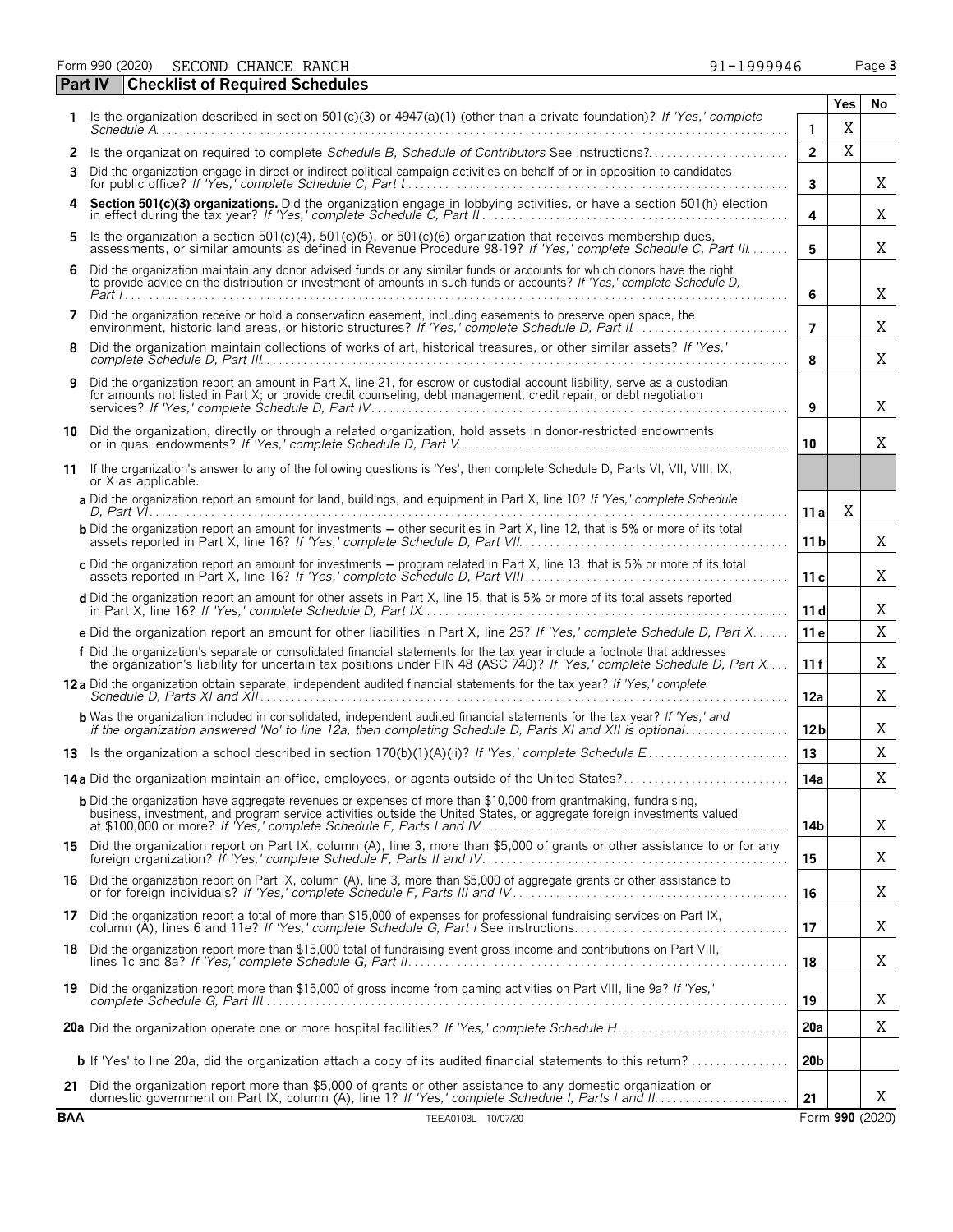Form 990 (2020) Page **4** SECOND CHANCE RANCH 91-1999946

| $91 - 1999946$ |  |  |  |  |
|----------------|--|--|--|--|
|                |  |  |  |  |

|    | <b>Part IV</b> | <b>Checklist of Required Schedules</b> (continued)                                                                                                                                                                                                                                                                                                                                                               |                 |            |                       |
|----|----------------|------------------------------------------------------------------------------------------------------------------------------------------------------------------------------------------------------------------------------------------------------------------------------------------------------------------------------------------------------------------------------------------------------------------|-----------------|------------|-----------------------|
|    |                |                                                                                                                                                                                                                                                                                                                                                                                                                  |                 | Yes        | No                    |
|    |                | 22 Did the organization report more than \$5,000 of grants or other assistance to or for domestic individuals on Part IX,                                                                                                                                                                                                                                                                                        | 22              |            | X                     |
|    |                | 23 Did the organization answer 'Yes' to Part VII, Section A, line 3, 4, or 5 about compensation of the organization's current<br>and former officers, directors, trustees, key employees, and highest compensated employees? If 'Yes,' complete<br>Schedule $J_{1}, \ldots, J_{n}$ . $\ldots, J_{n}$ . $\ldots, J_{n}$ . $\ldots, J_{n}$ . $\ldots, J_{n}$ . $\ldots, J_{n}$ . $\ldots, J_{n}$ . $\ldots, J_{n}$ | 23              |            | X                     |
|    |                | 24 a Did the organization have a tax-exempt bond issue with an outstanding principal amount of more than \$100,000 as of the last day of the year, that was issued after December 31, 2002? If 'Yes,' answer lines 24b through                                                                                                                                                                                   | 24a             |            | X                     |
|    |                |                                                                                                                                                                                                                                                                                                                                                                                                                  | 24 <sub>b</sub> |            |                       |
|    |                | c Did the organization maintain an escrow account other than a refunding escrow at any time during the year to defease                                                                                                                                                                                                                                                                                           | 24с             |            |                       |
|    |                | d Did the organization act as an 'on behalf of' issuer for bonds outstanding at any time during the year?                                                                                                                                                                                                                                                                                                        | 24d             |            |                       |
|    |                | 25 a Section 501(c)(3), 501(c)(4), and 501(c)(29) organizations. Did the organization engage in an excess benefit                                                                                                                                                                                                                                                                                                | 25a             |            | X                     |
|    |                | <b>b</b> Is the organization aware that it engaged in an excess benefit transaction with a disqualified person in a prior year, and<br>that the transaction has not been reported on any of the organization's prior Forms 990 or 990-EZ? If 'Yes,' complete                                                                                                                                                     | 25b             |            | X                     |
|    |                | 26 Did the organization report any amount on Part X, line 5 or 22, for receivables from or payables to any current or former officer, director, trustee, key employee, creator or founder, substantial contributor, or 35% con                                                                                                                                                                                   | 26              |            | Χ                     |
| 27 |                | Did the organization provide a grant or other assistance to any current or former officer, director, trustee, key<br>employee, creator or founder, substantial contributor or employee thereof, a grant selection committee<br>member, or to a 35% controlled entity (including an employee thereof) or family member of any of these                                                                            | 27              |            | Χ                     |
| 28 |                | Was the organization a party to a business transaction with one of the following parties (see Schedule L, Part IV<br>instructions, for applicable filing thresholds, conditions, and exceptions):                                                                                                                                                                                                                |                 |            |                       |
|    |                | a A current or former officer, director, trustee, key employee, creator or founder, or substantial contributor? If                                                                                                                                                                                                                                                                                               | 28a             |            | Χ                     |
|    |                | <b>b</b> A family member of any individual described in line 28a? If 'Yes,' complete Schedule L, Part IV                                                                                                                                                                                                                                                                                                         | 28 <sub>b</sub> |            | X                     |
|    |                | c A 35% controlled entity of one or more individuals and/or organizations described in lines 28a or 28b? If                                                                                                                                                                                                                                                                                                      | 28c             |            | Χ                     |
| 29 |                | Did the organization receive more than \$25,000 in non-cash contributions? If 'Yes,' complete Schedule M                                                                                                                                                                                                                                                                                                         | 29              |            | $\overline{\text{X}}$ |
| 30 |                | Did the organization receive contributions of art, historical treasures, or other similar assets, or qualified conservation                                                                                                                                                                                                                                                                                      | 30              |            | Χ                     |
| 31 |                | Did the organization liquidate, terminate, or dissolve and cease operations? If 'Yes,' complete Schedule N, Part I                                                                                                                                                                                                                                                                                               | 31              |            | $\overline{X}$        |
| 32 |                | Did the organization sell, exchange, dispose of, or transfer more than 25% of its net assets? If 'Yes,' complete                                                                                                                                                                                                                                                                                                 | 32 <sub>2</sub> |            | Χ                     |
|    |                | 33 Did the organization own 100% of an entity disregarded as separate from the organization under Regulations sections                                                                                                                                                                                                                                                                                           | 33              |            | Χ                     |
| 34 |                | Was the organization related to any tax-exempt or taxable entity? If 'Yes,' complete Schedule R, Part II, III, or IV,                                                                                                                                                                                                                                                                                            | 34              |            | Χ                     |
|    |                |                                                                                                                                                                                                                                                                                                                                                                                                                  | 35a             |            | $\overline{X}$        |
|    |                | <b>b</b> If 'Yes' to line 35a, did the organization receive any payment from or engage in any transaction with a controlled entity within the meaning of section 512(b)(13)? If 'Yes,' complete Schedule R, Part V, line 2                                                                                                                                                                                       | 35 <sub>b</sub> |            |                       |
|    |                |                                                                                                                                                                                                                                                                                                                                                                                                                  | 36              |            | Χ                     |
|    |                | 37 Did the organization conduct more than 5% of its activities through an entity that is not a related organization and that is treated as a partnership for federal income tax purposes? If 'Yes,' complete Schedule R, Part                                                                                                                                                                                    | 37              |            | Χ                     |
| 38 |                | Did the organization complete Schedule O and provide explanations in Schedule O for Part VI, lines 11b and 19?                                                                                                                                                                                                                                                                                                   | 38              | X          |                       |
|    |                | Part V Statements Regarding Other IRS Filings and Tax Compliance                                                                                                                                                                                                                                                                                                                                                 |                 |            |                       |
|    |                |                                                                                                                                                                                                                                                                                                                                                                                                                  |                 | <b>Yes</b> | No                    |
|    |                | 0.                                                                                                                                                                                                                                                                                                                                                                                                               |                 |            |                       |
|    |                | <b>b</b> Enter the number of Forms W-2G included in line 1a. Enter -0- if not applicable<br>1 <sub>b</sub><br>0                                                                                                                                                                                                                                                                                                  |                 |            |                       |
|    |                | c Did the organization comply with backup withholding rules for reportable payments to vendors and reportable qaming                                                                                                                                                                                                                                                                                             | 1 с             |            |                       |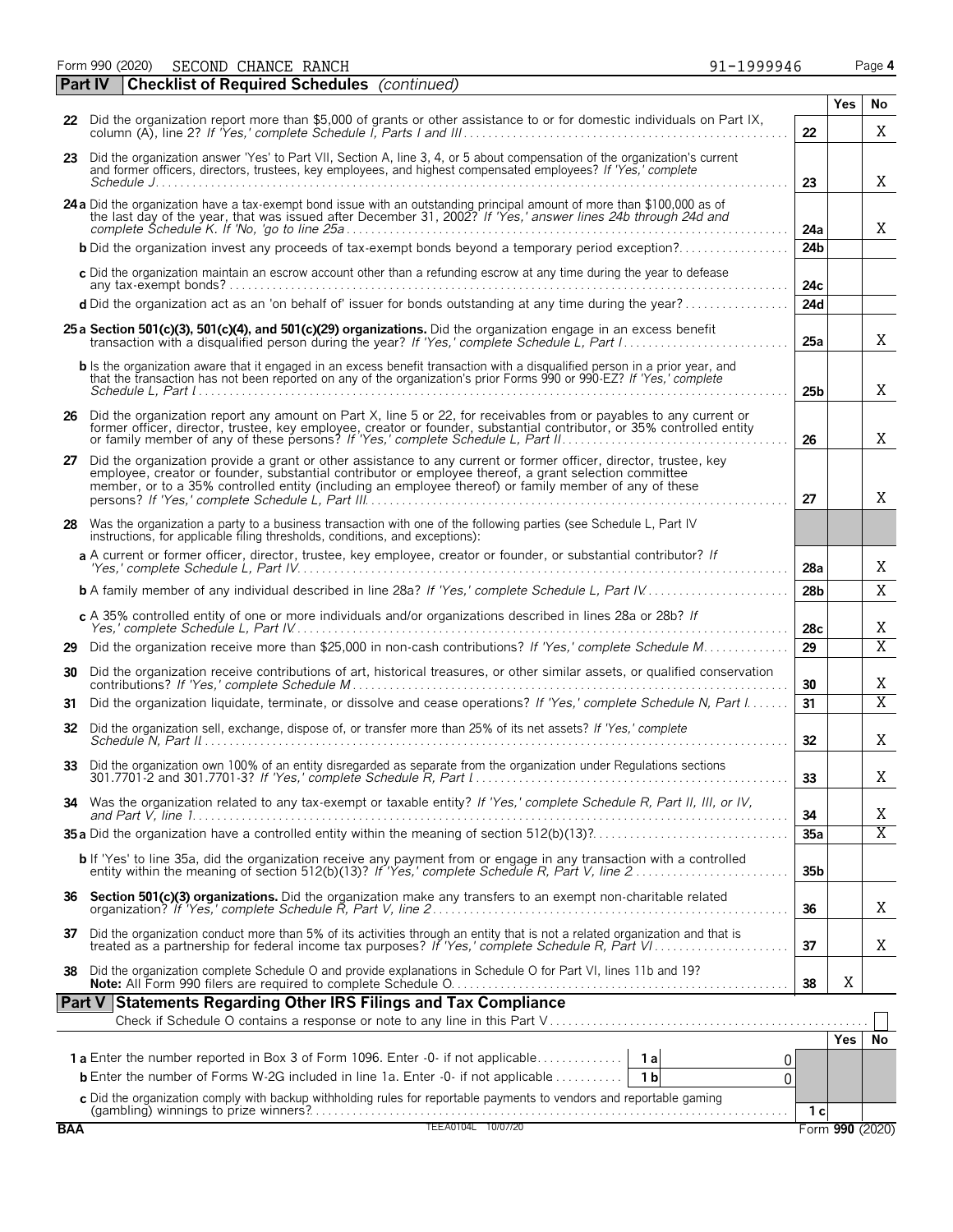|            | 91-1999946<br>Form 990 (2020)<br>SECOND CHANCE RANCH                                                                                                                                                                                             |                 |     | Page 5         |
|------------|--------------------------------------------------------------------------------------------------------------------------------------------------------------------------------------------------------------------------------------------------|-----------------|-----|----------------|
| Part V     | Statements Regarding Other IRS Filings and Tax Compliance (continued)                                                                                                                                                                            |                 |     |                |
|            |                                                                                                                                                                                                                                                  |                 | Yes | No.            |
|            | 2a Enter the number of employees reported on Form W-3, Transmittal of Wage and Tax State-<br>ments, filed for the calendar year ending with or within the year covered by this return<br>2a                                                      | 0               |     |                |
|            | $\mathsf{b}$ If at least one is reported on line 2a, did the organization file all required federal employment tax returns?                                                                                                                      | 2 <sub>b</sub>  |     |                |
|            | Note: If the sum of lines 1a and 2a is greater than 250, you may be required to e-file (see instructions)                                                                                                                                        |                 |     |                |
|            | 3a Did the organization have unrelated business gross income of \$1,000 or more during the year?                                                                                                                                                 | 3a              |     | $\overline{X}$ |
|            |                                                                                                                                                                                                                                                  | 3 <sub>b</sub>  |     |                |
|            | 4a At any time during the calendar year, did the organization have an interest in, or a signature or other authority over, a<br>financial account in a foreign country (such as a bank account, securities account, or other financial account)? | 4a              |     | X              |
|            | b If 'Yes,' enter the name of the foreign country                                                                                                                                                                                                |                 |     |                |
|            | See instructions for filing requirements for FinCEN Form 114, Report of Foreign Bank and Financial Accounts (FBAR).<br><b>5a</b> Was the organization a party to a prohibited tax shelter transaction at any time during the tax year?           | 5a              |     | Χ              |
|            | <b>b</b> Did any taxable party notify the organization that it was or is a party to a prohibited tax shelter transaction?                                                                                                                        | 5 <sub>b</sub>  |     | $\overline{X}$ |
|            |                                                                                                                                                                                                                                                  | 5 c             |     |                |
|            | 6a Does the organization have annual gross receipts that are normally greater than \$100,000, and did the organization                                                                                                                           |                 |     |                |
|            |                                                                                                                                                                                                                                                  | 6a              |     | X              |
|            | b If 'Yes,' did the organization include with every solicitation an express statement that such contributions or gifts were                                                                                                                      | 6b              |     |                |
|            | 7 Organizations that may receive deductible contributions under section 170(c).                                                                                                                                                                  |                 |     |                |
|            | a Did the organization receive a payment in excess of \$75 made partly as a contribution and partly for goods and                                                                                                                                | <b>7a</b>       |     | X              |
|            |                                                                                                                                                                                                                                                  | 7 <sub>b</sub>  |     |                |
|            | c Did the organization sell, exchange, or otherwise dispose of tangible personal property for which it was required to file                                                                                                                      |                 |     |                |
|            |                                                                                                                                                                                                                                                  | 7 с             |     | X              |
|            |                                                                                                                                                                                                                                                  |                 |     |                |
|            | e Did the organization receive any funds, directly or indirectly, to pay premiums on a personal benefit contract?                                                                                                                                | 7e              |     | Χ              |
|            | f Did the organization, during the year, pay premiums, directly or indirectly, on a personal benefit contract?                                                                                                                                   | 7f              |     | X              |
|            | g If the organization received a contribution of qualified intellectual property, did the organization file Form 8899                                                                                                                            | 7 <sub>q</sub>  |     |                |
|            | h If the organization received a contribution of cars, boats, airplanes, or other vehicles, did the organization file a<br>Form 1098-C?                                                                                                          | 7 h             |     |                |
|            | 8 Sponsoring organizations maintaining donor advised funds. Did a donor advised fund maintained by the sponsoring                                                                                                                                |                 |     |                |
|            |                                                                                                                                                                                                                                                  | 8               |     |                |
|            | Sponsoring organizations maintaining donor advised funds.                                                                                                                                                                                        |                 |     |                |
|            |                                                                                                                                                                                                                                                  | 9 a             |     |                |
|            |                                                                                                                                                                                                                                                  | 9 b             |     |                |
|            | 10 Section 501(c)(7) organizations. Enter:                                                                                                                                                                                                       |                 |     |                |
|            | a Initiation fees and capital contributions included on Part VIII, line 12<br>10 a                                                                                                                                                               |                 |     |                |
|            | <b>b</b> Gross receipts, included on Form 990, Part VIII, line 12, for public use of club facilities<br>10 <sub>b</sub>                                                                                                                          |                 |     |                |
|            | 11 Section 501(c)(12) organizations. Enter:<br>11a                                                                                                                                                                                               |                 |     |                |
|            | <b>b</b> Gross income from other sources (Do not net amounts due or paid to other sources                                                                                                                                                        |                 |     |                |
|            | 11 b                                                                                                                                                                                                                                             |                 |     |                |
|            | 12a Section 4947(a)(1) non-exempt charitable trusts. Is the organization filing Form 990 in lieu of Form 1041?                                                                                                                                   | 12a             |     |                |
|            | <b>b</b> If 'Yes,' enter the amount of tax-exempt interest received or accrued during the year<br>12 <sub>b</sub>                                                                                                                                |                 |     |                |
|            | 13 Section 501(c)(29) qualified nonprofit health insurance issuers.                                                                                                                                                                              |                 |     |                |
|            |                                                                                                                                                                                                                                                  | 13a             |     |                |
|            | <b>Note:</b> See the instructions for additional information the organization must report on Schedule O.                                                                                                                                         |                 |     |                |
|            | <b>b</b> Enter the amount of reserves the organization is required to maintain by the states in<br>13 <sub>b</sub>                                                                                                                               |                 |     |                |
|            | 13c                                                                                                                                                                                                                                              |                 |     |                |
|            |                                                                                                                                                                                                                                                  | 14 a            |     | Χ              |
|            | <b>b</b> If 'Yes,' has it filed a Form 720 to report these payments? If 'No,' provide an explanation on Schedule O                                                                                                                               | 14 <sub>b</sub> |     |                |
|            | 15 Is the organization subject to the section 4960 tax on payment(s) of more than \$1,000,000 in remuneration or                                                                                                                                 | 15              |     | Χ              |
|            | If 'Yes,' see instructions and file Form 4720, Schedule N.                                                                                                                                                                                       |                 |     |                |
|            | 16 Is the organization an educational institution subject to the section 4968 excise tax on net investment income?                                                                                                                               | 16              |     | Χ              |
|            | If 'Yes,' complete Form 4720, Schedule O.                                                                                                                                                                                                        |                 |     |                |
| <b>BAA</b> | TEEA0105L 10/07/20                                                                                                                                                                                                                               | Form 990 (2020) |     |                |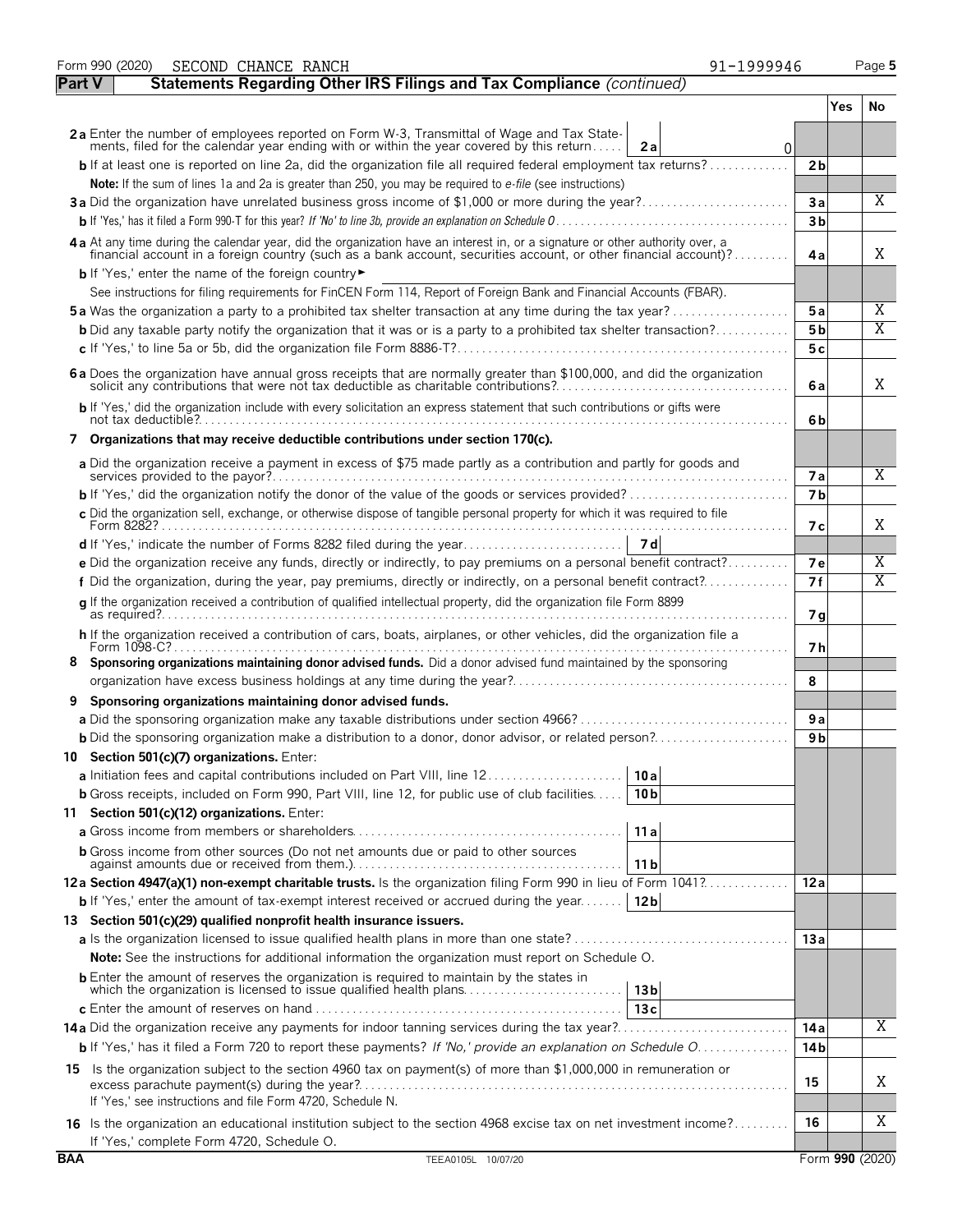|            | <b>b</b> Enter the number of voting members included on line 1a, above, who are independent<br>1 <sub>b</sub>                                                                                                                            |                 |                 |                         |  |  |  |  |  |  |  |  |
|------------|------------------------------------------------------------------------------------------------------------------------------------------------------------------------------------------------------------------------------------------|-----------------|-----------------|-------------------------|--|--|--|--|--|--|--|--|
|            | Did any officer, director, trustee, or key employee have a family relationship or a business relationship with any other                                                                                                                 |                 |                 |                         |  |  |  |  |  |  |  |  |
|            |                                                                                                                                                                                                                                          | $\overline{2}$  |                 | Χ                       |  |  |  |  |  |  |  |  |
| З.         | Did the organization delegate control over management duties customarily performed by or under the direct supervision<br>of officers, directors, trustees, or key employees to a management company or other person?                     | 3               |                 | Χ                       |  |  |  |  |  |  |  |  |
| 4          | Did the organization make any significant changes to its governing documents                                                                                                                                                             |                 |                 |                         |  |  |  |  |  |  |  |  |
|            |                                                                                                                                                                                                                                          | 4               |                 | Χ                       |  |  |  |  |  |  |  |  |
| 5          | Did the organization become aware during the year of a significant diversion of the organization's assets?                                                                                                                               | 5               |                 | X                       |  |  |  |  |  |  |  |  |
| 6          |                                                                                                                                                                                                                                          | 6               |                 | X                       |  |  |  |  |  |  |  |  |
|            | 7a Did the organization have members, stockholders, or other persons who had the power to elect or appoint one or more                                                                                                                   | 7 a             |                 | Χ                       |  |  |  |  |  |  |  |  |
|            | <b>b</b> Are any governance decisions of the organization reserved to (or subject to approval by) members,                                                                                                                               | 7 b             |                 | Χ                       |  |  |  |  |  |  |  |  |
| 8          | Did the organization contemporaneously document the meetings held or written actions undertaken during the year by<br>the following:                                                                                                     |                 |                 |                         |  |  |  |  |  |  |  |  |
|            |                                                                                                                                                                                                                                          | 8a              | Χ               |                         |  |  |  |  |  |  |  |  |
|            |                                                                                                                                                                                                                                          |                 |                 |                         |  |  |  |  |  |  |  |  |
| 9          | Is there any officer, director, trustee, or key employee listed in Part VII, Section A, who cannot be reached at the                                                                                                                     |                 |                 |                         |  |  |  |  |  |  |  |  |
|            | organization's mailing address? If 'Yes,' provide the names and addresses on Schedule Q                                                                                                                                                  | 9               |                 | X                       |  |  |  |  |  |  |  |  |
|            | Section B. Policies (This Section B requests information about policies not required by the Internal Revenue Code.)                                                                                                                      |                 |                 |                         |  |  |  |  |  |  |  |  |
|            |                                                                                                                                                                                                                                          |                 | Yes             | No                      |  |  |  |  |  |  |  |  |
|            |                                                                                                                                                                                                                                          | 10a             |                 | Χ                       |  |  |  |  |  |  |  |  |
|            | b If 'Yes,' did the organization have written policies and procedures governing the activities of such chapters, affiliates, and branches to ensure their                                                                                | 10 <sub>b</sub> |                 |                         |  |  |  |  |  |  |  |  |
|            |                                                                                                                                                                                                                                          | 11a             | $\overline{X}$  |                         |  |  |  |  |  |  |  |  |
|            | <b>b</b> Describe in Schedule O the process, if any, used by the organization to review this Form 990. See Schedule O                                                                                                                    |                 |                 |                         |  |  |  |  |  |  |  |  |
|            |                                                                                                                                                                                                                                          | 12a             |                 | X                       |  |  |  |  |  |  |  |  |
|            | <b>b</b> Were officers, directors, or trustees, and key employees required to disclose annually interests that could give rise                                                                                                           | 12 <sub>b</sub> |                 |                         |  |  |  |  |  |  |  |  |
|            | c Did the organization regularly and consistently monitor and enforce compliance with the policy? If 'Yes,' describe in                                                                                                                  | 12 c            |                 |                         |  |  |  |  |  |  |  |  |
|            |                                                                                                                                                                                                                                          | 13              |                 | Χ                       |  |  |  |  |  |  |  |  |
|            |                                                                                                                                                                                                                                          | 14              |                 | $\overline{\mathbf{X}}$ |  |  |  |  |  |  |  |  |
|            | 15 Did the process for determining compensation of the following persons include a review and approval by independent<br>persons, comparability data, and contemporaneous substantiation of the deliberation and decision?               |                 |                 |                         |  |  |  |  |  |  |  |  |
|            |                                                                                                                                                                                                                                          | 15a             |                 | Χ                       |  |  |  |  |  |  |  |  |
|            |                                                                                                                                                                                                                                          | 15 <sub>b</sub> |                 | X                       |  |  |  |  |  |  |  |  |
|            | If 'Yes' to line 15a or 15b, describe the process in Schedule O (see instructions).                                                                                                                                                      |                 |                 |                         |  |  |  |  |  |  |  |  |
|            | 16a Did the organization invest in, contribute assets to, or participate in a joint venture or similar arrangement with a                                                                                                                | 16 a            |                 | X                       |  |  |  |  |  |  |  |  |
|            | <b>b</b> If 'Yes,' did the organization follow a written policy or procedure requiring the organization to evaluate its<br>participation in joint venture arrangements under applicable federal tax law, and take steps to safeguard the |                 |                 |                         |  |  |  |  |  |  |  |  |
|            |                                                                                                                                                                                                                                          | 16 b            |                 |                         |  |  |  |  |  |  |  |  |
|            | <b>Section C. Disclosure</b><br>17 List the states with which a copy of this Form 990 is required to be filed $\blacktriangleright$                                                                                                      |                 |                 |                         |  |  |  |  |  |  |  |  |
| 18.        | None<br>Section 6104 requires an organization to make its Forms 1023 (1024 or 1024-A, if applicable), 990, and 990-T (Section 501(c)(3)s only)                                                                                           |                 |                 |                         |  |  |  |  |  |  |  |  |
|            | available for public inspection. Indicate how you made these available. Check all that apply.<br>Another's website<br>X<br>X<br>Other (explain on Schedule O) See Sch. O<br> X <br>Upon request<br>Own website                           |                 |                 |                         |  |  |  |  |  |  |  |  |
| 19.        | Describe on Schedule O whether (and if so, how) the organization made its governing documents, conflict of interest policy, and financial statements available to<br>the public during the tax year.<br>See Schedule O                   |                 |                 |                         |  |  |  |  |  |  |  |  |
|            | 20 State the name, address, and telephone number of the person who possesses the organization's books and records ►                                                                                                                      |                 |                 |                         |  |  |  |  |  |  |  |  |
|            | SPOKANE WA 99219 425 443-4638<br>KATIE MERWICK PO BOX 19602                                                                                                                                                                              |                 |                 |                         |  |  |  |  |  |  |  |  |
| <b>BAA</b> | TEEA0106L 10/07/20                                                                                                                                                                                                                       |                 | Form 990 (2020) |                         |  |  |  |  |  |  |  |  |
|            |                                                                                                                                                                                                                                          |                 |                 |                         |  |  |  |  |  |  |  |  |

**Part VI Governance, Management, and Disclosure** *For each 'Yes' response to lines 2 through 7b below, and for a 'No' response to line 8a, 8b, or 10b below, describe the circumstances, processes, or changes on*

1 **a** Enter the number of voting members of the governing body at the end of the tax year...... 1 **a**<br>If there are material differences in voting rights among members<br>of the governing body, or if the governing body delegat

authority to an executive committee or similar committee, explain on Schedule O.

Check if Schedule O contains a response or note to any line in this Part VI. . . . . . . . . . . . . . . . . . . . . . . . . . . . . . . . . . . . . . . . . . . . . . . . . .

*Schedule O. See instructions.*

**Section A. Governing Body and Management**

3

X

**Yes No**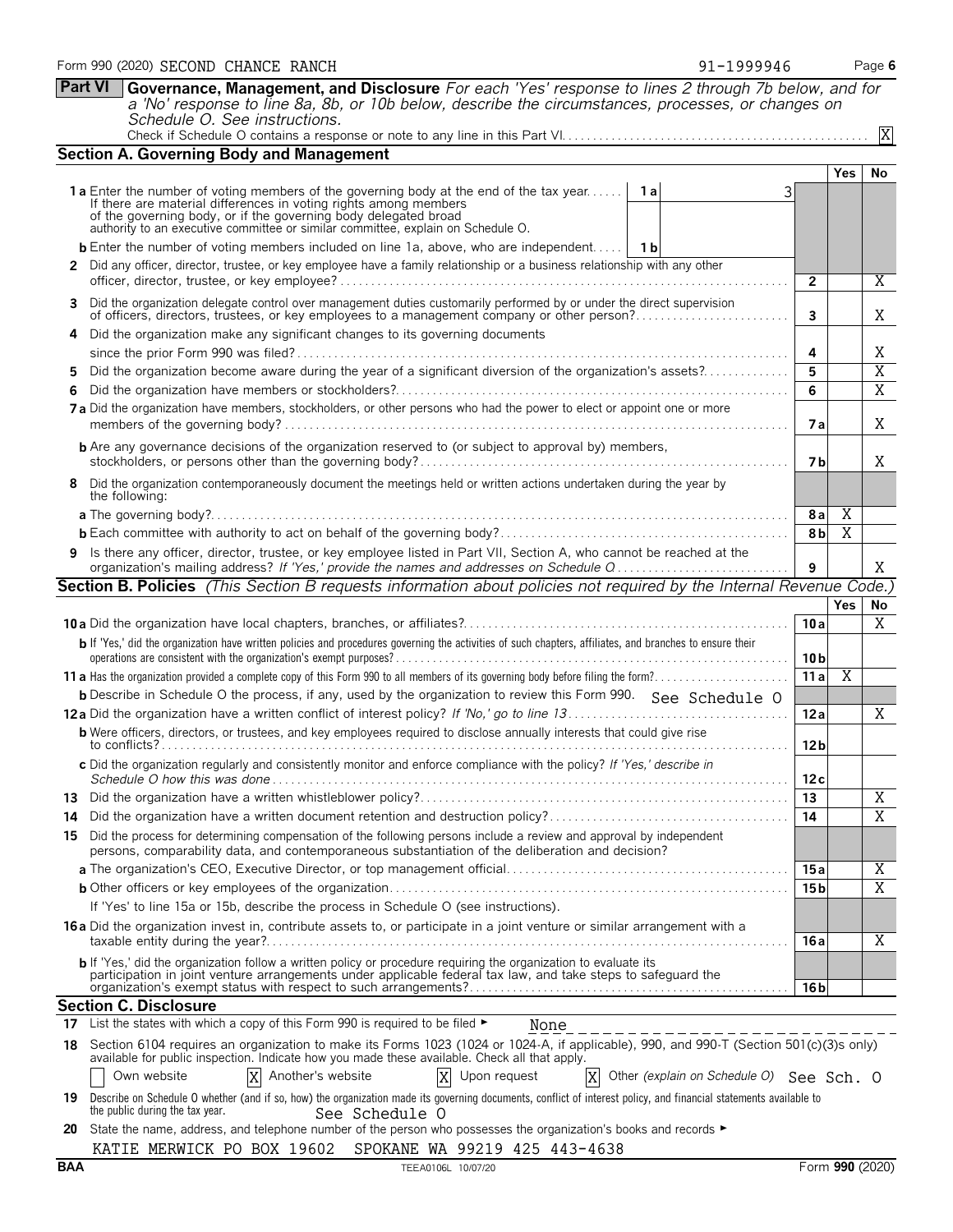| Form 990 (2020) SECOND CHANCE RANCH                                                                                                                                                                                         | $91 - 1999946$ | Page 7 |  |  |  |  |  |  |  |
|-----------------------------------------------------------------------------------------------------------------------------------------------------------------------------------------------------------------------------|----------------|--------|--|--|--|--|--|--|--|
| Part VII   Compensation of Officers, Directors, Trustees, Key Employees, Highest Compensated Employees, and<br><b>Independent Contractors</b>                                                                               |                |        |  |  |  |  |  |  |  |
|                                                                                                                                                                                                                             |                |        |  |  |  |  |  |  |  |
| Section A. Officers, Directors, Trustees, Key Employees, and Highest Compensated Employees                                                                                                                                  |                |        |  |  |  |  |  |  |  |
| 1 a Complete this table for all persons required to be listed. Report compensation for the calendar year ending with or within the<br>organization's tax year.                                                              |                |        |  |  |  |  |  |  |  |
| • List all of the organization's current officers, directors, trustees (whether individuals or organizations), regardless of amount of<br>compensation. Enter -0- in columns (D), (E), and (F) if no compensation was paid. |                |        |  |  |  |  |  |  |  |

? List all of the organization's **current** key employees, if any. See instructions for definition of 'key employee.'

? List the organization's five **current** highest compensated employees (other than an officer, director, trustee, or key employee) who received reportable compensation (Box 5 of Form W-2 and/or Box 7 of Form 1099-MISC) of more than \$100,000 from the organization and any related organizations.

? List all of the organization's **former** officers, key employees, and highest compensated employees who received more than \$100,000 of reportable compensation from the organization and any related organizations.

? List all of the organization's **former directors or trustees** that received, in the capacity as a former director or trustee of the

organization, more than \$10,000 of reportable compensation from the organization and any related organizations.

See instructions for the order in which to list the persons above.

Check this box if neither the organization nor any related organization compensated any current officer, director, or trustee.

|                       |                                                                                                                                                                                                                                                                                                                            | (C) |                       |         |                   |                                                                                        |        |                                        |                                          |                                                                       |
|-----------------------|----------------------------------------------------------------------------------------------------------------------------------------------------------------------------------------------------------------------------------------------------------------------------------------------------------------------------|-----|-----------------------|---------|-------------------|----------------------------------------------------------------------------------------|--------|----------------------------------------|------------------------------------------|-----------------------------------------------------------------------|
| (A)<br>Name and title | (B)<br>Average<br>hours<br>per                                                                                                                                                                                                                                                                                             |     |                       |         | director/trustee) | Position (do not check more<br>than one box, unless person<br>is both an officer and a |        | (D)<br>Reportable<br>compensation from | (E)<br>Reportable<br>compensation from   | (F)<br>Estimated amount<br>of other                                   |
|                       | per<br>week<br>(list any Graph<br>hours for dealed<br>hours of dealed<br>tions<br>below<br>dotted<br>line)<br>(line)<br>dotted<br>perfect<br>$\frac{1}{2}$<br>$\frac{1}{2}$<br>$\frac{1}{2}$<br>$\frac{1}{2}$<br>$\frac{1}{2}$<br>$\frac{1}{2}$<br>$\frac{1}{2}$<br>$\frac{1}{2}$<br>$\frac{1}{2}$<br>$\frac{1}{$<br>line) |     | Institutional trustee | Officer | Key employee      | Highest compensated<br>employee                                                        | Former | the organization<br>(W-2/1099-MISC)    | related organizations<br>(W-2/1099-MISC) | compensation from<br>the organization<br>and related<br>organizations |
| (1) KATIE MERWICK     | 30                                                                                                                                                                                                                                                                                                                         |     |                       |         |                   |                                                                                        |        |                                        |                                          |                                                                       |
| President             | 0                                                                                                                                                                                                                                                                                                                          |     |                       | X       |                   |                                                                                        |        | 2,800                                  | $\pmb{0}$                                | $0$ .                                                                 |
| (2) JESSICA HOPPE     | $\boldsymbol{0}$                                                                                                                                                                                                                                                                                                           |     |                       |         |                   |                                                                                        |        |                                        |                                          |                                                                       |
| Secretary             | 0                                                                                                                                                                                                                                                                                                                          |     |                       | X       |                   |                                                                                        |        | $\pmb{0}$                              | $\boldsymbol{0}$                         | $0$ .                                                                 |
| (3) VALERIE BURGESS   | $\boldsymbol{0}$                                                                                                                                                                                                                                                                                                           |     |                       |         |                   |                                                                                        |        |                                        |                                          |                                                                       |
| Vice President        | $\mathbf 0$                                                                                                                                                                                                                                                                                                                |     |                       | X       |                   |                                                                                        |        | $\pmb{0}$                              | 0                                        | $0$ .                                                                 |
| (4)                   |                                                                                                                                                                                                                                                                                                                            |     |                       |         |                   |                                                                                        |        |                                        |                                          |                                                                       |
| (5)                   |                                                                                                                                                                                                                                                                                                                            |     |                       |         |                   |                                                                                        |        |                                        |                                          |                                                                       |
| (6)                   |                                                                                                                                                                                                                                                                                                                            |     |                       |         |                   |                                                                                        |        |                                        |                                          |                                                                       |
| (7)                   |                                                                                                                                                                                                                                                                                                                            |     |                       |         |                   |                                                                                        |        |                                        |                                          |                                                                       |
| (8)                   |                                                                                                                                                                                                                                                                                                                            |     |                       |         |                   |                                                                                        |        |                                        |                                          |                                                                       |
| (9)                   |                                                                                                                                                                                                                                                                                                                            |     |                       |         |                   |                                                                                        |        |                                        |                                          |                                                                       |
| (10)                  |                                                                                                                                                                                                                                                                                                                            |     |                       |         |                   |                                                                                        |        |                                        |                                          |                                                                       |
| (11)                  |                                                                                                                                                                                                                                                                                                                            |     |                       |         |                   |                                                                                        |        |                                        |                                          |                                                                       |
| (12)                  |                                                                                                                                                                                                                                                                                                                            |     |                       |         |                   |                                                                                        |        |                                        |                                          |                                                                       |
| (13)                  |                                                                                                                                                                                                                                                                                                                            |     |                       |         |                   |                                                                                        |        |                                        |                                          |                                                                       |
| (14)                  |                                                                                                                                                                                                                                                                                                                            |     |                       |         |                   |                                                                                        |        |                                        |                                          |                                                                       |
| <b>BAA</b>            | TEEA0107L 10/07/20                                                                                                                                                                                                                                                                                                         |     |                       |         |                   |                                                                                        |        |                                        |                                          | Form 990 (2020)                                                       |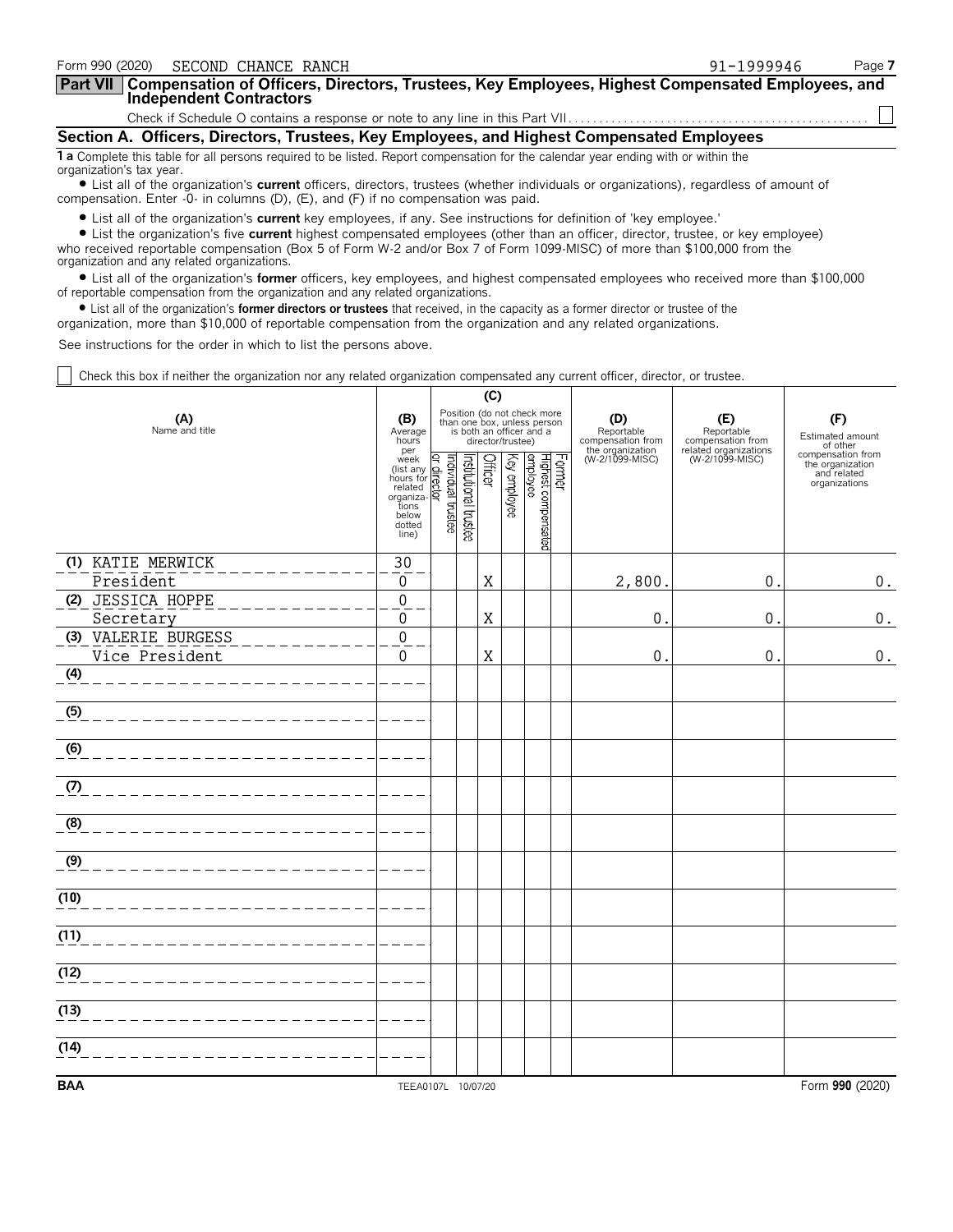#### Form 990 (2020) Page **8** SECOND CHANCE RANCH 91-1999946

| Part VII Section A. Officers, Directors, Trustees, Key Employees, and Highest Compensated Employees (continued)                                                                                                      |                                                                                                 |                                |                      |         |              |                                                                                                             |        |                                        |                                          |                     |                                                                                   |             |
|----------------------------------------------------------------------------------------------------------------------------------------------------------------------------------------------------------------------|-------------------------------------------------------------------------------------------------|--------------------------------|----------------------|---------|--------------|-------------------------------------------------------------------------------------------------------------|--------|----------------------------------------|------------------------------------------|---------------------|-----------------------------------------------------------------------------------|-------------|
|                                                                                                                                                                                                                      | (B)                                                                                             |                                |                      | (C)     |              |                                                                                                             |        |                                        |                                          |                     |                                                                                   |             |
| (A)<br>Name and title                                                                                                                                                                                                | Average<br>hours<br>per                                                                         |                                |                      |         |              | Position<br>(do not check more than one<br>box, unless person is both an<br>officer and a director/trustee) |        | (D)<br>Reportable<br>compensation from | (E)<br>Reportable<br>compensation from   |                     | (F)<br>Estimated amount                                                           |             |
|                                                                                                                                                                                                                      | week<br>(list any<br>hours<br>for<br>related<br>organiza<br>- tions<br>below<br>dotted<br>line) | Individual trustee<br>director | nstitutional trustee | Officer | Key employee | Highest compensated<br>employee                                                                             | Former | the organization<br>(W-2/1099-MISC)    | related organizations<br>(W-2/1099-MISC) |                     | of other<br>compensation from<br>the organization<br>and related<br>organizations |             |
| (15)                                                                                                                                                                                                                 |                                                                                                 |                                |                      |         |              |                                                                                                             |        |                                        |                                          |                     |                                                                                   |             |
| (16)                                                                                                                                                                                                                 |                                                                                                 |                                |                      |         |              |                                                                                                             |        |                                        |                                          |                     |                                                                                   |             |
| (17)                                                                                                                                                                                                                 |                                                                                                 |                                |                      |         |              |                                                                                                             |        |                                        |                                          |                     |                                                                                   |             |
| (18)                                                                                                                                                                                                                 |                                                                                                 |                                |                      |         |              |                                                                                                             |        |                                        |                                          |                     |                                                                                   |             |
| (19)                                                                                                                                                                                                                 |                                                                                                 |                                |                      |         |              |                                                                                                             |        |                                        |                                          |                     |                                                                                   |             |
| (20)                                                                                                                                                                                                                 |                                                                                                 |                                |                      |         |              |                                                                                                             |        |                                        |                                          |                     |                                                                                   |             |
| (21)                                                                                                                                                                                                                 |                                                                                                 |                                |                      |         |              |                                                                                                             |        |                                        |                                          |                     |                                                                                   |             |
| (22)                                                                                                                                                                                                                 |                                                                                                 |                                |                      |         |              |                                                                                                             |        |                                        |                                          |                     |                                                                                   |             |
| (23)                                                                                                                                                                                                                 |                                                                                                 |                                |                      |         |              |                                                                                                             |        |                                        |                                          |                     |                                                                                   |             |
| (24)                                                                                                                                                                                                                 |                                                                                                 |                                |                      |         |              |                                                                                                             |        |                                        |                                          |                     |                                                                                   |             |
| (25)                                                                                                                                                                                                                 |                                                                                                 |                                |                      |         |              |                                                                                                             |        |                                        |                                          |                     |                                                                                   |             |
|                                                                                                                                                                                                                      |                                                                                                 |                                |                      |         |              |                                                                                                             |        | 2,800.                                 | $0$ .                                    |                     |                                                                                   | $0$ .       |
|                                                                                                                                                                                                                      |                                                                                                 |                                |                      |         |              |                                                                                                             |        | 0.<br>2,800.                           | 0.<br>0.                                 |                     |                                                                                   | $0$ .<br>0. |
| 2 Total number of individuals (including but not limited to those listed above) who received more than \$100,000 of reportable compensation                                                                          |                                                                                                 |                                |                      |         |              |                                                                                                             |        |                                        |                                          |                     |                                                                                   |             |
| from the organization $\blacktriangleright$ 0                                                                                                                                                                        |                                                                                                 |                                |                      |         |              |                                                                                                             |        |                                        |                                          |                     | Yes                                                                               | No          |
| Did the organization list any former officer, director, trustee, key employee, or highest compensated employee<br>3                                                                                                  |                                                                                                 |                                |                      |         |              |                                                                                                             |        |                                        |                                          | $\mathbf{3}$        |                                                                                   | X           |
| For any individual listed on line 1a, is the sum of reportable compensation and other compensation from<br>4<br>the organization and related organizations greater than \$150,000? If 'Yes,' complete Schedule J for |                                                                                                 |                                |                      |         |              |                                                                                                             |        |                                        |                                          | 4                   |                                                                                   | Χ           |
| 5.<br>Did any person listed on line 1a receive or accrue compensation from any unrelated organization or individual                                                                                                  |                                                                                                 |                                |                      |         |              |                                                                                                             |        |                                        |                                          | 5                   |                                                                                   | X           |
| <b>Section B. Independent Contractors</b><br>Complete this table for your five highest compensated independent contractors that received more than \$100,000 of                                                      |                                                                                                 |                                |                      |         |              |                                                                                                             |        |                                        |                                          |                     |                                                                                   |             |
| compensation from the organization. Report compensation for the calendar year ending with or within the organization's tax year.                                                                                     |                                                                                                 |                                |                      |         |              |                                                                                                             |        |                                        |                                          |                     |                                                                                   |             |
| (A)<br>Name and business address                                                                                                                                                                                     |                                                                                                 |                                |                      |         |              |                                                                                                             |        | (B)<br>Description of services         |                                          | (C)<br>Compensation |                                                                                   |             |
|                                                                                                                                                                                                                      |                                                                                                 |                                |                      |         |              |                                                                                                             |        |                                        |                                          |                     |                                                                                   |             |
|                                                                                                                                                                                                                      |                                                                                                 |                                |                      |         |              |                                                                                                             |        |                                        |                                          |                     |                                                                                   |             |
|                                                                                                                                                                                                                      |                                                                                                 |                                |                      |         |              |                                                                                                             |        |                                        |                                          |                     |                                                                                   |             |
| 2 Total number of independent contractors (including but not limited to those listed above) who received more than<br>\$100,000 of compensation from the organization $\blacktriangleright$ 0                        |                                                                                                 |                                |                      |         |              |                                                                                                             |        |                                        |                                          |                     |                                                                                   |             |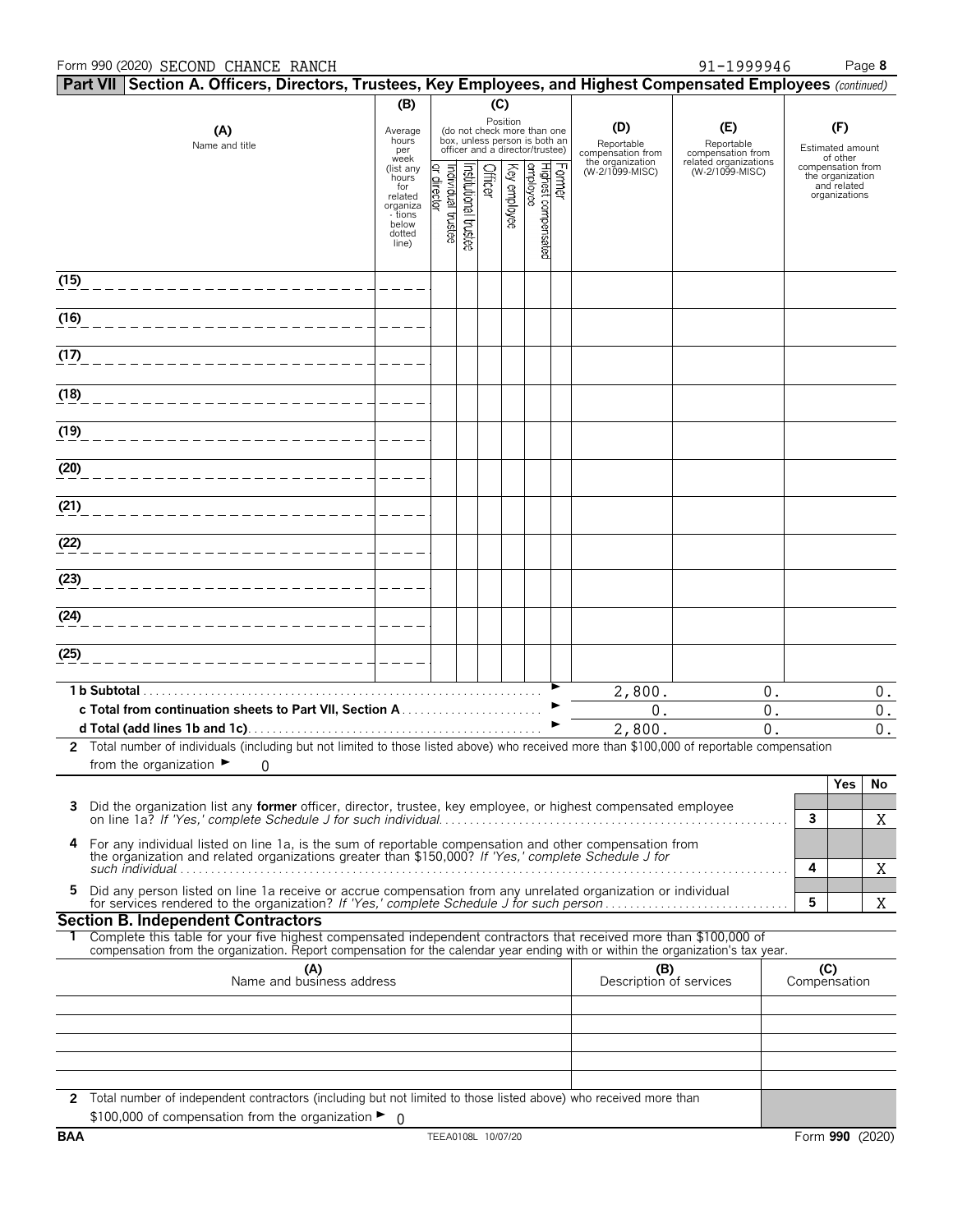#### Form 990 (2020) Page **9** SECOND CHANCE RANCH 91-1999946

### **Part VIII Statement of Revenue**

|                                                           | III    | נטוווטוונ טו וזטעטו                                                                  |    |                |                |                       |                      |                                                    |                                         |                                                                  |
|-----------------------------------------------------------|--------|--------------------------------------------------------------------------------------|----|----------------|----------------|-----------------------|----------------------|----------------------------------------------------|-----------------------------------------|------------------------------------------------------------------|
|                                                           |        |                                                                                      |    |                |                |                       | (A)<br>Total revenue | (B)<br>Related or<br>exempt<br>function<br>revenue | (C)<br>Unrelated<br>business<br>revenue | (D)<br>Revenue<br>excluded from tax<br>under sections<br>512-514 |
|                                                           |        | 1a Federated campaigns                                                               |    |                | 1a             |                       |                      |                                                    |                                         |                                                                  |
| Contributions, Gifts, Grants<br>and Other Similar Amounts |        | <b>b</b> Membership dues                                                             |    |                | 1 <sub>b</sub> |                       |                      |                                                    |                                         |                                                                  |
|                                                           |        | c Fundraising events                                                                 |    |                | 1 <sub>c</sub> |                       |                      |                                                    |                                         |                                                                  |
|                                                           |        | d Related organizations                                                              |    |                | 1 <sub>d</sub> |                       |                      |                                                    |                                         |                                                                  |
|                                                           |        | e Government grants (contributions)<br>f All other contributions, gifts, grants, and |    |                | 1e             |                       |                      |                                                    |                                         |                                                                  |
|                                                           |        | similar amounts not included above                                                   |    |                | 1f             | 136,523.              |                      |                                                    |                                         |                                                                  |
|                                                           |        | g Noncash contributions included in                                                  |    |                |                |                       |                      |                                                    |                                         |                                                                  |
|                                                           |        |                                                                                      |    |                | 1 g            |                       |                      |                                                    |                                         |                                                                  |
|                                                           |        |                                                                                      |    |                |                | <b>Business Code</b>  | 136,523.             |                                                    |                                         |                                                                  |
| Program Service Revenue                                   | 2a     |                                                                                      |    |                |                |                       |                      |                                                    |                                         |                                                                  |
|                                                           | b      |                                                                                      |    |                |                |                       |                      |                                                    |                                         |                                                                  |
|                                                           | С      |                                                                                      |    |                |                |                       |                      |                                                    |                                         |                                                                  |
|                                                           |        |                                                                                      |    |                |                |                       |                      |                                                    |                                         |                                                                  |
|                                                           | е      |                                                                                      |    |                |                |                       |                      |                                                    |                                         |                                                                  |
|                                                           |        | f All other program service revenue                                                  |    |                |                |                       |                      |                                                    |                                         |                                                                  |
|                                                           |        |                                                                                      |    |                |                | $\blacktriangleright$ |                      |                                                    |                                         |                                                                  |
|                                                           | 3      | Investment income (including dividends, interest, and                                |    |                |                |                       |                      |                                                    |                                         |                                                                  |
|                                                           |        | Income from investment of tax-exempt bond proceeds ▶                                 |    |                |                |                       |                      |                                                    |                                         |                                                                  |
|                                                           | 4<br>5 |                                                                                      |    |                |                |                       |                      |                                                    |                                         |                                                                  |
|                                                           |        |                                                                                      |    | (i) Real       |                | (ii) Personal         |                      |                                                    |                                         |                                                                  |
|                                                           |        | <b>6a</b> Gross rents $\ldots$                                                       | 6a |                |                |                       |                      |                                                    |                                         |                                                                  |
|                                                           |        | <b>b</b> Less: rental expenses                                                       | 6b |                |                |                       |                      |                                                    |                                         |                                                                  |
|                                                           |        | c Rental income or (loss) 6c                                                         |    |                |                |                       |                      |                                                    |                                         |                                                                  |
|                                                           |        |                                                                                      |    |                |                |                       |                      |                                                    |                                         |                                                                  |
|                                                           |        | 7 a Gross amount from                                                                |    | (i) Securities |                | (ii) Other            |                      |                                                    |                                         |                                                                  |
|                                                           |        | sales of assets                                                                      | 7a |                |                |                       |                      |                                                    |                                         |                                                                  |
|                                                           |        | other than inventory<br><b>b</b> Less: cost or other basis                           |    |                |                |                       |                      |                                                    |                                         |                                                                  |
|                                                           |        | and sales expenses                                                                   | 7b |                |                |                       |                      |                                                    |                                         |                                                                  |
|                                                           |        | <b>c</b> Gain or (loss) $\ldots$ .                                                   | 7c |                |                |                       |                      |                                                    |                                         |                                                                  |
|                                                           |        |                                                                                      |    |                |                |                       |                      |                                                    |                                         |                                                                  |
|                                                           |        | 8 a Gross income from fundraising events<br>(not including $\zeta$                   |    |                |                |                       |                      |                                                    |                                         |                                                                  |
|                                                           |        | of contributions reported on line 1c).                                               |    |                |                |                       |                      |                                                    |                                         |                                                                  |
|                                                           |        | See Part IV, line 18                                                                 |    |                | 8a             |                       |                      |                                                    |                                         |                                                                  |
|                                                           |        | <b>b</b> Less: direct expenses                                                       |    |                | 8b             |                       |                      |                                                    |                                         |                                                                  |
| <b>Other Revenue</b>                                      |        | c Net income or (loss) from fundraising events                                       |    |                |                |                       |                      |                                                    |                                         |                                                                  |
|                                                           |        |                                                                                      |    |                |                |                       |                      |                                                    |                                         |                                                                  |
|                                                           |        | <b>9 a</b> Gross income from gaming activities.<br>See Part IV, line 19              |    |                | 9a             |                       |                      |                                                    |                                         |                                                                  |
|                                                           |        | <b>b</b> Less: direct expenses                                                       |    |                | 9 <sub>b</sub> |                       |                      |                                                    |                                         |                                                                  |
|                                                           |        | c Net income or (loss) from gaming activities                                        |    |                |                |                       |                      |                                                    |                                         |                                                                  |
|                                                           |        | 10a Gross sales of inventory, less<br>returns and allowances                         |    |                | 10a            |                       |                      |                                                    |                                         |                                                                  |
|                                                           |        | <b>b</b> Less: cost of goods sold                                                    |    |                | 10b            |                       |                      |                                                    |                                         |                                                                  |
|                                                           |        | c Net income or (loss) from sales of inventory                                       |    |                |                |                       |                      |                                                    |                                         |                                                                  |
|                                                           |        |                                                                                      |    |                |                | <b>Business Code</b>  |                      |                                                    |                                         |                                                                  |
| Miscellaneous                                             | 11 a   |                                                                                      |    |                |                |                       |                      |                                                    |                                         |                                                                  |
| Revenue                                                   |        |                                                                                      |    |                |                |                       |                      |                                                    |                                         |                                                                  |
|                                                           |        |                                                                                      |    |                |                |                       |                      |                                                    |                                         |                                                                  |
|                                                           |        | <b>d</b> All other revenue $\ldots$ $\ldots$ $\ldots$ $\ldots$                       |    |                |                |                       |                      |                                                    |                                         |                                                                  |
|                                                           |        | e Total. Add lines 11a-11d                                                           |    |                |                | ►                     |                      |                                                    |                                         |                                                                  |
|                                                           | 12     | Total revenue. See instructions                                                      |    |                |                | ▶                     | 136,523.             | $\mathbf{0}$ .                                     | $\mathbf{0}$                            | 0.                                                               |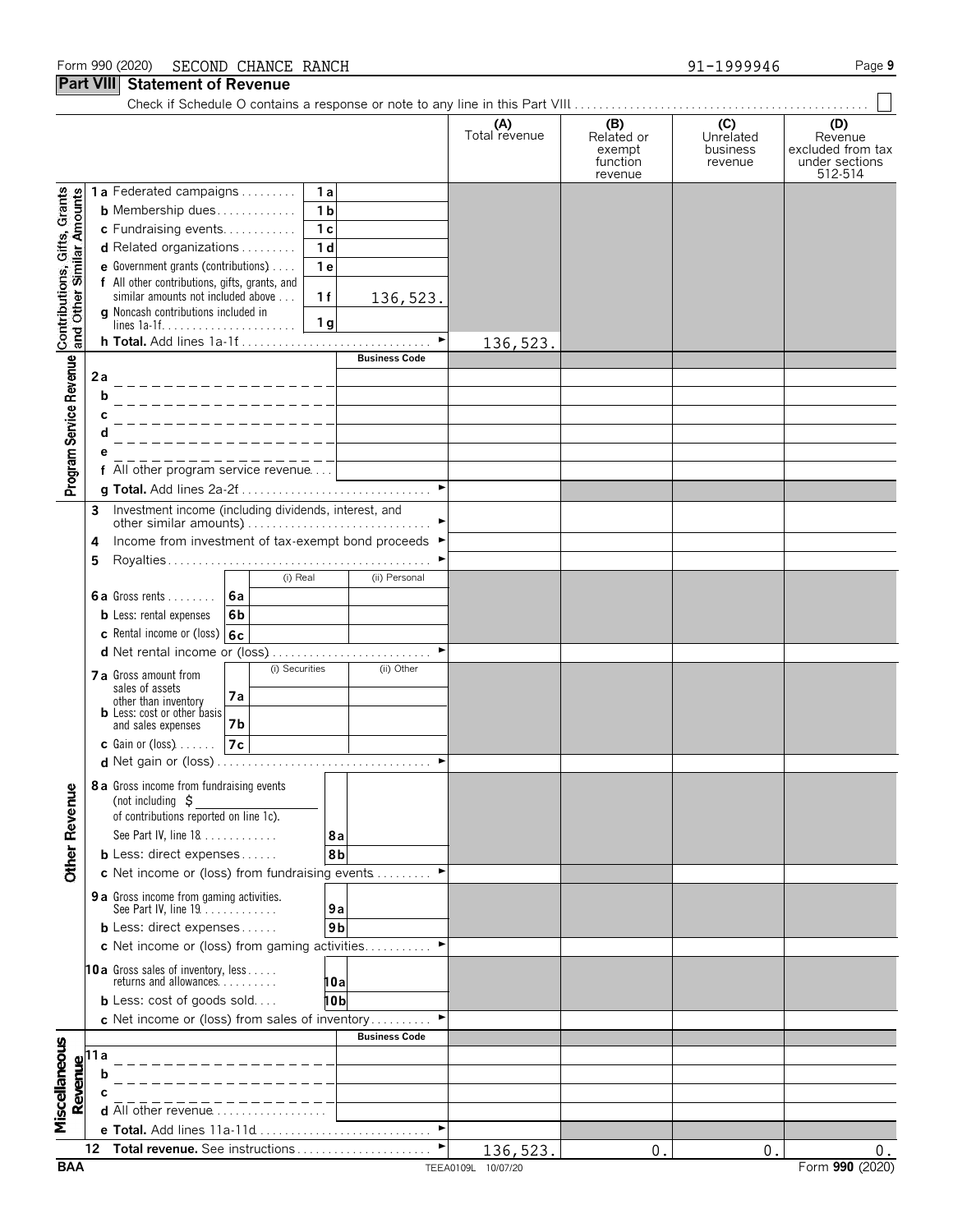|                | Section 501(c)(3) and 501(c)(4) organizations must complete all columns. All other organizations must complete column (A).                                                                                                                                |                       |                             |                                    |                         |
|----------------|-----------------------------------------------------------------------------------------------------------------------------------------------------------------------------------------------------------------------------------------------------------|-----------------------|-----------------------------|------------------------------------|-------------------------|
|                |                                                                                                                                                                                                                                                           |                       | (B)                         | $\overline{C}$                     | X<br>(D)                |
|                | Do not include amounts reported on lines<br>6b, 7b, 8b, 9b, and 10b of Part VIII.                                                                                                                                                                         | (A)<br>Total expenses | Program service<br>expenses | Management and<br>general expenses | Fundraising<br>expenses |
| 1.             | Grants and other assistance to domestic<br>organizations and domestic governments.                                                                                                                                                                        |                       |                             |                                    |                         |
| $\overline{2}$ | Grants and other assistance to domestic<br>individuals. See Part IV, line 22                                                                                                                                                                              |                       |                             |                                    |                         |
| 3              | Grants and other assistance to foreign<br>organizations, foreign governments, and for-<br>eign individuals. See Part IV, lines 15 and 16                                                                                                                  |                       |                             |                                    |                         |
| 4              | Benefits paid to or for members                                                                                                                                                                                                                           |                       |                             |                                    |                         |
| 5              | Compensation of current officers, directors,<br>trustees, and key employees                                                                                                                                                                               | 2,800.                | 0.                          | 2,800.                             | $0$ .                   |
| 6              | Compensation not included above to<br>disqualified persons (as defined under<br>section 4958(f)(1)) and persons described                                                                                                                                 | $0$ .                 | 0.                          | 0.                                 | $0$ .                   |
|                | 7 Other salaries and wages                                                                                                                                                                                                                                |                       |                             |                                    |                         |
| 8              | Pension plan accruals and contributions<br>(include section $401(k)$ and $403(b)$<br>employer contributions)                                                                                                                                              |                       |                             |                                    |                         |
| 9              | Other employee benefits                                                                                                                                                                                                                                   |                       |                             |                                    |                         |
| 10             | Payroll taxes                                                                                                                                                                                                                                             |                       |                             |                                    |                         |
|                | 11 Fees for services (nonemployees):                                                                                                                                                                                                                      |                       |                             |                                    |                         |
|                |                                                                                                                                                                                                                                                           |                       |                             |                                    |                         |
|                |                                                                                                                                                                                                                                                           |                       |                             |                                    |                         |
|                |                                                                                                                                                                                                                                                           |                       |                             |                                    |                         |
|                |                                                                                                                                                                                                                                                           | 1,695.                |                             | 1,695.                             |                         |
|                |                                                                                                                                                                                                                                                           |                       |                             |                                    |                         |
|                | <b>e</b> Professional fundraising services. See Part IV, line $17$                                                                                                                                                                                        |                       |                             |                                    |                         |
|                | f Investment management fees                                                                                                                                                                                                                              |                       |                             |                                    |                         |
|                | <b>g</b> Other. (If line 11q amount exceeds 10% of line 25, column<br>(A) amount, list line 11g expenses on Schedule $0.$ )                                                                                                                               |                       |                             |                                    |                         |
|                | 12 Advertising and promotion                                                                                                                                                                                                                              | 175.                  | 175.                        |                                    |                         |
| 13             |                                                                                                                                                                                                                                                           | 1,193.                |                             | 1,193.                             |                         |
| 14             | Information technology                                                                                                                                                                                                                                    |                       |                             |                                    |                         |
| 15             |                                                                                                                                                                                                                                                           |                       |                             |                                    |                         |
| 16             | Occupancy                                                                                                                                                                                                                                                 |                       |                             |                                    |                         |
|                |                                                                                                                                                                                                                                                           |                       |                             |                                    |                         |
| 17             |                                                                                                                                                                                                                                                           | 715.                  |                             | 715.                               |                         |
| 18             | Payments of travel or entertainment<br>expenses for any federal, state, or local                                                                                                                                                                          |                       |                             |                                    |                         |
| 19             | Conferences, conventions, and meetings                                                                                                                                                                                                                    |                       |                             |                                    |                         |
| 20             | $Interest \dots \dots \dots \dots \dots \dots \dots \dots \dots \dots \dots \dots \dots \dots \dots$                                                                                                                                                      | 13,078.               |                             | 13,078.                            |                         |
| 21             | Payments to affiliates                                                                                                                                                                                                                                    |                       |                             |                                    |                         |
| 22             | Depreciation, depletion, and amortization                                                                                                                                                                                                                 | 13,794.               | 13,794.                     |                                    |                         |
| 23             | $Insurance \ldots \ldots \ldots \ldots \ldots \ldots \ldots \ldots \ldots$                                                                                                                                                                                | 3, 155.               |                             | 3, 155.                            |                         |
| 24             | Other expenses. Itemize expenses not<br>covered above (List miscellaneous expenses<br>on line 24e. If line 24e amount exceeds 10%<br>of line 25, column (A) amount, list line 24e<br>expenses on Schedule O.)                                             |                       |                             |                                    |                         |
|                | a EQUINE FEED                                                                                                                                                                                                                                             | 75,499.               | 75,499.                     |                                    |                         |
|                | <b>b</b> EQUINE VETERINARY                                                                                                                                                                                                                                | 35,036.               | 35,036.                     |                                    |                         |
|                | <b>c</b> PROPERTY MAINTENANCE                                                                                                                                                                                                                             | 11, 133               |                             | 11,133                             |                         |
|                |                                                                                                                                                                                                                                                           |                       |                             |                                    |                         |
|                | d EQUINE FARRIER<br>e All other expenses. See Sch. 0.                                                                                                                                                                                                     | 8,769.                | 8,769.                      |                                    |                         |
|                |                                                                                                                                                                                                                                                           | 28,724.               | 15,635.                     | 13,089.                            |                         |
|                | 25 Total functional expenses. Add lines 1 through 24e.                                                                                                                                                                                                    | 195,766.              | 148,908.                    | 46,858.                            | $\boldsymbol{0}$ .      |
|                | 26 Joint costs. Complete this line only if<br>the organization reported in column (B)<br>joint costs from a combined educational<br>campaign and fundraising solicitation.<br>Check here $\blacktriangleright$<br>lif following<br>SOP 98-2 (ASC 958-720) |                       |                             |                                    |                         |

**Part IX** Statement of Functional Expenses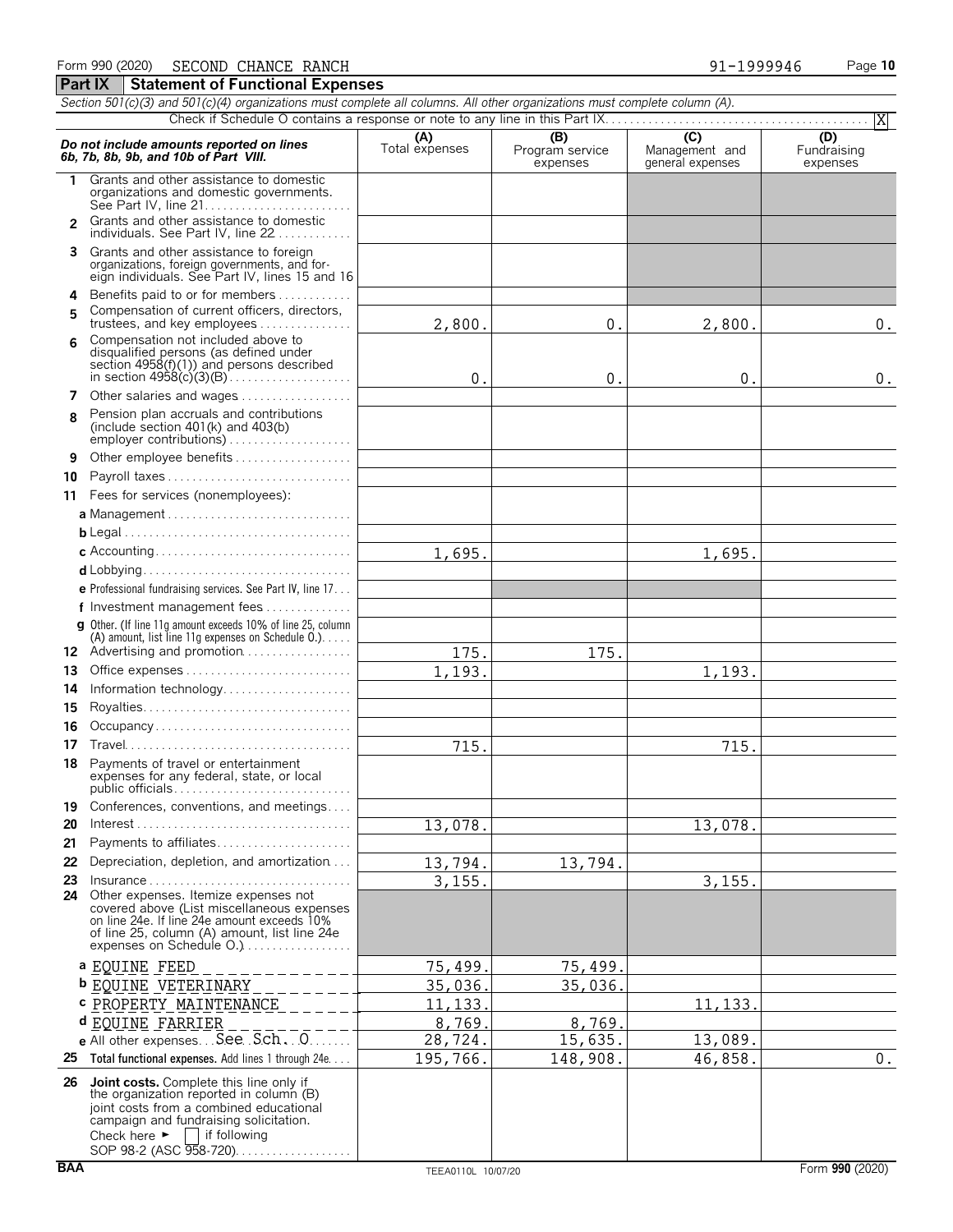#### Form 990 (2020) Page **11 Part X** | Balance Sheet SECOND CHANCE RANCH 91-1999946

|                            |    |                                                                                                                                                                                                                 |          |                     | (A)<br>Beginning of year |    | (B)<br>End of year |
|----------------------------|----|-----------------------------------------------------------------------------------------------------------------------------------------------------------------------------------------------------------------|----------|---------------------|--------------------------|----|--------------------|
|                            |    |                                                                                                                                                                                                                 |          |                     | 553.                     | 1  | 10,704.            |
|                            | 2  |                                                                                                                                                                                                                 |          | $\overline{2}$      |                          |    |                    |
|                            | 3  |                                                                                                                                                                                                                 |          | 3                   |                          |    |                    |
|                            | 4  |                                                                                                                                                                                                                 |          |                     |                          | 4  |                    |
|                            | 5  | Loans and other receivables from any current or former officer, director, trustee, key employee, creator or founder, substantial contributor, or 35% controlled entity or family member of any of these persons |          |                     |                          | 5  |                    |
|                            |    | Loans and other receivables from other disqualified persons (as defined under                                                                                                                                   |          |                     |                          |    |                    |
|                            | 6. | section $4958(f)(1)$ , and persons described in section $4958(c)(3)(B)$                                                                                                                                         |          |                     |                          | 6  |                    |
|                            | 7  |                                                                                                                                                                                                                 |          |                     | $\overline{7}$           |    |                    |
|                            | 8  |                                                                                                                                                                                                                 |          |                     |                          | 8  |                    |
| Assets                     |    |                                                                                                                                                                                                                 |          |                     |                          | 9  |                    |
|                            | 9  |                                                                                                                                                                                                                 |          |                     |                          |    |                    |
|                            |    | 10a Land, buildings, and equipment: cost or other basis.<br>Complete Part VI of Schedule D                                                                                                                      | 10a      | 362,979.<br>20,923. |                          |    |                    |
|                            |    |                                                                                                                                                                                                                 | 307,556. | 10c                 | 342,056.                 |    |                    |
|                            | 11 |                                                                                                                                                                                                                 |          | 11                  |                          |    |                    |
|                            | 12 |                                                                                                                                                                                                                 |          |                     |                          | 12 |                    |
|                            | 13 | Investments – program-related. See Part IV, line 11                                                                                                                                                             |          |                     |                          | 13 |                    |
|                            | 14 |                                                                                                                                                                                                                 |          | 14                  |                          |    |                    |
|                            | 15 |                                                                                                                                                                                                                 |          | 15                  |                          |    |                    |
|                            | 16 | Total assets. Add lines 1 through 15 (must equal line 33)                                                                                                                                                       | 308,109. | 16                  | 352,760.                 |    |                    |
|                            | 17 |                                                                                                                                                                                                                 | 5,752.   | 17                  |                          |    |                    |
|                            | 18 |                                                                                                                                                                                                                 |          |                     |                          | 18 |                    |
|                            | 19 |                                                                                                                                                                                                                 |          |                     |                          | 19 |                    |
|                            | 20 |                                                                                                                                                                                                                 |          |                     |                          | 20 |                    |
|                            | 21 | Escrow or custodial account liability. Complete Part IV of Schedule D.                                                                                                                                          |          |                     |                          | 21 |                    |
| Liabilities                | 22 | Loans and other payables to any current or former officer, director, trustee, key employee, creator or founder, substantial contributor, or 35%<br>controlled entity or family member of any of these persons   |          |                     |                          | 22 |                    |
|                            | 23 | Secured mortgages and notes payable to unrelated third parties                                                                                                                                                  |          |                     | 302,629                  | 23 | 412, 275.          |
|                            | 24 | Unsecured notes and loans payable to unrelated third parties                                                                                                                                                    |          |                     |                          | 24 |                    |
|                            | 25 | Other liabilities (including federal income tax, payables to related third parties, and other liabilities not included on lines 17-24). Complete Part X of Schedule D.                                          |          |                     |                          | 25 |                    |
|                            | 26 |                                                                                                                                                                                                                 |          |                     | 308,381                  | 26 | 412, 275.          |
| ω                          |    | Organizations that follow FASB ASC 958, check here ►<br>and complete lines 27, 28, 32, and 33.                                                                                                                  |          | X                   |                          |    |                    |
|                            | 27 |                                                                                                                                                                                                                 |          |                     | $-272.$                  | 27 | $-59,515.$         |
|                            | 28 |                                                                                                                                                                                                                 |          |                     |                          | 28 |                    |
| Net Assets or Fund Balance |    | Organizations that do not follow FASB ASC 958, check here ►<br>and complete lines 29 through 33.                                                                                                                |          |                     |                          |    |                    |
|                            | 29 | Capital stock or trust principal, or current funds                                                                                                                                                              |          |                     |                          | 29 |                    |
|                            | 30 | Paid-in or capital surplus, or land, building, or equipment fund                                                                                                                                                |          |                     | 30                       |    |                    |
|                            | 31 | Retained earnings, endowment, accumulated income, or other funds                                                                                                                                                |          |                     |                          | 31 |                    |
|                            | 32 |                                                                                                                                                                                                                 |          |                     | $-272.$                  | 32 | $-59,515.$         |
|                            | 33 |                                                                                                                                                                                                                 |          |                     | 308,109.                 | 33 | 352,760.           |
| <b>BAA</b>                 |    |                                                                                                                                                                                                                 |          | TEEA0111L 10/07/20  |                          |    | Form 990 (2020)    |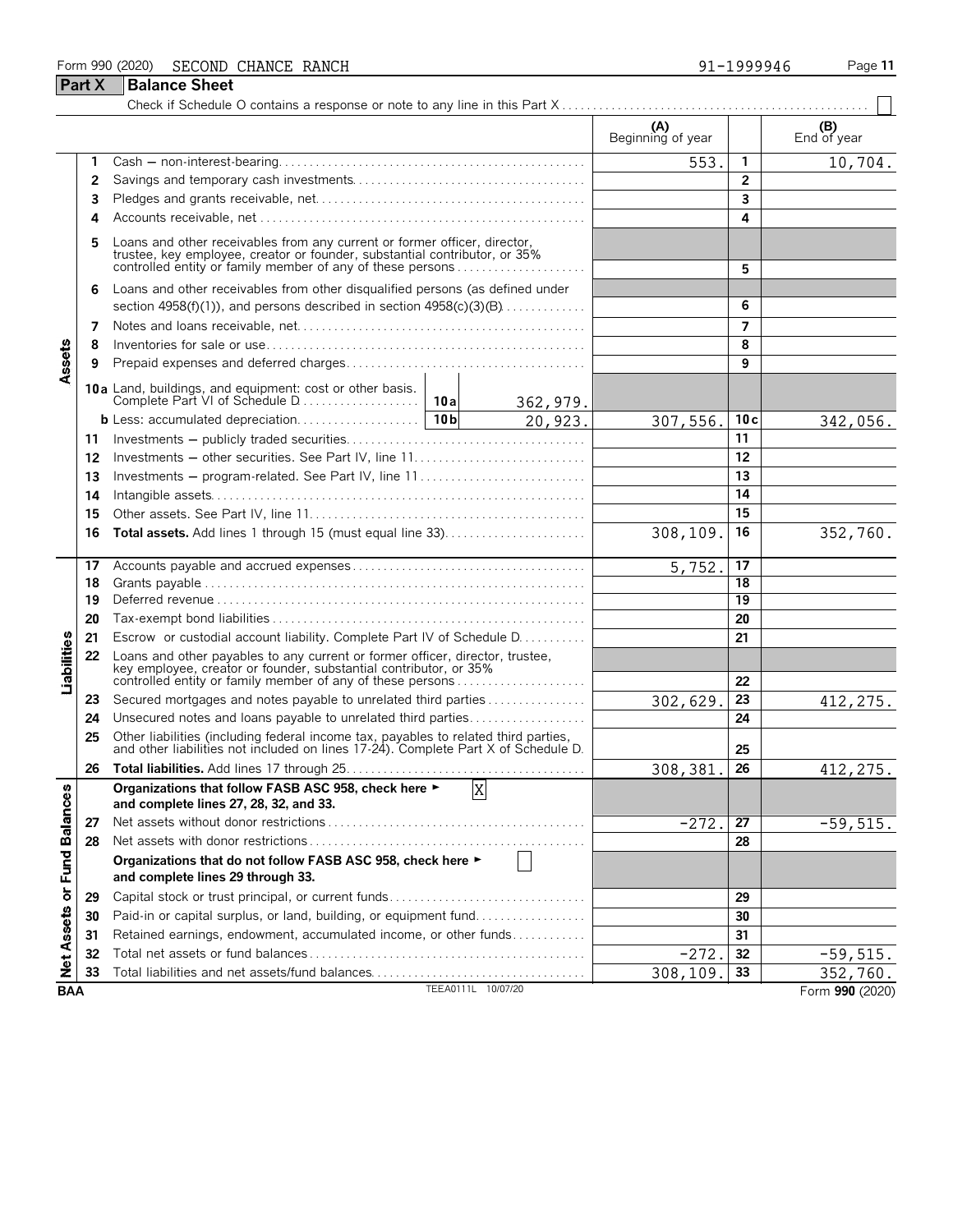|            | Form 990 (2020)                                       | SECOND CHANCE RANCH                                                                                                                                                                                                                | 91-1999946              |                 | Page 12     |
|------------|-------------------------------------------------------|------------------------------------------------------------------------------------------------------------------------------------------------------------------------------------------------------------------------------------|-------------------------|-----------------|-------------|
|            | Part XI                                               | <b>Reconciliation of Net Assets</b>                                                                                                                                                                                                |                         |                 |             |
|            |                                                       |                                                                                                                                                                                                                                    |                         |                 |             |
| 1          |                                                       |                                                                                                                                                                                                                                    | $\overline{1}$          | 136,523.        |             |
| 2          |                                                       |                                                                                                                                                                                                                                    | $\overline{2}$          |                 | 195,766.    |
| 3          |                                                       |                                                                                                                                                                                                                                    | $\overline{\mathbf{3}}$ |                 | $-59, 243.$ |
| 4          |                                                       |                                                                                                                                                                                                                                    | $\overline{4}$          |                 | $-272.$     |
| 5          |                                                       |                                                                                                                                                                                                                                    | 5                       |                 |             |
| 6          |                                                       |                                                                                                                                                                                                                                    | 6                       |                 |             |
| 7          |                                                       |                                                                                                                                                                                                                                    | $\overline{7}$          |                 |             |
| 8          |                                                       |                                                                                                                                                                                                                                    | 8                       |                 |             |
| 9          |                                                       |                                                                                                                                                                                                                                    | 9                       |                 | $0$ .       |
| 10         |                                                       | Net assets or fund balances at end of year. Combine lines 3 through 9 (must equal Part X, line 32,                                                                                                                                 |                         |                 |             |
|            |                                                       |                                                                                                                                                                                                                                    | 10                      | $-59,515.$      |             |
|            |                                                       | <b>Part XII   Financial Statements and Reporting</b>                                                                                                                                                                               |                         |                 |             |
|            |                                                       |                                                                                                                                                                                                                                    |                         |                 |             |
|            |                                                       |                                                                                                                                                                                                                                    |                         | <b>Yes</b>      | No          |
| 1.         |                                                       | Accounting method used to prepare the Form 990:<br>X Cash<br><b>Accrual</b><br>Other                                                                                                                                               |                         |                 |             |
|            | in Schedule O.                                        | If the organization changed its method of accounting from a prior year or checked 'Other,' explain                                                                                                                                 |                         |                 |             |
|            |                                                       | 2a Were the organization's financial statements compiled or reviewed by an independent accountant?                                                                                                                                 |                         | 2a              | X           |
|            | Separate basis                                        | If 'Yes,' check a box below to indicate whether the financial statements for the year were compiled or reviewed on a<br>separate basis, consolidated basis, or both:<br>Consolidated basis<br>Both consolidated and separate basis |                         |                 |             |
|            |                                                       | <b>b</b> Were the organization's financial statements audited by an independent accountant?                                                                                                                                        |                         | 2 <sub>b</sub>  | X           |
|            |                                                       | If 'Yes,' check a box below to indicate whether the financial statements for the year were audited on a separate                                                                                                                   |                         |                 |             |
|            | basis, consolidated basis, or both:<br>Separate basis | Consolidated basis<br><b>Both consolidated and separate basis</b>                                                                                                                                                                  |                         |                 |             |
|            |                                                       | c If 'Yes' to line 2a or 2b, does the organization have a committee that assumes responsibility for oversight of the audit,<br>review, or compilation of its financial statements and selection of an independent accountant?      |                         | 2c              |             |
|            | on Schedule O.                                        | If the organization changed either its oversight process or selection process during the tax year, explain                                                                                                                         |                         |                 |             |
|            |                                                       | 3a As a result of a federal award, was the organization required to undergo an audit or audits as set forth in the Single                                                                                                          |                         | 3a              | X           |
|            |                                                       | b If 'Yes,' did the organization undergo the required audit or audits? If the organization did not undergo the required audit<br>or audits, explain why on Schedule O and describe any steps taken to undergo such audits          |                         | 3 <sub>b</sub>  |             |
| <b>BAA</b> |                                                       | TEEA0112L 10/19/20                                                                                                                                                                                                                 |                         | Form 990 (2020) |             |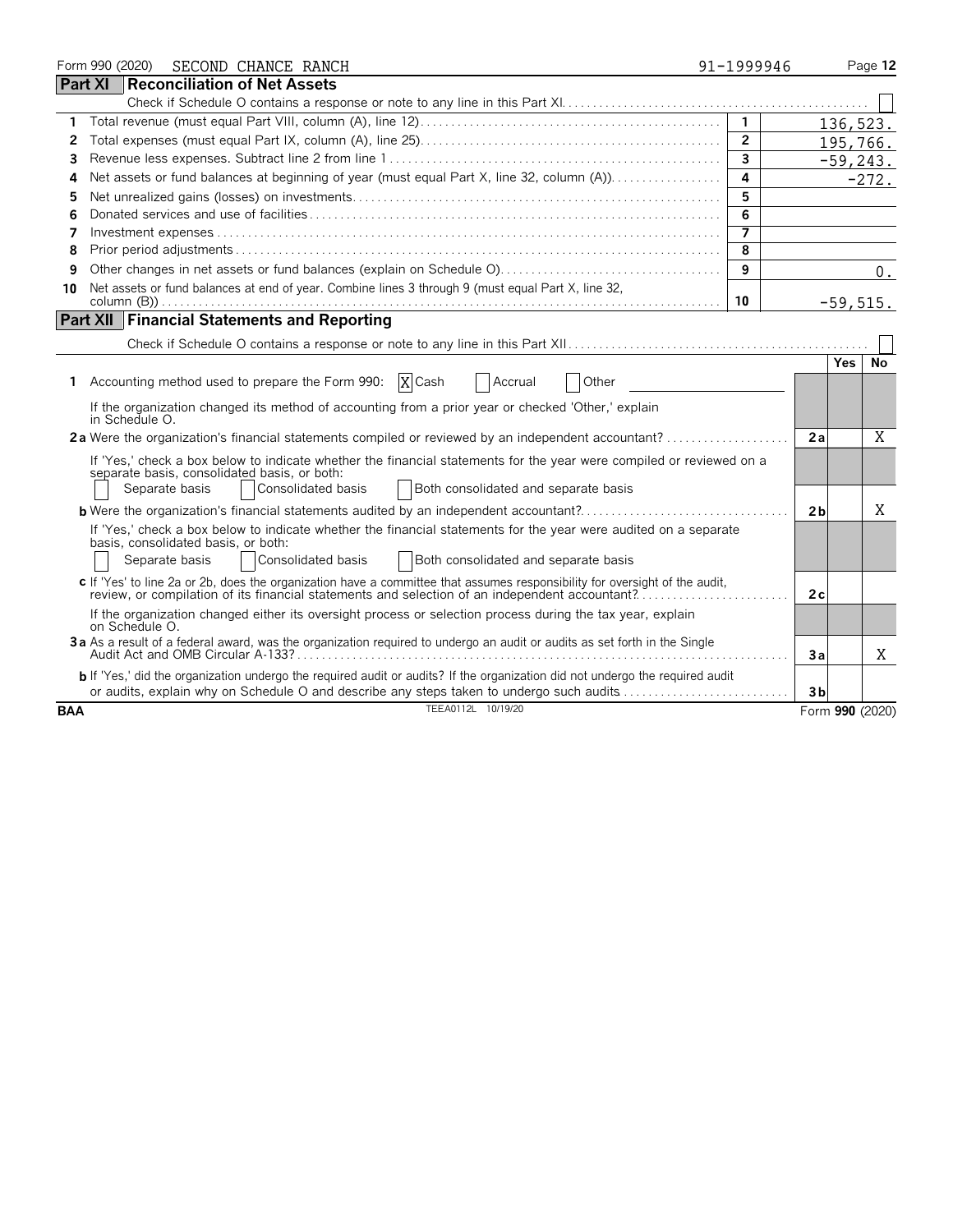# **Public Charity Status and Public Support**<br>
(Form 990 or 990-EZ) Complete if the organization is a section 501(c)(3) organization or a section<br> **2020**

**COMPOSCHEDULE A**<br>(Form 990 or 990-EZ) Complete if the organization is a section 501(c)(3) organization or a section<br>4947(a)(1) nonexempt charitable trust.

|                                                        | Attach to Form 990 or Form 990-EZ.<br><b>Open to Public</b> |                                                                          |                                                                                                                                                                                                                                                                                                                                                                                                                                                                                                                                                                                                                                      |                                  |                                    |                                                      |                                                    |  |
|--------------------------------------------------------|-------------------------------------------------------------|--------------------------------------------------------------------------|--------------------------------------------------------------------------------------------------------------------------------------------------------------------------------------------------------------------------------------------------------------------------------------------------------------------------------------------------------------------------------------------------------------------------------------------------------------------------------------------------------------------------------------------------------------------------------------------------------------------------------------|----------------------------------|------------------------------------|------------------------------------------------------|----------------------------------------------------|--|
| Department of the Treasury<br>Internal Revenue Service |                                                             |                                                                          | ► Go to www.irs.gov/Form990 for instructions and the latest information.                                                                                                                                                                                                                                                                                                                                                                                                                                                                                                                                                             |                                  |                                    |                                                      | Inspection                                         |  |
| Name of the organization                               |                                                             |                                                                          |                                                                                                                                                                                                                                                                                                                                                                                                                                                                                                                                                                                                                                      |                                  |                                    | <b>Employer identification number</b>                |                                                    |  |
| SECOND CHANCE RANCH                                    |                                                             |                                                                          |                                                                                                                                                                                                                                                                                                                                                                                                                                                                                                                                                                                                                                      |                                  |                                    | 91-1999946                                           |                                                    |  |
| Part I                                                 |                                                             |                                                                          | <b>Reason for Public Charity Status.</b> (All organizations must complete this part.) See instructions.                                                                                                                                                                                                                                                                                                                                                                                                                                                                                                                              |                                  |                                    |                                                      |                                                    |  |
| 1                                                      |                                                             |                                                                          | The organization is not a private foundation because it is: (For lines 1 through 12, check only one box.)<br>A church, convention of churches, or association of churches described in section 170(b)(1)(A)(i).                                                                                                                                                                                                                                                                                                                                                                                                                      |                                  |                                    |                                                      |                                                    |  |
| $\overline{2}$                                         |                                                             |                                                                          | A school described in section 170(b)(1)(A)(ii). (Attach Schedule E (Form 990 or 990-EZ).)                                                                                                                                                                                                                                                                                                                                                                                                                                                                                                                                            |                                  |                                    |                                                      |                                                    |  |
| 3                                                      |                                                             |                                                                          | A hospital or a cooperative hospital service organization described in section 170(b)(1)(A)(iii).                                                                                                                                                                                                                                                                                                                                                                                                                                                                                                                                    |                                  |                                    |                                                      |                                                    |  |
| 4                                                      | name, city, and state:                                      |                                                                          | A medical research organization operated in conjunction with a hospital described in section 170(b)(1)(A)(iii). Enter the hospital's                                                                                                                                                                                                                                                                                                                                                                                                                                                                                                 |                                  |                                    |                                                      |                                                    |  |
| 5                                                      | section 170(b)(1)(A)(iv). (Complete Part II.)               |                                                                          | An organization operated for the benefit of a college or university owned or operated by a governmental unit described in                                                                                                                                                                                                                                                                                                                                                                                                                                                                                                            |                                  |                                    |                                                      |                                                    |  |
| 6                                                      |                                                             |                                                                          | A federal, state, or local government or governmental unit described in section 170(b)(1)(A)(v).                                                                                                                                                                                                                                                                                                                                                                                                                                                                                                                                     |                                  |                                    |                                                      |                                                    |  |
| 7                                                      | in section 170(b)(1)(A)(vi). (Complete Part II.)            |                                                                          | An organization that normally receives a substantial part of its support from a governmental unit or from the general public described                                                                                                                                                                                                                                                                                                                                                                                                                                                                                               |                                  |                                    |                                                      |                                                    |  |
| 8                                                      |                                                             |                                                                          | A community trust described in section 170(b)(1)(A)(vi). (Complete Part II.)                                                                                                                                                                                                                                                                                                                                                                                                                                                                                                                                                         |                                  |                                    |                                                      |                                                    |  |
| 9<br>university:                                       |                                                             |                                                                          | An agricultural research organization described in <b>section 170(b)(1)(A)(ix)</b> operated in conjunction with a land-grant college<br>or university or a non-land-grant college of agriculture (see instructions). Enter the name, city, and state of the college or                                                                                                                                                                                                                                                                                                                                                               |                                  |                                    |                                                      |                                                    |  |
| X<br>10                                                |                                                             | June 30, 1975. See section 509(a)(2). (Complete Part III.)               | An organization that normally receives (1) more than 33-1/3% of its support from contributions, membership fees, and gross receipts<br>from activities related to its exempt functions, subject to certain exceptions; and (2) no more than 33-1/3% of its support from gross<br>investment income and unrelated business taxable income (less section 511 tax) from businesses acquired by the organization after                                                                                                                                                                                                                   |                                  |                                    |                                                      |                                                    |  |
| 11                                                     |                                                             |                                                                          | An organization organized and operated exclusively to test for public safety. See section 509(a)(4).                                                                                                                                                                                                                                                                                                                                                                                                                                                                                                                                 |                                  |                                    |                                                      |                                                    |  |
| 12<br>a                                                | complete Part IV, Sections A and B.                         |                                                                          | An organization organized and operated exclusively for the benefit of, to perform the functions of, or to carry out the purposes of one<br>or more publicly supported organizations described in section 509(a)(1) or section 509(a)(2). See section 509(a)(3). Check the box in<br>lines 12a through 12d that describes the type of supporting organization and complete lines 12e, 12f, and 12g.<br>Type I. A supporting organization operated, supervised, or controlled by its supported organization(s), typically by giving the supported organization(s) the power to regularly apport or elect a majority of the directors o |                                  |                                    |                                                      |                                                    |  |
| b                                                      | must complete Part IV, Sections A and C.                    |                                                                          | Type II. A supporting organization supervised or controlled in connection with its supported organization(s), by having control or<br>management of the supporting organization vested in the same persons that control or manage the supported organization(s). You                                                                                                                                                                                                                                                                                                                                                                 |                                  |                                    |                                                      |                                                    |  |
| c                                                      |                                                             |                                                                          | Type III functionally integrated. A supporting organization operated in connection with, and functionally integrated with, its supported organization(s) (see instructions). You must complete Part IV, Sections A, D, and E.                                                                                                                                                                                                                                                                                                                                                                                                        |                                  |                                    |                                                      |                                                    |  |
| d                                                      |                                                             |                                                                          | Type III non-functionally integrated. A supporting organization operated in connection with its supported organization(s) that is not<br>functionally integrated. The organization generally must satisfy a distribution requirement and an attentiveness requirement (see<br>instructions). You must complete Part IV, Sections A and D, and Part V.                                                                                                                                                                                                                                                                                |                                  |                                    |                                                      |                                                    |  |
| е                                                      |                                                             |                                                                          | Check this box if the organization received a written determination from the IRS that it is a Type I, Type II, Type III functionally                                                                                                                                                                                                                                                                                                                                                                                                                                                                                                 |                                  |                                    |                                                      |                                                    |  |
|                                                        |                                                             | Enter the number of supported organizations                              | integrated, or Type III non-functionally integrated supporting organization.                                                                                                                                                                                                                                                                                                                                                                                                                                                                                                                                                         |                                  |                                    |                                                      |                                                    |  |
|                                                        |                                                             | g Provide the following information about the supported organization(s). |                                                                                                                                                                                                                                                                                                                                                                                                                                                                                                                                                                                                                                      |                                  |                                    |                                                      |                                                    |  |
|                                                        | (i) Name of supported organization                          | $(ii)$ $EIN$                                                             | (iii) Type of organization<br>described on lines 1-10<br>above (see instructions))                                                                                                                                                                                                                                                                                                                                                                                                                                                                                                                                                   | organization listed<br>document? | $(iv)$ is the<br>in your governing | (v) Amount of monetary<br>support (see instructions) | (vi) Amount of other<br>support (see instructions) |  |
|                                                        |                                                             |                                                                          |                                                                                                                                                                                                                                                                                                                                                                                                                                                                                                                                                                                                                                      | Yes                              | No                                 |                                                      |                                                    |  |
| (A)                                                    |                                                             |                                                                          |                                                                                                                                                                                                                                                                                                                                                                                                                                                                                                                                                                                                                                      |                                  |                                    |                                                      |                                                    |  |
| (B)                                                    |                                                             |                                                                          |                                                                                                                                                                                                                                                                                                                                                                                                                                                                                                                                                                                                                                      |                                  |                                    |                                                      |                                                    |  |
| (C)                                                    |                                                             |                                                                          |                                                                                                                                                                                                                                                                                                                                                                                                                                                                                                                                                                                                                                      |                                  |                                    |                                                      |                                                    |  |
| (D)                                                    |                                                             |                                                                          |                                                                                                                                                                                                                                                                                                                                                                                                                                                                                                                                                                                                                                      |                                  |                                    |                                                      |                                                    |  |
| (E)                                                    |                                                             |                                                                          |                                                                                                                                                                                                                                                                                                                                                                                                                                                                                                                                                                                                                                      |                                  |                                    |                                                      |                                                    |  |
|                                                        |                                                             |                                                                          |                                                                                                                                                                                                                                                                                                                                                                                                                                                                                                                                                                                                                                      |                                  |                                    |                                                      |                                                    |  |

**Total**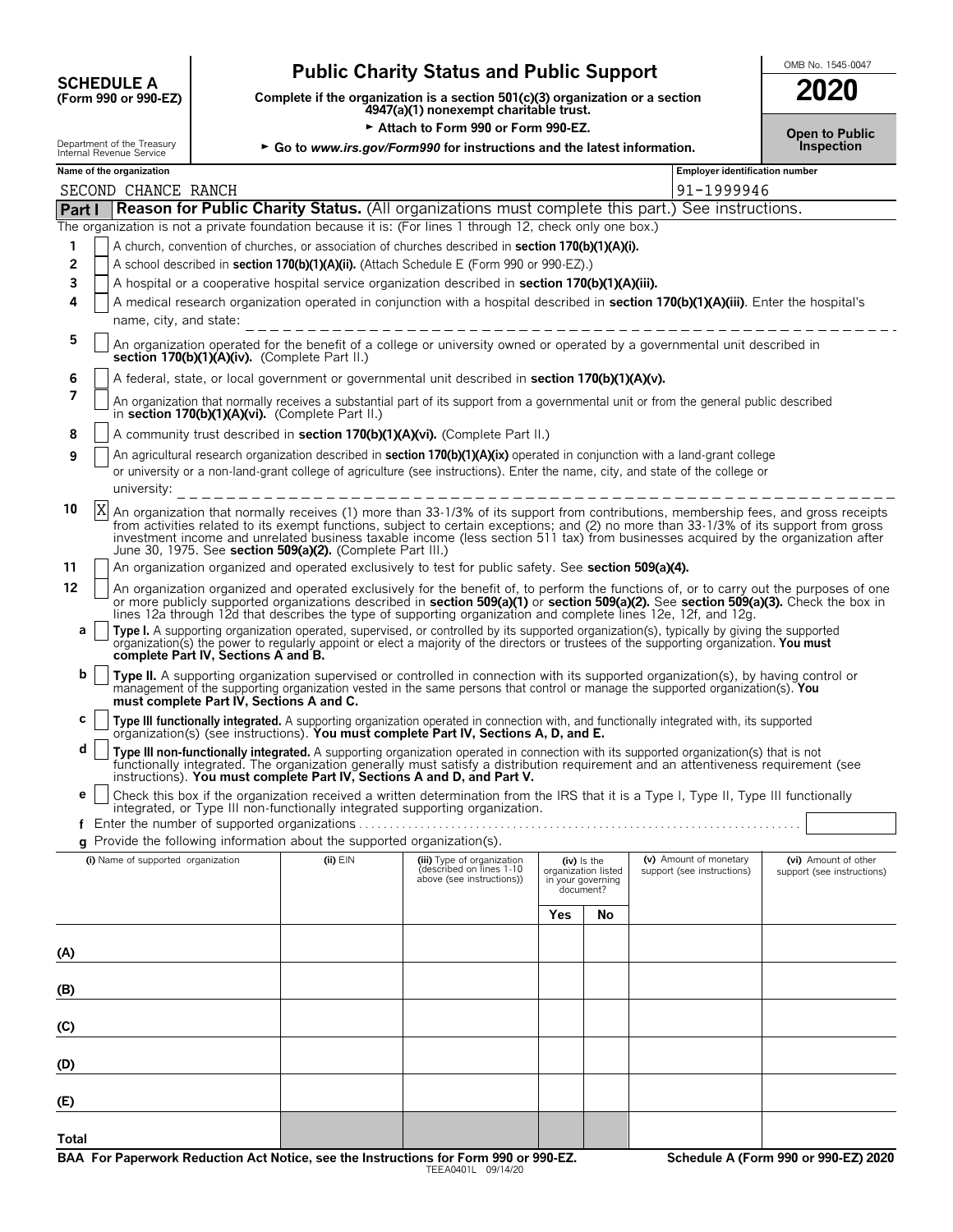|              | Calendar year (or fiscal year<br>beginning in) $\overrightarrow{r}$                                                                                                                                                                                                                                                                                                                                      | (a) 2016   | (b) $2017$ | $(c)$ 2018 | $(d)$ 2019 | (e) 2020 | (f) Total |
|--------------|----------------------------------------------------------------------------------------------------------------------------------------------------------------------------------------------------------------------------------------------------------------------------------------------------------------------------------------------------------------------------------------------------------|------------|------------|------------|------------|----------|-----------|
| $\mathbf{1}$ | Gifts, grants, contributions, and<br>membership fees received. (Do not<br>include any 'unusual grants.'). $\ldots$                                                                                                                                                                                                                                                                                       |            |            |            |            |          |           |
|              | 2 Tax revenues levied for the<br>organization's benefit and<br>either paid to or expended                                                                                                                                                                                                                                                                                                                |            |            |            |            |          |           |
| 3            | The value of services or<br>facilities furnished by a<br>governmental unit to the<br>organization without charge                                                                                                                                                                                                                                                                                         |            |            |            |            |          |           |
| 4            | <b>Total.</b> Add lines 1 through 3                                                                                                                                                                                                                                                                                                                                                                      |            |            |            |            |          |           |
| 5            | The portion of total<br>contributions by each person<br>(other than a governmental<br>unit or publicly supported<br>organization) included on line 1<br>that exceeds 2% of the amount<br>shown on line 11, column (f)                                                                                                                                                                                    |            |            |            |            |          |           |
| 6            | Public support. Subtract line 5                                                                                                                                                                                                                                                                                                                                                                          |            |            |            |            |          |           |
|              | <b>Section B. Total Support</b>                                                                                                                                                                                                                                                                                                                                                                          |            |            |            |            |          |           |
|              | Calendar year (or fiscal year<br>beginning in) $\rightarrow$                                                                                                                                                                                                                                                                                                                                             | (a) $2016$ | (b) 2017   | $(c)$ 2018 | $(d)$ 2019 | (e) 2020 | (f) Total |
| 7            | Amounts from line 4                                                                                                                                                                                                                                                                                                                                                                                      |            |            |            |            |          |           |
| 8            | Gross income from interest.<br>dividends, payments received<br>on securities loans, rents,<br>royalties, and income from<br>similar sources                                                                                                                                                                                                                                                              |            |            |            |            |          |           |
| 9            | Net income from unrelated<br>business activities, whether or<br>not the business is regularly<br>carried on                                                                                                                                                                                                                                                                                              |            |            |            |            |          |           |
|              | <b>10</b> Other income. Do not include<br>gain or loss from the sale of<br>capital assets (Explain in                                                                                                                                                                                                                                                                                                    |            |            |            |            |          |           |
|              | 11 Total support. Add lines 7<br>through $10$                                                                                                                                                                                                                                                                                                                                                            |            |            |            |            |          |           |
|              |                                                                                                                                                                                                                                                                                                                                                                                                          |            |            |            |            | 12       |           |
| 13           | First 5 years. If the Form 990 is for the organization's first, second, third, fourth, or fifth tax year as a section 501(c)(3)                                                                                                                                                                                                                                                                          |            |            |            |            |          |           |
|              | Section C. Computation of Public Support Percentage                                                                                                                                                                                                                                                                                                                                                      |            |            |            |            |          |           |
| 14           | Public support percentage for 2020 (line 6, column (f), divided by line 11, column (f)                                                                                                                                                                                                                                                                                                                   |            |            |            |            | 14<br>15 | %<br>%    |
| 15           |                                                                                                                                                                                                                                                                                                                                                                                                          |            |            |            |            |          |           |
|              | 16a 33-1/3% support test-2020. If the organization did not check the box on line 13, and line 14 is 33-1/3% or more, check this box                                                                                                                                                                                                                                                                      |            |            |            |            |          |           |
|              | <b>b 33-1/3% support test-2019.</b> If the organization did not check a box on line 13 or 16a, and line 15 is 33-1/3% or more, check this box                                                                                                                                                                                                                                                            |            |            |            |            |          |           |
|              | 17a 10%-facts-and-circumstances test-2020. If the organization did not check a box on line 13, 16a, or 16b, and line 14 is 10%<br>or more, and if the organization meets the facts-and-circumstances test, check this box and stop here. Explain in Part VI how<br>the organization meets the facts-and-circumstances test. The organization qualifies as a publicly supported organization              |            |            |            |            |          |           |
|              | <b>b 10%-facts-and-circumstances test-2019.</b> If the organization did not check a box on line 13, 16a, 16b, or 17a, and line 15 is 10%<br>or more, and if the organization meets the facts-and-circumstances test, check this box and stop here. Explain in Part VI how the<br>organization meets the 'facts-and-circumstances' test. The organization qualifies as a publicly supported organization▶ |            |            |            |            |          |           |
|              | 18 Private foundation. If the organization did not check a box on line 13, 16a, 16b, 17a, or 17b, check this box and see instructions                                                                                                                                                                                                                                                                    |            |            |            |            |          |           |

**Section A. Public Support**

**Part II Support Schedule for Organizations Described in Sections 170(b)(1)(A)(iv) and 170(b)(1)(A)(vi)** (Complete only if you checked the box on line 5, 7, or 8 of Part I or if the organization failed to qualify under Part III. If the organization fails to qualify under the tests listed below, please complete Part III.)

| 990-EZ) 2020<br>. 990 or<br>Schedule<br>、(Form<br>$\mathbf{v}$ | RANCH<br><b>CHANCE</b><br>SECOND | 999946<br>_ | $\overline{\phantom{a}}$ age $\overline{\phantom{a}}$ |
|----------------------------------------------------------------|----------------------------------|-------------|-------------------------------------------------------|
|----------------------------------------------------------------|----------------------------------|-------------|-------------------------------------------------------|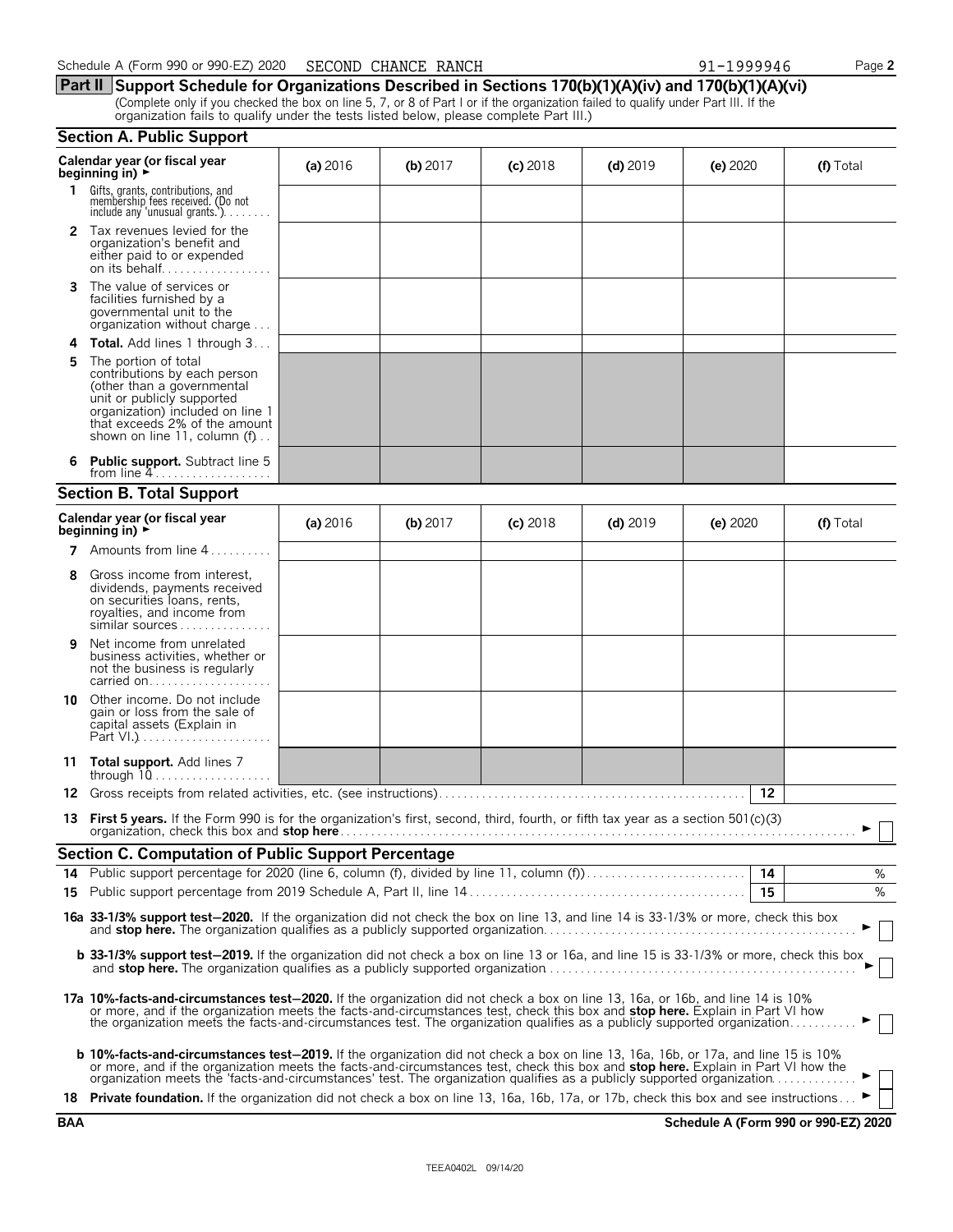#### **Part III Support Schedule for Organizations Described in Section 509(a)(2)**

(Complete only if you checked the box on line 10 of Part I or if the organization failed to qualify under Part II. If the organization fails to qualify under the tests listed below, please complete Part II.)

|            | <b>Section A. Public Support</b>                                                                                                                                                                                                                                      |                |                    |                |                  |                  |                                      |
|------------|-----------------------------------------------------------------------------------------------------------------------------------------------------------------------------------------------------------------------------------------------------------------------|----------------|--------------------|----------------|------------------|------------------|--------------------------------------|
|            | Calendar year (or fiscal year beginning in) ►                                                                                                                                                                                                                         | (a) 2016       | (b) $2017$         | (c) 2018       | $(d)$ 2019       | (e) 2020         | (f) Total                            |
|            | 1 Gifts, grants, contributions,                                                                                                                                                                                                                                       |                |                    |                |                  |                  |                                      |
|            | and membership fees<br>received. (Do not include                                                                                                                                                                                                                      |                |                    |                |                  |                  |                                      |
|            | any 'unusual grants.')<br>2 Gross receipts from admissions,                                                                                                                                                                                                           | 114,799.       | 177,575.           | 200,746.       | 193,059.         | 136,524.         | 822,703.                             |
|            | merchandise sold or services                                                                                                                                                                                                                                          |                |                    |                |                  |                  |                                      |
|            | performed, or facilities                                                                                                                                                                                                                                              |                |                    |                |                  |                  |                                      |
|            | furnished in any activity that is<br>related to the organization's                                                                                                                                                                                                    |                |                    |                |                  |                  |                                      |
|            | $tax\text{-}exempt$ purpose                                                                                                                                                                                                                                           |                |                    |                |                  |                  | 0.                                   |
| 3          | Gross receipts from activities                                                                                                                                                                                                                                        |                |                    |                |                  |                  |                                      |
|            | that are not an unrelated trade<br>or business under section 513.                                                                                                                                                                                                     |                |                    |                |                  |                  | $0$ .                                |
|            | 4 Tax revenues levied for the                                                                                                                                                                                                                                         |                |                    |                |                  |                  |                                      |
|            | organization's benefit and                                                                                                                                                                                                                                            |                |                    |                |                  |                  |                                      |
|            | either paid to or expended on<br>its behalf                                                                                                                                                                                                                           |                |                    |                |                  |                  | 0.                                   |
| 5.         | The value of services or                                                                                                                                                                                                                                              |                |                    |                |                  |                  |                                      |
|            | facilities furnished by a                                                                                                                                                                                                                                             |                |                    |                |                  |                  |                                      |
|            | governmental unit to the<br>organization without charge                                                                                                                                                                                                               |                |                    |                |                  |                  | 0.                                   |
|            | <b>6 Total.</b> Add lines 1 through 5                                                                                                                                                                                                                                 | 114,799.       | 177,575.           | 200,746.       | 193,059.         | 136,524.         | 822, 703.                            |
|            | <b>7a</b> Amounts included on lines 1,                                                                                                                                                                                                                                |                |                    |                |                  |                  |                                      |
|            | 2, and 3 received from<br>disqualified persons                                                                                                                                                                                                                        |                |                    |                |                  |                  |                                      |
|            | <b>b</b> Amounts included on lines 2                                                                                                                                                                                                                                  | $\mathbf 0$    | $\mathbf{0}$       | $\mathbf{0}$   | $\mathbf{0}$ .   | 0                | 0.                                   |
|            | and 3 received from other than                                                                                                                                                                                                                                        |                |                    |                |                  |                  |                                      |
|            | disqualified persons that                                                                                                                                                                                                                                             |                |                    |                |                  |                  |                                      |
|            | exceed the greater of \$5,000 or<br>1% of the amount on line 13                                                                                                                                                                                                       |                |                    |                |                  |                  |                                      |
|            | for the year                                                                                                                                                                                                                                                          | 0.             | 0.                 | 0.             | 0.               | 0.               | 0.                                   |
|            | c Add lines 7a and $7b$                                                                                                                                                                                                                                               | $\overline{0}$ | $\mathbf 0$ .      | $\mathbf{0}$ . | $\overline{0}$ . | $\overline{0}$ . | $0$ .                                |
| 8          | Public support. (Subtract line                                                                                                                                                                                                                                        |                |                    |                |                  |                  |                                      |
|            | <b>Section B. Total Support</b>                                                                                                                                                                                                                                       |                |                    |                |                  |                  | 822,703.                             |
|            | Calendar year (or fiscal year beginning in) ►                                                                                                                                                                                                                         | (a) 2016       | $(b)$ 2017         | $(c)$ 2018     | $(d)$ 2019       | (e) 2020         | (f) Total                            |
|            | 9 Amounts from line 6                                                                                                                                                                                                                                                 | 114,799.       | 177,575.           | 200,746.       |                  | 136,524.         | 822,703.                             |
|            | <b>10a</b> Gross income from interest, dividends,                                                                                                                                                                                                                     |                |                    |                | 193,059.         |                  |                                      |
|            | payments received on securities loans,                                                                                                                                                                                                                                |                |                    |                |                  |                  |                                      |
|            | rents, royalties, and income from                                                                                                                                                                                                                                     |                |                    |                |                  |                  |                                      |
|            | <b>b</b> Unrelated business taxable                                                                                                                                                                                                                                   |                |                    |                |                  |                  | $0$ .                                |
|            | income (less section 511)                                                                                                                                                                                                                                             |                |                    |                |                  |                  |                                      |
|            | taxes) from businesses<br>acquired after June 30, 1975                                                                                                                                                                                                                |                |                    |                |                  |                  | υ.                                   |
|            | c Add lines $10a$ and $10b$                                                                                                                                                                                                                                           | $\Omega$ .     | $\mathbf{0}$ .     | 0.             | 0.               | 0.               | $0$ .                                |
| 11         | Net income from unrelated business                                                                                                                                                                                                                                    |                |                    |                |                  |                  |                                      |
|            | activities not included in line 10b,                                                                                                                                                                                                                                  |                |                    |                |                  |                  |                                      |
|            | whether or not the business is<br>regularly carried on $\dots\dots\dots\dots\dots$                                                                                                                                                                                    |                |                    |                |                  |                  | 0.                                   |
|            | 12 Other income. Do not include                                                                                                                                                                                                                                       |                |                    |                |                  |                  |                                      |
|            | gain or loss from the sale of<br>capital assets (Explain in                                                                                                                                                                                                           |                |                    |                |                  |                  |                                      |
|            |                                                                                                                                                                                                                                                                       |                |                    |                |                  |                  | 0.                                   |
|            | 13 Total support. (Add lines 9,                                                                                                                                                                                                                                       |                |                    |                |                  |                  |                                      |
|            | 10c, 11, and $12.$ )<br>14 First 5 years. If the Form 990 is for the organization's first, second, third, fourth, or fifth tax year as a section 501(c)(3)                                                                                                            | 114,799.       | 177,575.           | 200,746.       | 193,059.         | 136,524.         | 822,703.                             |
|            | organization, check this box and <b>stop here</b>                                                                                                                                                                                                                     |                |                    |                |                  |                  |                                      |
|            | Section C. Computation of Public Support Percentage                                                                                                                                                                                                                   |                |                    |                |                  |                  |                                      |
| 15.        | Public support percentage for 2020 (line 8, column (f), divided by line 13, column (f)                                                                                                                                                                                |                |                    |                |                  | 15               | $100.00$ %                           |
| 16         |                                                                                                                                                                                                                                                                       |                |                    |                |                  | 16               | $100.00$ %                           |
|            | Section D. Computation of Investment Income Percentage                                                                                                                                                                                                                |                |                    |                |                  |                  |                                      |
| 17         |                                                                                                                                                                                                                                                                       |                |                    |                |                  | 17               | $0.00$ $\frac{8}{3}$                 |
| 18         |                                                                                                                                                                                                                                                                       |                |                    |                |                  | 18               | $0.00\frac{2}{3}$                    |
|            | 19a 33-1/3% support tests-2020. If the organization did not check the box on line 14, and line 15 is more than 33-1/3%, and line 17                                                                                                                                   |                |                    |                |                  |                  |                                      |
|            | is not more than 33-1/3%, check this box and stop here. The organization qualifies as a publicly supported organization<br><b>b</b> 33-1/3% support tests-2019. If the organization did not check a box on line 14 or line 19a, and line 16 is more than 33-1/3%, and |                |                    |                |                  |                  | X                                    |
|            | line 18 is not more than 33-1/3%, check this box and stop here. The organization qualifies as a publicly supported organization                                                                                                                                       |                |                    |                |                  |                  |                                      |
| 20         | <b>Private foundation.</b> If the organization did not check a box on line 14, 19a, or 19b, check this box and see instructions                                                                                                                                       |                |                    |                |                  |                  |                                      |
| <b>BAA</b> |                                                                                                                                                                                                                                                                       |                | TEEA0403L 09/14/20 |                |                  |                  | Schedule A (Form 990 or 990-EZ) 2020 |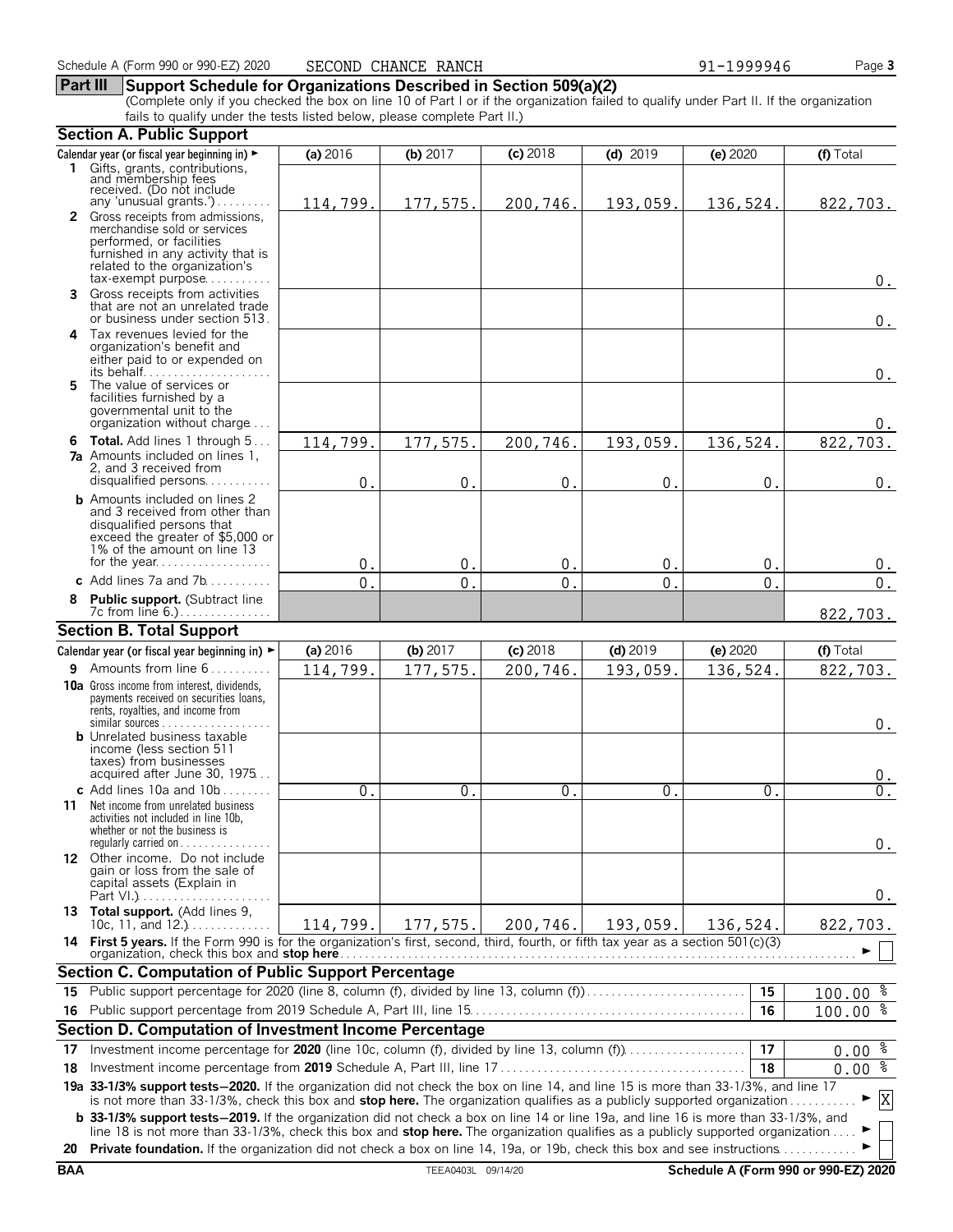#### **Part IV Supporting Organizations**

(Complete only if you checked a box in line 12 on Part I. If you checked box 12a, Part I, complete Sections A and B. If you checked box 12b, Part I, complete Sections A and C. If you checked box 12c, Part I, complete Sections A, D, and E. If you checked box 12d, Part I, complete Sections A and D, and complete Part V.)

#### **Section A. All Supporting Organizations**

|   |                                                                                                                                                                                                                                                                                                                                                                                                                                                                                                                                                      |                 | <b>Yes</b> | <b>No</b> |
|---|------------------------------------------------------------------------------------------------------------------------------------------------------------------------------------------------------------------------------------------------------------------------------------------------------------------------------------------------------------------------------------------------------------------------------------------------------------------------------------------------------------------------------------------------------|-----------------|------------|-----------|
|   | 1 Are all of the organization's supported organizations listed by name in the organization's governing documents?<br>If 'No,' describe in Part VI how the supported organizations are designated. If designated by class or purpose, describe<br>the designation. If historic and continuing relationship, explain.                                                                                                                                                                                                                                  | 1               |            |           |
|   | 2 Did the organization have any supported organization that does not have an IRS determination of status under section<br>509(a)(1) or (2)? If 'Yes,' explain in <b>Part VI</b> how the organization determined that the supported organization was<br>described in section $509(a)(1)$ or (2).                                                                                                                                                                                                                                                      | $\overline{2}$  |            |           |
|   | 3a Did the organization have a supported organization described in section 501(c)(4), (5), or (6)? If 'Yes,' answer lines 3b<br>and 3c below.                                                                                                                                                                                                                                                                                                                                                                                                        | 3a              |            |           |
|   | <b>b</b> Did the organization confirm that each supported organization qualified under section 501(c)(4), (5), or (6) and<br>satisfied the public support tests under section 509( $a(2)$ ? If 'Yes,' describe in <b>Part VI</b> when and how the organization<br>made the determination.                                                                                                                                                                                                                                                            | 3 <sub>b</sub>  |            |           |
|   | c Did the organization ensure that all support to such organizations was used exclusively for section $170(c)(2)(B)$<br>purposes? If 'Yes,' explain in <b>Part VI</b> what controls the organization put in place to ensure such use.                                                                                                                                                                                                                                                                                                                | 3c              |            |           |
|   | 4a Was any supported organization not organized in the United States ('foreign supported organization')? If 'Yes' and<br>if you checked box 12a or 12b in Part I, answer lines 4b and 4c below.                                                                                                                                                                                                                                                                                                                                                      | 4a              |            |           |
|   | <b>b</b> Did the organization have ultimate control and discretion in deciding whether to make grants to the foreign supported<br>organization? If 'Yes,' describe in <b>Part VI</b> how the organization had such control and discretion despite being controlled<br>or supervised by or in connection with its supported organizations.                                                                                                                                                                                                            | 4b              |            |           |
|   | c Did the organization support any foreign supported organization that does not have an IRS determination under<br>sections 501(c)(3) and 509(a)(1) or (2)? If 'Yes,' explain in <b>Part VI</b> what controls the organization used to ensure that<br>all support to the foreign supported organization was used exclusively for section $170(c)(2)(B)$ purposes.                                                                                                                                                                                    | 4c              |            |           |
|   | 5a Did the organization add, substitute, or remove any supported organizations during the tax year? If 'Yes,' answer lines<br>5b and 5c below (if applicable). Also, provide detail in <b>Part VI</b> , including (i) the names and EIN numbers of the<br>supported organizations added, substituted, or removed; (ii) the reasons for each such action; (iii) the<br>authority under the organization's organizing document authorizing such action; and (iv) how the action was<br>accomplished (such as by amendment to the organizing document). | 5a              |            |           |
|   | <b>b</b> Type I or Type II only. Was any added or substituted supported organization part of a class already designated in the<br>organization's organizing document?                                                                                                                                                                                                                                                                                                                                                                                | 5b              |            |           |
|   | c Substitutions only. Was the substitution the result of an event beyond the organization's control?                                                                                                                                                                                                                                                                                                                                                                                                                                                 | 5с              |            |           |
| 6 | Did the organization provide support (whether in the form of grants or the provision of services or facilities) to<br>anyone other than (i) its supported organizations, (ii) individuals that are part of the charitable class benefited by one<br>or more of its supported organizations, or (iii) other supporting organizations that also support or benefit one or more of<br>the filing organization's supported organizations? If 'Yes,' provide detail in Part VI.                                                                           | 6               |            |           |
| 7 | Did the organization provide a grant, loan, compensation, or other similar payment to a substantial contributor<br>(as defined in section $4958(c)(3)(c)$ ), a family member of a substantial contributor, or a 35% controlled entity with<br>regard to a substantial contributor? If 'Yes,' complete Part I of Schedule L (Form 990 or 990-EZ).                                                                                                                                                                                                     | 7               |            |           |
| 8 | Did the organization make a loan to a disqualified person (as defined in section 4958) not described in line 7? If 'Yes,'<br>complete Part I of Schedule L (Form 990 or 990-EZ).                                                                                                                                                                                                                                                                                                                                                                     | 8               |            |           |
|   | 9a Was the organization controlled directly or indirectly at any time during the tax year by one or more disqualified persons,<br>as defined in section 4946 (other than foundation managers and organizations described in section 509(a)(1) or (2))?<br>If 'Yes.' provide detail in <b>Part VI.</b>                                                                                                                                                                                                                                                | 9a              |            |           |
|   | <b>b</b> Did one or more disqualified persons (as defined in line 9a) hold a controlling interest in any entity in which the<br>supporting organization had an interest? If 'Yes,' provide detail in Part VI.                                                                                                                                                                                                                                                                                                                                        | 9b              |            |           |
|   | c Did a disqualified person (as defined in line 9a) have an ownership interest in, or derive any personal benefit from,<br>assets in which the supporting organization also had an interest? If 'Yes,' provide detail in <b>Part VI.</b>                                                                                                                                                                                                                                                                                                             | 9c              |            |           |
|   | 10a Was the organization subject to the excess business holdings rules of section 4943 because of section 4943(f) (regarding<br>certain Type II supporting organizations, and all Type III non-functionally integrated supporting organizations)? If 'Yes,'<br>answer line 10b below.                                                                                                                                                                                                                                                                | 10a             |            |           |
|   | <b>b</b> Did the organization have any excess business holdings in the tax year? (Use Schedule C, Form 4720, to determine<br>whether the organization had excess business holdings.).                                                                                                                                                                                                                                                                                                                                                                | 10 <sub>b</sub> |            |           |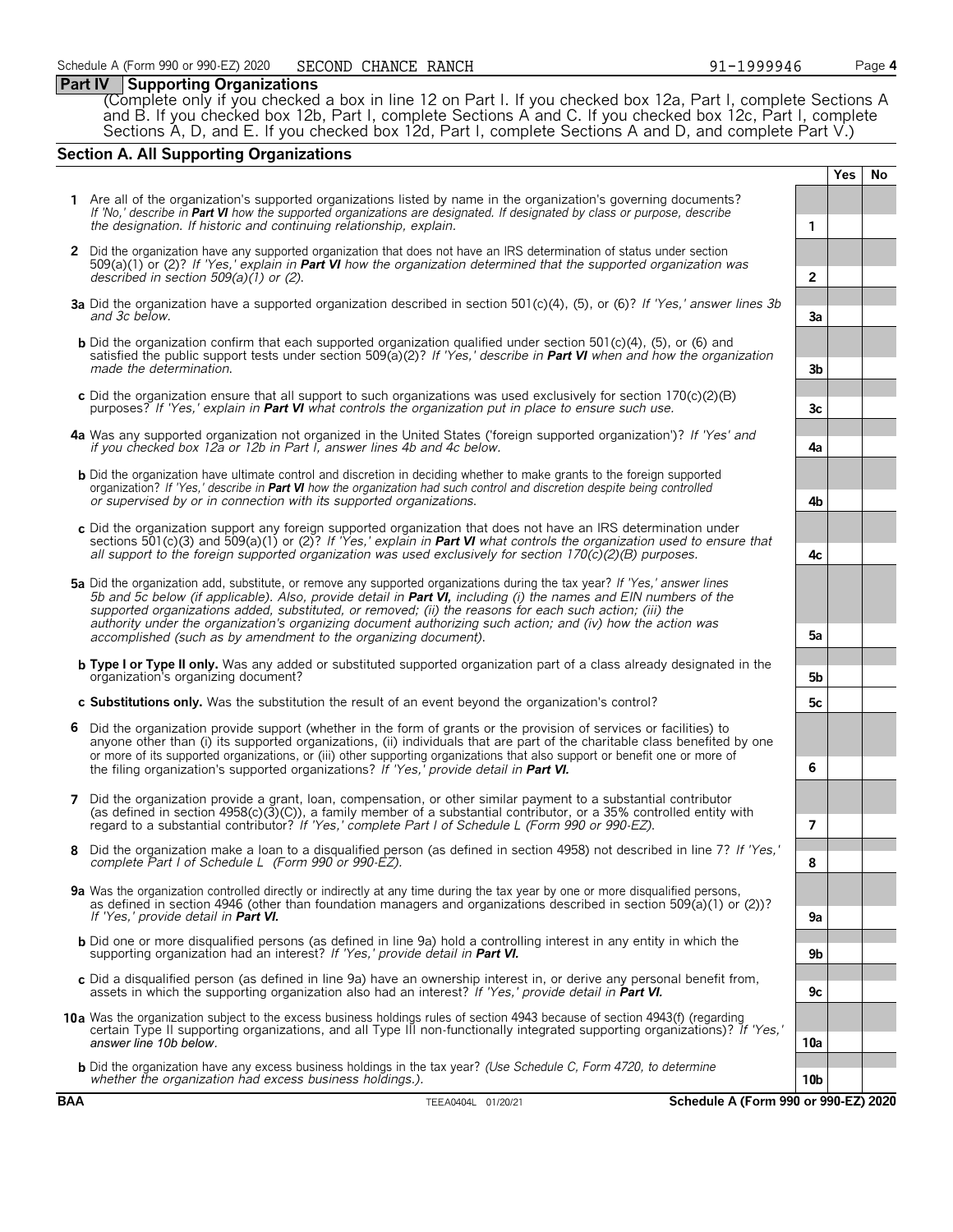| <b>Part IV</b> |                                                                                                                             | <b>Supporting Organizations (continued)</b>                                                                                             |                 |     |    |
|----------------|-----------------------------------------------------------------------------------------------------------------------------|-----------------------------------------------------------------------------------------------------------------------------------------|-----------------|-----|----|
|                |                                                                                                                             |                                                                                                                                         |                 | Yes | No |
| 11             |                                                                                                                             | Has the organization accepted a gift or contribution from any of the following persons?                                                 |                 |     |    |
|                | a A person who directly or indirectly controls, either alone or together with persons described in lines 11b and 11c below, |                                                                                                                                         |                 |     |    |
|                |                                                                                                                             | the governing body of a supported organization?                                                                                         | 11a             |     |    |
|                |                                                                                                                             | <b>b</b> A family member of a person described in line 11a above?                                                                       | 11 <sub>b</sub> |     |    |
|                |                                                                                                                             | C A 35% controlled entity of a person described in line 11a or 11b above? If 'Yes' to line 11a, 11b, or 11c, provide detail in Part VI. | 11c             |     |    |
| ~              |                                                                                                                             | $\sim$                                                                                                                                  |                 |     |    |

#### **Section B. Type I Supporting Organizations**

- **1** Did the governing body, members of the governing body, officers acting in their official capacity, or membership of one or more supported organizations have the power to regularly appoint or elect at least a majority of the organization's officers, directors, or trustees at all times during the tax year? *If 'No,' describe in Part VI how the supported organization(s) effectively operated, supervised, or controlled the organization's activities. If the organization had more than one supported organization, describe how the powers to appoint and/or remove officers, directors, or trustees were allocated among the supported organizations and what conditions or restrictions, if any, applied to such powers* **1** *during the tax* year.
- **2** Did the organization operate for the benefit of any supported organization other than the supported organization(s) that operated, supervised, or controlled the supporting organization? *If 'Yes,' explain in Part VI how providing such benefit carried out the purposes of the supported organization(s) that operated, supervised, or controlled the supporting organization.* **2**

#### **Section C. Type II Supporting Organizations**

**Yes No 1** Were a majority of the organization's directors or trustees during the tax year also a majority of the directors or trustees of each of the organization's supported organization(s)? *If 'No,' describe in Part VI how control or management of the supporting organization was vested in the same persons that controlled or managed the supported organization(s).* **1**

#### **Section D. All Type III Supporting Organizations**

|                                                                                                                                                                                                                                                                                                                                                                                       | ∕e< |  |
|---------------------------------------------------------------------------------------------------------------------------------------------------------------------------------------------------------------------------------------------------------------------------------------------------------------------------------------------------------------------------------------|-----|--|
| 1 Did the organization provide to each of its supported organizations, by the last day of the fifth month of the<br>organization's tax year, (i) a written notice describing the type and amount of support provided during the prior tax<br>year, (ii) a copy of the Form 990 that was most recently filed as of the date of notification, and (iii) copies of the                   |     |  |
| organization's governing documents in effect on the date of notification, to the extent not previously provided?                                                                                                                                                                                                                                                                      |     |  |
| 2 Were any of the organization's officers, directors, or trustees either (i) appointed or elected by the supported                                                                                                                                                                                                                                                                    |     |  |
| organization(s) or (ii) serving on the governing body of a supported organization? If No, explain in <b>Part VI</b> how<br>the organization maintained a close and continuous working relationship with the supported organization(s).                                                                                                                                                |     |  |
| 3 By reason of the relationship described in line 2, above, did the organization's supported organizations have a significant<br>voice in the organization's investment policies and in directing the use of the organization's income or assets at<br>all times during the tax year? If 'Yes,' describe in <b>Part VI</b> the role the organization's supported organizations played |     |  |
| in this regard.                                                                                                                                                                                                                                                                                                                                                                       |     |  |

#### **Section E. Type III Functionally Integrated Supporting Organizations**

- **1** *Check the box next to the method that the organization used to satisfy the Integral Part Test during the year (see instructions).* 
	- **a** The organization satisfied the Activities Test. *Complete line 2 below.*
	- **b** The organization is the parent of each of its supported organizations. *Complete line 3 below.*
	- **c** The organization supported a governmental entity. *Describe in Part VI how you supported a governmental entity (see instructions).*

#### **2** Activities Test. *Answer lines 2a and 2b below.* **Yes No**

- **a** Did substantially all of the organization's activities during the tax year directly further the exempt purposes of the supported organization(s) to which the organization was responsive? *If 'Yes,' then in Part VI identify those supported organizations and explain how these activities directly furthered their exempt purposes, how the organization was responsive to those supported organizations, and how the organization determined that these activities constituted substantially all of its activities.* **2a**
- **b** Did the activities described in line 2a, above, constitute activities that, but for the organization's involvement, one or more of the organization's supported organization(s) would have been engaged in? *If 'Yes,' explain in Part VI the reasons for the organization's position that its supported organization(s) would have engaged in these activities but for the organization's involvement.* **2b**
- **3** Parent of Supported Organizations. *Answer lines 3a and 3b below.*
- **a** Did the organization have the power to regularly appoint or elect a majority of the officers, directors, or trustees of each of the supported organizations? *If 'Yes' or 'No,' provide details in Part VI.* **3a**
- **b** Did the organization exercise a substantial degree of direction over the policies, programs, and activities of each of its supported organizations? *If 'Yes,' describe in Part VI the role played by the organization in this regard.* **3b**

**Yes No**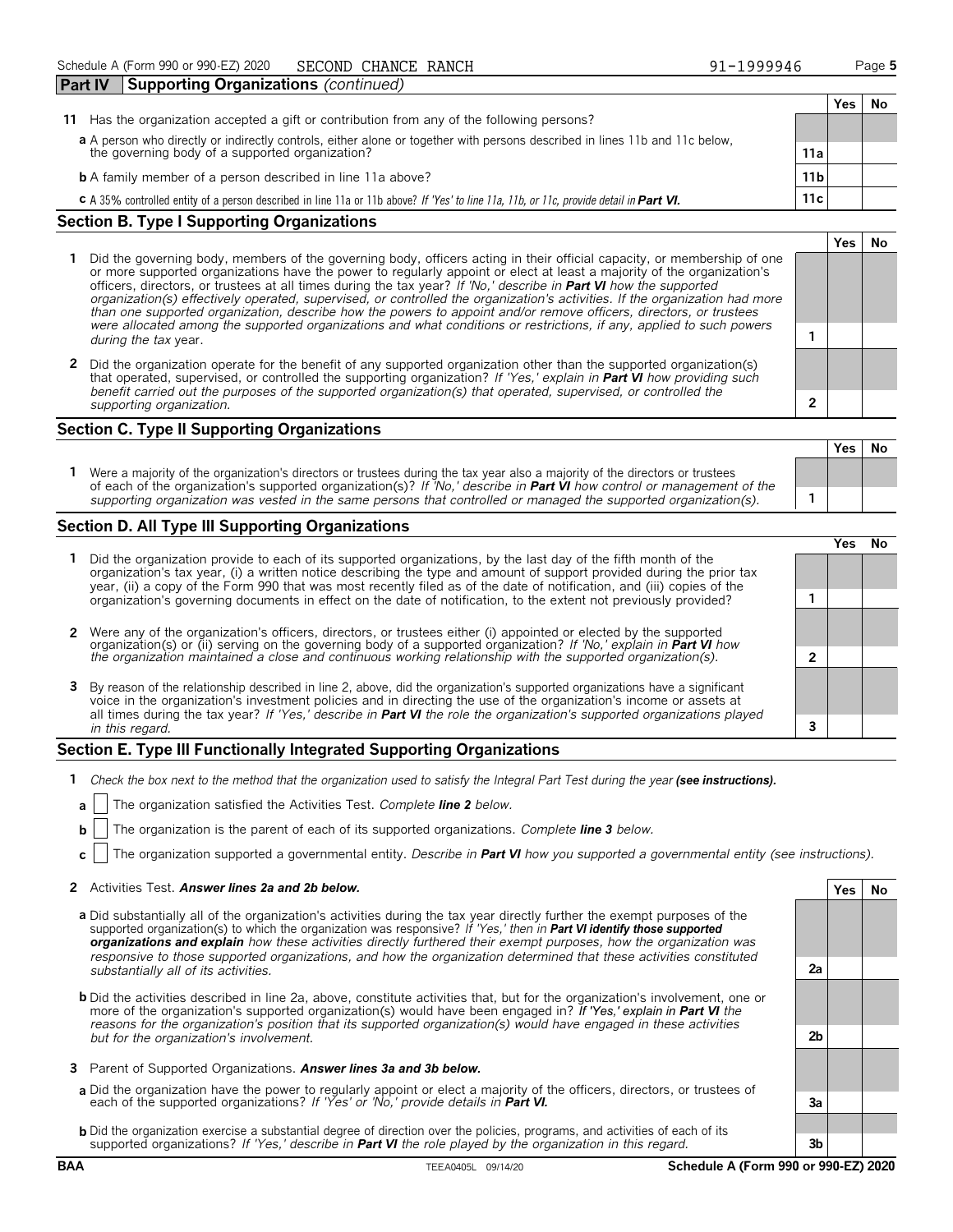**Part V Type III Non-Functionally Integrated 509(a)(3) Supporting Organizations**

| $\mathbf{1}$<br>Check here if the organization satisfied the Integral Part Test as a qualifying trust on Nov. 20, 1970 (explain in Part VI). See<br><b>instructions.</b> All other Type III non-functionally integrated supporting organizations must complete Sections A through E. |                         |                |                                |
|--------------------------------------------------------------------------------------------------------------------------------------------------------------------------------------------------------------------------------------------------------------------------------------|-------------------------|----------------|--------------------------------|
| Section A - Adjusted Net Income                                                                                                                                                                                                                                                      |                         | (A) Prior Year | (B) Current Year<br>(optional) |
| Net short-term capital gain<br>1                                                                                                                                                                                                                                                     | 1                       |                |                                |
| $\overline{2}$<br>Recoveries of prior-year distributions                                                                                                                                                                                                                             | $\overline{2}$          |                |                                |
| 3<br>Other gross income (see instructions)                                                                                                                                                                                                                                           | 3                       |                |                                |
| Add lines 1 through 3.<br>4                                                                                                                                                                                                                                                          | 4                       |                |                                |
| 5<br>Depreciation and depletion                                                                                                                                                                                                                                                      | 5                       |                |                                |
| Portion of operating expenses paid or incurred for production or collection of gross<br>6<br>income or for management, conservation, or maintenance of property held for<br>production of income (see instructions)                                                                  | 6                       |                |                                |
| 7<br>Other expenses (see instructions)                                                                                                                                                                                                                                               | 7                       |                |                                |
| <b>Adjusted Net Income</b> (subtract lines 5, 6, and 7 from line 4)<br>8                                                                                                                                                                                                             | 8                       |                |                                |
| Section B - Minimum Asset Amount                                                                                                                                                                                                                                                     |                         | (A) Prior Year | (B) Current Year<br>(optional) |
| 1 Aggregate fair market value of all non-exempt-use assets (see instructions for short<br>tax year or assets held for part of year):                                                                                                                                                 |                         |                |                                |
| a Average monthly value of securities                                                                                                                                                                                                                                                | 1a                      |                |                                |
| <b>b</b> Average monthly cash balances                                                                                                                                                                                                                                               | 1 <sub>b</sub>          |                |                                |
| c Fair market value of other non-exempt-use assets                                                                                                                                                                                                                                   | 1c                      |                |                                |
| <b>d Total</b> (add lines 1a, 1b, and 1c)                                                                                                                                                                                                                                            | 1d                      |                |                                |
| <b>e Discount</b> claimed for blockage or other factors<br>(explain in detail in <b>Part VI</b> ):                                                                                                                                                                                   |                         |                |                                |
| 2<br>Acquisition indebtedness applicable to non-exempt-use assets                                                                                                                                                                                                                    | $\overline{2}$          |                |                                |
| Subtract line 2 from line 1d.<br>3                                                                                                                                                                                                                                                   | $\overline{\mathbf{3}}$ |                |                                |
| 4<br>Cash deemed held for exempt use. Enter 0.015 of line 3 (for greater amount,<br>see instructions).                                                                                                                                                                               | 4                       |                |                                |
| Net value of non-exempt-use assets (subtract line 4 from line 3)<br>5.                                                                                                                                                                                                               | 5                       |                |                                |
| Multiply line 5 by 0.035.<br>6                                                                                                                                                                                                                                                       | 6                       |                |                                |
| 7<br>Recoveries of prior-year distributions                                                                                                                                                                                                                                          | 7                       |                |                                |
| Minimum Asset Amount (add line 7 to line 6)<br>8                                                                                                                                                                                                                                     | 8                       |                |                                |
| Section C - Distributable Amount                                                                                                                                                                                                                                                     |                         |                | <b>Current Year</b>            |
| Adjusted net income for prior year (from Section A, line 8, column A)<br>1.                                                                                                                                                                                                          | 1                       |                |                                |
| Enter 0.85 of line 1.<br>$\mathbf{2}$                                                                                                                                                                                                                                                | $\overline{2}$          |                |                                |
| Minimum asset amount for prior year (from Section B, line 8, column A)<br>3                                                                                                                                                                                                          | 3                       |                |                                |
| Enter greater of line 2 or line 3.<br>4                                                                                                                                                                                                                                              | 4                       |                |                                |
| 5.<br>Income tax imposed in prior year                                                                                                                                                                                                                                               | 5                       |                |                                |
| 6<br>Distributable Amount. Subtract line 5 from line 4, unless subject to emergency<br>temporary reduction (see instructions).                                                                                                                                                       | 6                       |                |                                |

**7**  $\mid$  Check here if the current year is the organization's first as a non-functionally integrated Type III supporting organization (see instructions).

**BAA Schedule A (Form 990 or 990-EZ) 2020**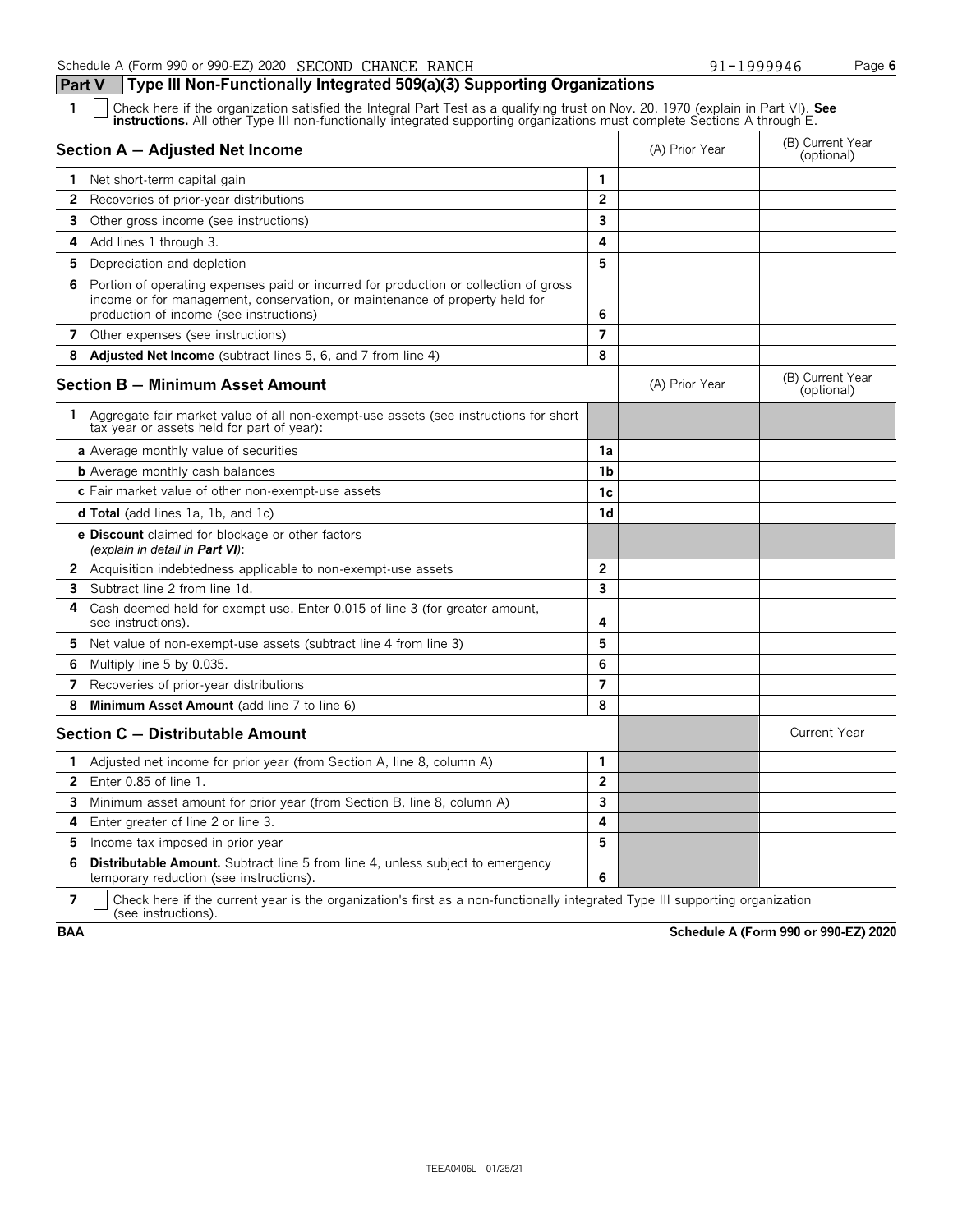|              | <b>Part V</b> Type III Non-Functionally Integrated 509(a)(3) Supporting Organizations (continued)                                                                               |                                              |                                               |              |                                                  |
|--------------|---------------------------------------------------------------------------------------------------------------------------------------------------------------------------------|----------------------------------------------|-----------------------------------------------|--------------|--------------------------------------------------|
|              | <b>Section D - Distributions</b>                                                                                                                                                |                                              |                                               |              | <b>Current Year</b>                              |
| 1            | Amounts paid to supported organizations to accomplish exempt purposes                                                                                                           |                                              |                                               | $\mathbf{1}$ |                                                  |
| $\mathbf{2}$ | Amounts paid to perform activity that directly furthers exempt purposes of supported organizations,                                                                             |                                              |                                               |              |                                                  |
|              | in excess of income from activity                                                                                                                                               |                                              | 2                                             |              |                                                  |
| 3            | Administrative expenses paid to accomplish exempt purposes of supported organizations                                                                                           |                                              |                                               | 3<br>4       |                                                  |
| 4            | Amounts paid to acquire exempt-use assets                                                                                                                                       |                                              |                                               | 5            |                                                  |
| 5<br>6       | Qualified set-aside amounts (prior IRS approval required $-$ provide details in <b>Part VI</b> )<br>Other distributions (describe in Part VI). See instructions.                |                                              |                                               | 6            |                                                  |
| 7            | Total annual distributions. Add lines 1 through 6.                                                                                                                              |                                              |                                               | 7            |                                                  |
| 8            | Distributions to attentive supported organizations to which the organization is responsive (provide details                                                                     |                                              |                                               |              |                                                  |
|              | in Part VI). See instructions.                                                                                                                                                  |                                              |                                               | 8            |                                                  |
| 9            | Distributable amount for 2020 from Section C, line 6                                                                                                                            |                                              |                                               | 9            |                                                  |
|              | 10 Line 8 amount divided by line 9 amount                                                                                                                                       |                                              |                                               | 10           |                                                  |
|              | Section E - Distribution Allocations (see instructions)                                                                                                                         | (i)<br><b>Excess</b><br><b>Distributions</b> | (ii)<br><b>Underdistributions</b><br>Pre-2020 |              | (iii)<br><b>Distributable</b><br>Amount for 2020 |
|              | 1 Distributable amount for 2020 from Section C, line 6                                                                                                                          |                                              |                                               |              |                                                  |
|              | 2 Underdistributions, if any, for years prior to 2020 (reasonable<br>cause required - explain in Part VI). See instructions.                                                    |                                              |                                               |              |                                                  |
|              | 3 Excess distributions carryover, if any, to 2020                                                                                                                               |                                              |                                               |              |                                                  |
|              | a From 2015                                                                                                                                                                     |                                              |                                               |              |                                                  |
|              | b From 2016                                                                                                                                                                     |                                              |                                               |              |                                                  |
|              | c From 2017.                                                                                                                                                                    |                                              |                                               |              |                                                  |
|              | <b>d</b> From 2018                                                                                                                                                              |                                              |                                               |              |                                                  |
|              | e From 2019                                                                                                                                                                     |                                              |                                               |              |                                                  |
|              | f Total of lines 3a through 3e                                                                                                                                                  |                                              |                                               |              |                                                  |
|              | g Applied to underdistributions of prior years                                                                                                                                  |                                              |                                               |              |                                                  |
|              | h Applied to 2020 distributable amount                                                                                                                                          |                                              |                                               |              |                                                  |
|              | <i>i</i> Carryover from 2015 not applied (see instructions)                                                                                                                     |                                              |                                               |              |                                                  |
|              | j Remainder. Subtract lines 3g, 3h, and 3i from line 3f.                                                                                                                        |                                              |                                               |              |                                                  |
|              | 4 Distributions for 2020 from Section D,<br>\$<br>line $7:$                                                                                                                     |                                              |                                               |              |                                                  |
|              | a Applied to underdistributions of prior years                                                                                                                                  |                                              |                                               |              |                                                  |
|              | <b>b</b> Applied to 2020 distributable amount                                                                                                                                   |                                              |                                               |              |                                                  |
|              | c Remainder. Subtract lines 4a and 4b from line 4.                                                                                                                              |                                              |                                               |              |                                                  |
|              | 5 Remaining underdistributions for years prior to 2020, if any.<br>Subtract lines 3g and 4a from line 2. For result greater than<br>zero, explain in Part VI. See instructions. |                                              |                                               |              |                                                  |
|              | 6 Remaining underdistributions for 2020. Subtract lines 3h and 4b<br>from line 1. For result greater than zero, explain in Part VI. See<br>instructions.                        |                                              |                                               |              |                                                  |
|              | 7 Excess distributions carryover to 2021. Add lines 3j and 4c.                                                                                                                  |                                              |                                               |              |                                                  |
|              | 8 Breakdown of line 7:                                                                                                                                                          |                                              |                                               |              |                                                  |
|              | <b>a</b> Excess from $2016$                                                                                                                                                     |                                              |                                               |              |                                                  |
|              | <b>b</b> Excess from $2017$                                                                                                                                                     |                                              |                                               |              |                                                  |
|              | <b>c</b> Excess from 2018                                                                                                                                                       |                                              |                                               |              |                                                  |
|              | <b>d</b> Excess from 2019                                                                                                                                                       |                                              |                                               |              |                                                  |
|              | <b>e</b> Excess from 2020                                                                                                                                                       |                                              |                                               |              |                                                  |

**BAA Schedule A (Form 990 or 990-EZ) 2020**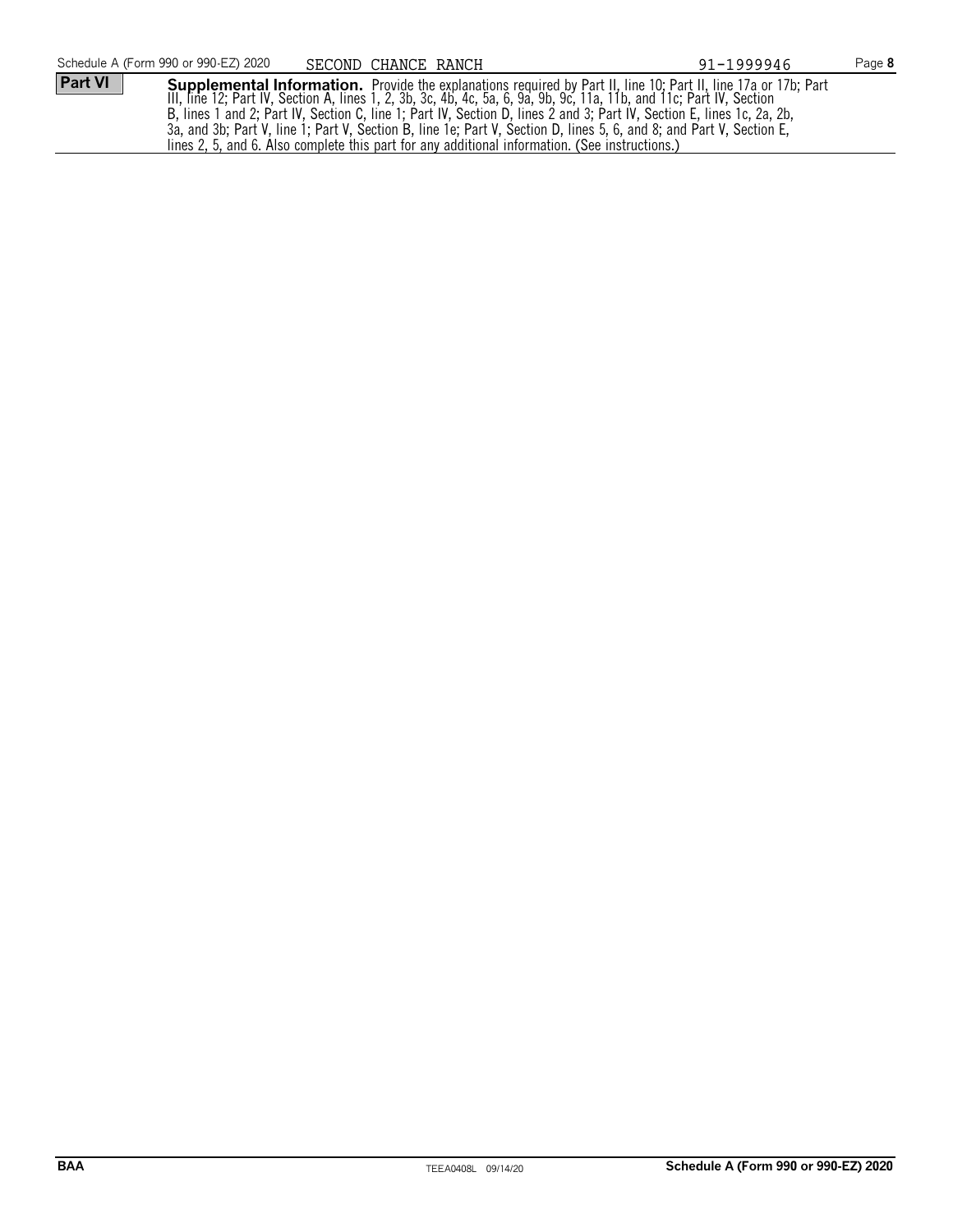| <b>Schedule B</b>                                                    |                                                                                                             | OMB No. 1545-0047                     |
|----------------------------------------------------------------------|-------------------------------------------------------------------------------------------------------------|---------------------------------------|
| (Form 990, 990-EZ,                                                   | <b>Schedule of Contributors</b>                                                                             |                                       |
| or 990-PF)<br>Department of the Treasury<br>Internal Revenue Service | Attach to Form 990, Form 990-EZ, or Form 990-PF.<br>► Go to www.irs.gov/Form990 for the latest information. | 2020                                  |
| Name of the organization                                             |                                                                                                             | <b>Employer identification number</b> |
| SECOND CHANCE RANCH                                                  |                                                                                                             | 91-1999946                            |
| <b>Organization type</b> (check one):                                |                                                                                                             |                                       |
| Filers of:                                                           | Section:                                                                                                    |                                       |
| Form 990 or 990-EZ                                                   | X<br>$501(c)$ (3)<br>(enter number) organization                                                            |                                       |
|                                                                      | $4947(a)(1)$ nonexempt charitable trust not treated as a private foundation                                 |                                       |
|                                                                      | 527 political organization                                                                                  |                                       |
| Form 990-PF                                                          | 501(c)(3) exempt private foundation                                                                         |                                       |
|                                                                      | 4947(a)(1) nonexempt charitable trust treated as a private foundation                                       |                                       |
|                                                                      | 501(c)(3) taxable private foundation                                                                        |                                       |

Check if your organization is covered by the **General Rule** or a **Special Rule.**

Note: Only a section 501(c)(7), (8), or (10) organization can check boxes for both the General Rule and a Special Rule. See instructions.

#### **General Rule**

X

For an organization filing Form 990, 990-EZ, or 990-PF that received, during the year, contributions totaling \$5,000 or more (in money or property) from any one contributor. Complete Parts I and II. See instructions for determining a contributor's total contributions.

#### **Special Rules**

- For an organization described in section 501(c)(3) filing Form 990 or 990-EZ that met the 33-1/3% support test of the regulations under sections 509(a)(1) and 170(b)(1)(A)(vi), that checked Schedule A (Form 990 or 990-EZ), Part II, line 13, 16a, or 16b, and that received from any one contributor, during the year, total contributions of the greater of (**1**) \$5,000; or (**2**) 2% of the amount on (i) Form 990, Part VIII, line 1h; or (ii) Form 990-EZ, line 1. Complete Parts I and II.
- For an organization described in section 501(c)(7), (8), or (10) filing Form 990 or 990-EZ that received from any one contributor, during the year, total contributions of more than \$1,000 *exclusively* for religious, charitable, scientific, literary, or educational purposes, or for the prevention of cruelty to children or animals. Complete Parts I (entering 'N/A' in column (b) instead of the contributor name and address), II, and III.
- For an organization described in section 501(c)(7), (8), or (10) filing Form 990 or 990-EZ that received from any one contributor, during the year, contributions *exclusively* for religious, charitable, etc., purposes, but no such contributions totaled more than \$1,000. If this box is checked, enter here the total contributions that were received during the year for an *exclusively* religious, charitable, etc., purpose. Don't complete any of the parts unless the **General Rule** applies to this organization because it received *nonexclusively* religious, charitable, etc., contributions totaling \$5,000 or more during the year . ►\$

**Caution:** An organization that isn't covered by the General Rule and/or the Special Rules doesn't file Schedule B (Form 990, 990-EZ, or 990-PF), but it **must** answer 'No' on Part IV, line 2, of its Form 990; or check the box on line H of its Form 990-EZ or on its Form 990-PF, Part I, line 2, to certify that it doesn't meet the filing requirements of Schedule B (Form 990, 990-EZ, or 990-PF).

**BAA For Paperwork Reduction Act Notice, see the instructions for Form 990, 990-EZ, or 990-PF. Schedule B (Form 990, 990-EZ, or 990-PF) (2020)**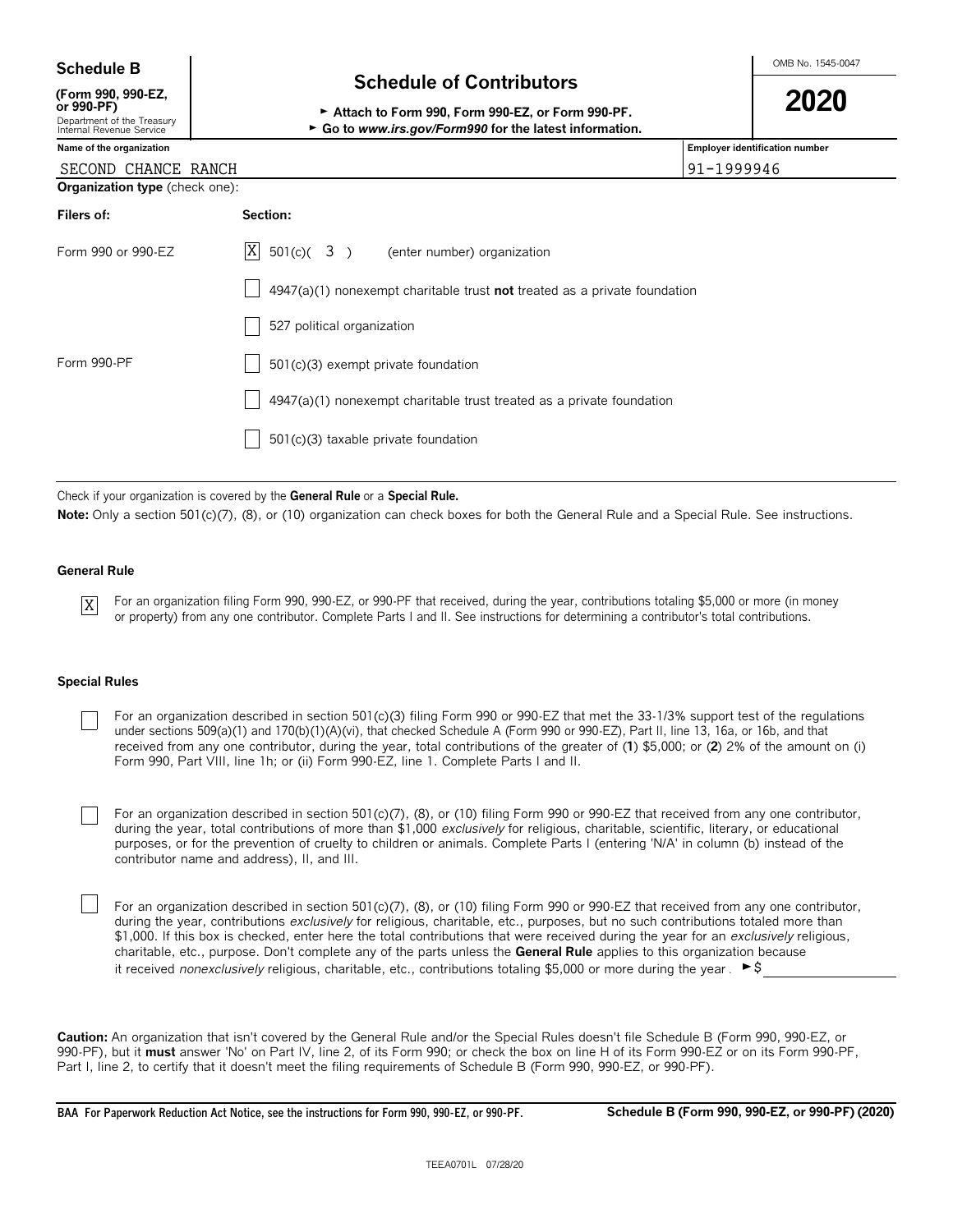| Schedule B (Form 990, 990-EZ, or 990-PF) (2020) |                                       | Page $\geq$ |
|-------------------------------------------------|---------------------------------------|-------------|
| Name of organization                            | <b>Employer identification number</b> |             |
| SECOND<br>CHANCE RANCH                          | 91-1999946                            |             |

| Part I        | <b>Contributors</b> (see instructions). Use duplicate copies of Part I if additional space is needed. |                               |                                                  |
|---------------|-------------------------------------------------------------------------------------------------------|-------------------------------|--------------------------------------------------|
| (a)<br>No.    | (b)<br>Name, address, and $ZIP + 4$                                                                   | (c)<br>Total<br>contributions | (d)<br>Type of contribution                      |
| $1$ $-$       | RON MAUS                                                                                              |                               | X<br>Person                                      |
|               | 901 FIFTH AVE SUITE 3320                                                                              | \$<br>12,000.                 | Payroll<br>Noncash                               |
|               | SEATTLE, WA 98164<br>_______________________                                                          |                               | (Complete Part II for<br>noncash contributions.) |
| (a)<br>No.    | (b)<br>Name, address, and $ZIP + 4$                                                                   | (c)<br>Total<br>contributions | (d)<br>Type of contribution                      |
| $2$ $-$       | THE RENTON FOUNDATIO<br>_________________                                                             |                               | Person<br>X                                      |
|               | PO BOX 820<br>_______________                                                                         | \$<br>20,000.                 | Payroll<br>Noncash                               |
|               | RENTON, WA 98057<br>___________________                                                               |                               | (Complete Part II for<br>noncash contributions.) |
| (a)<br>No.    | (b)<br>Name, address, and ZIP + 4                                                                     | (c)<br>Total<br>contributions | (d)<br>Type of contribution                      |
| $\frac{3}{2}$ | THE JOCKEY CLUB<br>______________________                                                             |                               | <b>Person</b><br>Χ                               |
|               | 821 CORPORATE DR                                                                                      | \$<br>5,000.                  | Payroll<br>Noncash                               |
|               | LEXINGTON, KY 40503<br>_________________                                                              |                               | (Complete Part II for<br>noncash contributions.) |
| (a)<br>No.    | (b)<br>Name, address, and ZIP + 4                                                                     | (c)<br>Total<br>contributions | (d)<br>Type of contribution                      |
| $\frac{4}{-}$ | AVISTA<br>______________________                                                                      |                               | Person<br>Χ                                      |
|               | 1411 E. MISSION AVE                                                                                   | \$<br>10,000.                 | Payroll<br>Noncash                               |
|               | SPOKANE, WA 99252                                                                                     |                               | (Complete Part II for<br>noncash contributions.) |
| (a)<br>No.    | (b)<br>Name, address, and ZIP + 4                                                                     | (c)<br>Total<br>contributions | (d)<br>Type of contribution                      |
| $\frac{5}{2}$ | THE PRODIGIOUS FUND<br>--------------                                                                 |                               | Person<br>Χ                                      |
|               | 2300 RON CROCKETT DR                                                                                  | \$<br>5,000.                  | Payroll<br>Noncash                               |
|               | AUBURN, WA 98001<br>$\frac{1}{2}$ = = = = = = = = = = = = =                                           |                               | (Complete Part II for<br>noncash contributions.) |
| (a)<br>No.    | (b)<br>Name, address, and ZIP + 4                                                                     | (c)<br>Total<br>contributions | (d)<br>Type of contribution                      |
|               |                                                                                                       |                               |                                                  |
| $rac{6}{6}$   | ALISON STENGER<br>________________                                                                    |                               | Person                                           |
|               | 4235 SE WESTVALE DR                                                                                   | \$<br>6,921.                  | Payroll<br>Noncash                               |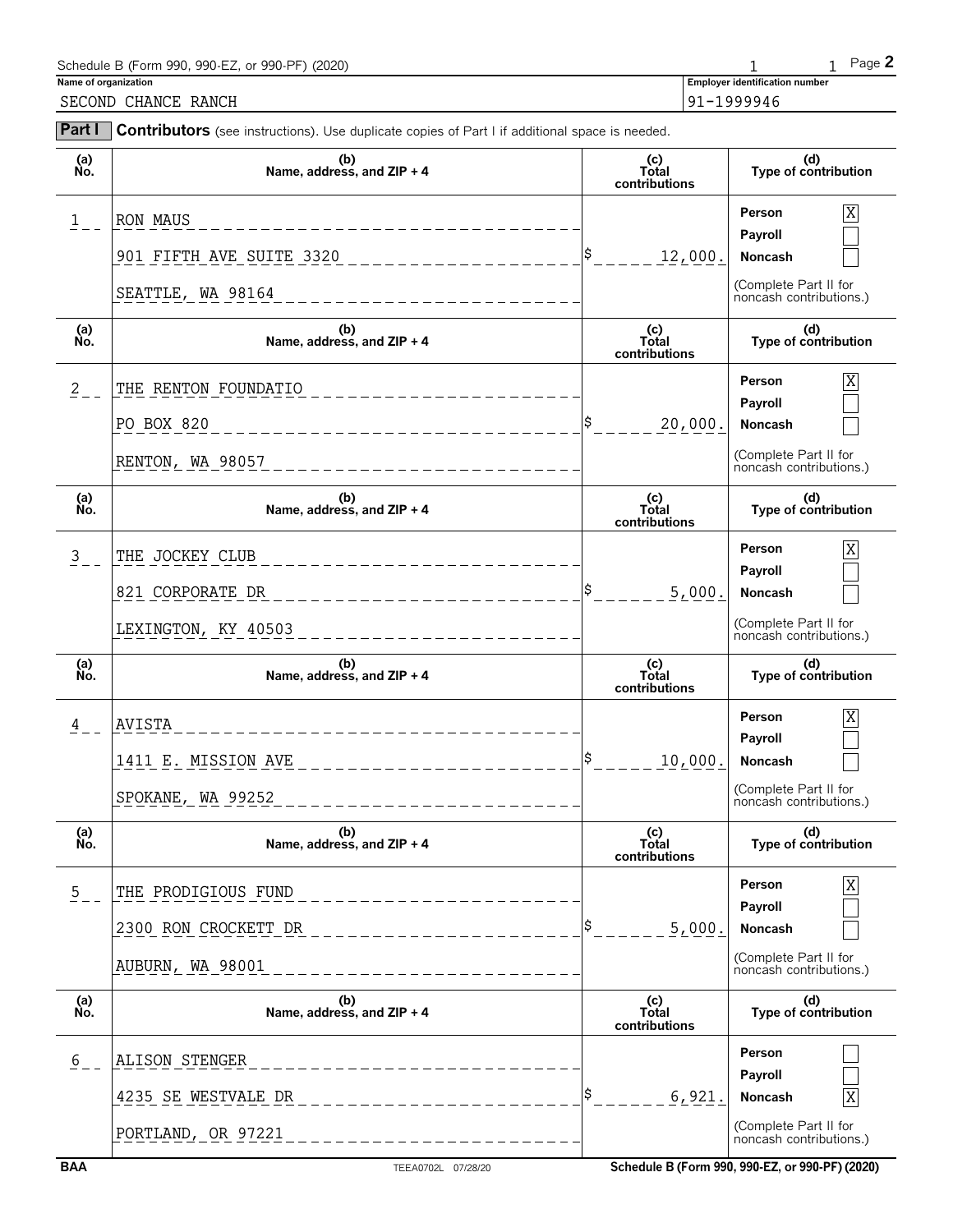| Schedule B (Form 990, 990-EZ, or 990-PF) (2020) |                                       | Page $3$ |
|-------------------------------------------------|---------------------------------------|----------|
| Name of organization                            | <b>Employer identification number</b> |          |
| SECOND CHANCE RANCH                             | 91-1999946                            |          |

**Part II** Noncash Property (see instructions). Use duplicate copies of Part II if additional space is needed.

| (a) $No.$ from<br>Part I  | (b)<br>Description of noncash property given | (c)<br>FMV (or estimate)<br>(See instructions.) | (d)<br>Date received |
|---------------------------|----------------------------------------------|-------------------------------------------------|----------------------|
| 6                         | VETERINARY BILLS                             |                                                 |                      |
|                           |                                              | \$<br>6,921.                                    |                      |
| (a) $No.$ from<br>Part I  | (b)<br>Description of noncash property given | (c)<br>FMV (or estimate)<br>(See instructions.) | (d)<br>Date received |
|                           |                                              |                                                 |                      |
|                           |                                              | \$                                              |                      |
| (a) No.<br>from<br>Part I | (b)<br>Description of noncash property given | (c)<br>FMV (or estimate)<br>(See instructions.) | (d)<br>Date received |
|                           |                                              |                                                 |                      |
|                           |                                              |                                                 |                      |
| (a) No.<br>from<br>Part I | (b)<br>Description of noncash property given | (c)<br>FMV (or estimate)<br>(See instructions.) | (d)<br>Date received |
|                           |                                              |                                                 |                      |
|                           |                                              | \$                                              |                      |
| (a) $No.$ from<br>Part I  | (b)<br>Description of noncash property given | (c)<br>FMV (or estimate)<br>(See instructions.) | (d)<br>Date received |
|                           |                                              |                                                 |                      |
|                           |                                              | \$                                              |                      |
|                           |                                              |                                                 |                      |
| (a) $No.$ from<br>Part I  | (b)<br>Description of noncash property given | (c)<br>FMV (or estimate)<br>(See instructions.) | (d)<br>Date received |
|                           |                                              |                                                 |                      |
|                           |                                              | \$                                              |                      |
| <b>BAA</b>                |                                              | Schedule B (Form 990, 990-EZ, or 990-PF) (2020) |                      |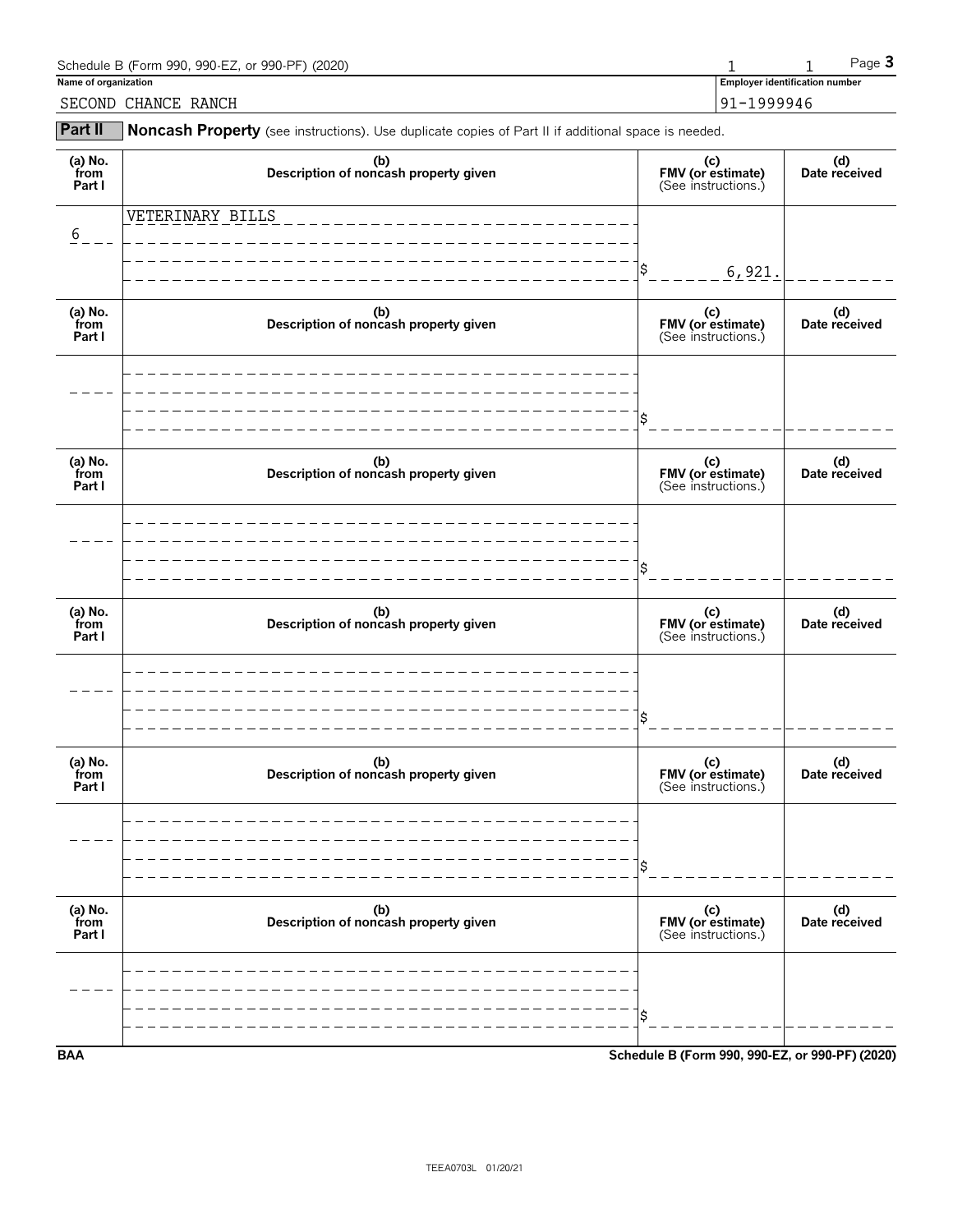|                           | Schedule B (Form 990, 990-EZ, or 990-PF) (2020)                                                                                                                                                                                                                                                                                                                                                                                                                     |                       |  |                                                     | Page 4 |  |  |
|---------------------------|---------------------------------------------------------------------------------------------------------------------------------------------------------------------------------------------------------------------------------------------------------------------------------------------------------------------------------------------------------------------------------------------------------------------------------------------------------------------|-----------------------|--|-----------------------------------------------------|--------|--|--|
| Name of organization      | SECOND CHANCE RANCH                                                                                                                                                                                                                                                                                                                                                                                                                                                 |                       |  | <b>Employer identification number</b><br>91-1999946 |        |  |  |
| <b>Part III</b>           | Exclusively religious, charitable, etc., contributions to organizations described in section 501(c)(7), (8),<br>or (10) that total more than \$1,000 for the year from any one contributor. Complete columns (a) through (e) and<br>the following line entry. For organizations completing Part III, enter the total of exclusively religious, charitable, etc.,<br>contributions of \$1,000 or less for the year. (Enter this information once. See instructions.) |                       |  | $\blacktriangleright$ \$                            | N/A    |  |  |
|                           | Use duplicate copies of Part III if additional space is needed.                                                                                                                                                                                                                                                                                                                                                                                                     |                       |  |                                                     |        |  |  |
| (a)<br>No. from<br>Part I | (b) Purpose of gift                                                                                                                                                                                                                                                                                                                                                                                                                                                 | (c) Use of gift       |  | (d) Description of how gift is held                 |        |  |  |
|                           | N/A<br>______________                                                                                                                                                                                                                                                                                                                                                                                                                                               | _____________________ |  |                                                     |        |  |  |
|                           |                                                                                                                                                                                                                                                                                                                                                                                                                                                                     |                       |  |                                                     |        |  |  |
|                           |                                                                                                                                                                                                                                                                                                                                                                                                                                                                     |                       |  |                                                     |        |  |  |
|                           |                                                                                                                                                                                                                                                                                                                                                                                                                                                                     | (e) Transfer of gift  |  |                                                     |        |  |  |
|                           | Transferee's name, address, and ZIP + 4                                                                                                                                                                                                                                                                                                                                                                                                                             |                       |  | Relationship of transferor to transferee            |        |  |  |
|                           |                                                                                                                                                                                                                                                                                                                                                                                                                                                                     |                       |  |                                                     |        |  |  |
| (a)<br>No. from<br>Part I | (b) Purpose of gift                                                                                                                                                                                                                                                                                                                                                                                                                                                 | (c) Use of gift       |  | (d) Description of how gift is held                 |        |  |  |
|                           |                                                                                                                                                                                                                                                                                                                                                                                                                                                                     |                       |  |                                                     |        |  |  |
|                           | (e) Transfer of gift                                                                                                                                                                                                                                                                                                                                                                                                                                                |                       |  |                                                     |        |  |  |
|                           | Transferee's name, address, and ZIP + 4<br>Relationship of transferor to transferee                                                                                                                                                                                                                                                                                                                                                                                 |                       |  |                                                     |        |  |  |
|                           |                                                                                                                                                                                                                                                                                                                                                                                                                                                                     |                       |  |                                                     |        |  |  |
|                           |                                                                                                                                                                                                                                                                                                                                                                                                                                                                     |                       |  |                                                     |        |  |  |
|                           |                                                                                                                                                                                                                                                                                                                                                                                                                                                                     |                       |  |                                                     |        |  |  |
| (a)<br>No. from<br>Part I | (b) Purpose of gift                                                                                                                                                                                                                                                                                                                                                                                                                                                 | (c) Use of gift       |  | (d) Description of how gift is held                 |        |  |  |
|                           |                                                                                                                                                                                                                                                                                                                                                                                                                                                                     |                       |  |                                                     |        |  |  |
|                           |                                                                                                                                                                                                                                                                                                                                                                                                                                                                     |                       |  |                                                     |        |  |  |
|                           |                                                                                                                                                                                                                                                                                                                                                                                                                                                                     | (e) Transfer of gift  |  |                                                     |        |  |  |
|                           | Transferee's name, address, and ZIP + 4                                                                                                                                                                                                                                                                                                                                                                                                                             |                       |  | Relationship of transferor to transferee            |        |  |  |
|                           |                                                                                                                                                                                                                                                                                                                                                                                                                                                                     |                       |  |                                                     |        |  |  |
|                           |                                                                                                                                                                                                                                                                                                                                                                                                                                                                     |                       |  |                                                     |        |  |  |
| (a)<br>No. from<br>Part I | (b) Purpose of gift                                                                                                                                                                                                                                                                                                                                                                                                                                                 | (c) Use of gift       |  | (d) Description of how gift is held                 |        |  |  |
|                           |                                                                                                                                                                                                                                                                                                                                                                                                                                                                     |                       |  |                                                     |        |  |  |
|                           |                                                                                                                                                                                                                                                                                                                                                                                                                                                                     |                       |  |                                                     |        |  |  |
|                           |                                                                                                                                                                                                                                                                                                                                                                                                                                                                     |                       |  |                                                     |        |  |  |
|                           | Transferee's name, address, and ZIP + 4                                                                                                                                                                                                                                                                                                                                                                                                                             | (e) Transfer of gift  |  | Relationship of transferor to transferee            |        |  |  |
|                           |                                                                                                                                                                                                                                                                                                                                                                                                                                                                     |                       |  |                                                     |        |  |  |
|                           |                                                                                                                                                                                                                                                                                                                                                                                                                                                                     |                       |  |                                                     |        |  |  |
| <b>BAA</b>                |                                                                                                                                                                                                                                                                                                                                                                                                                                                                     |                       |  | Schedule B (Form 990, 990-EZ, or 990-PF) (2020)     |        |  |  |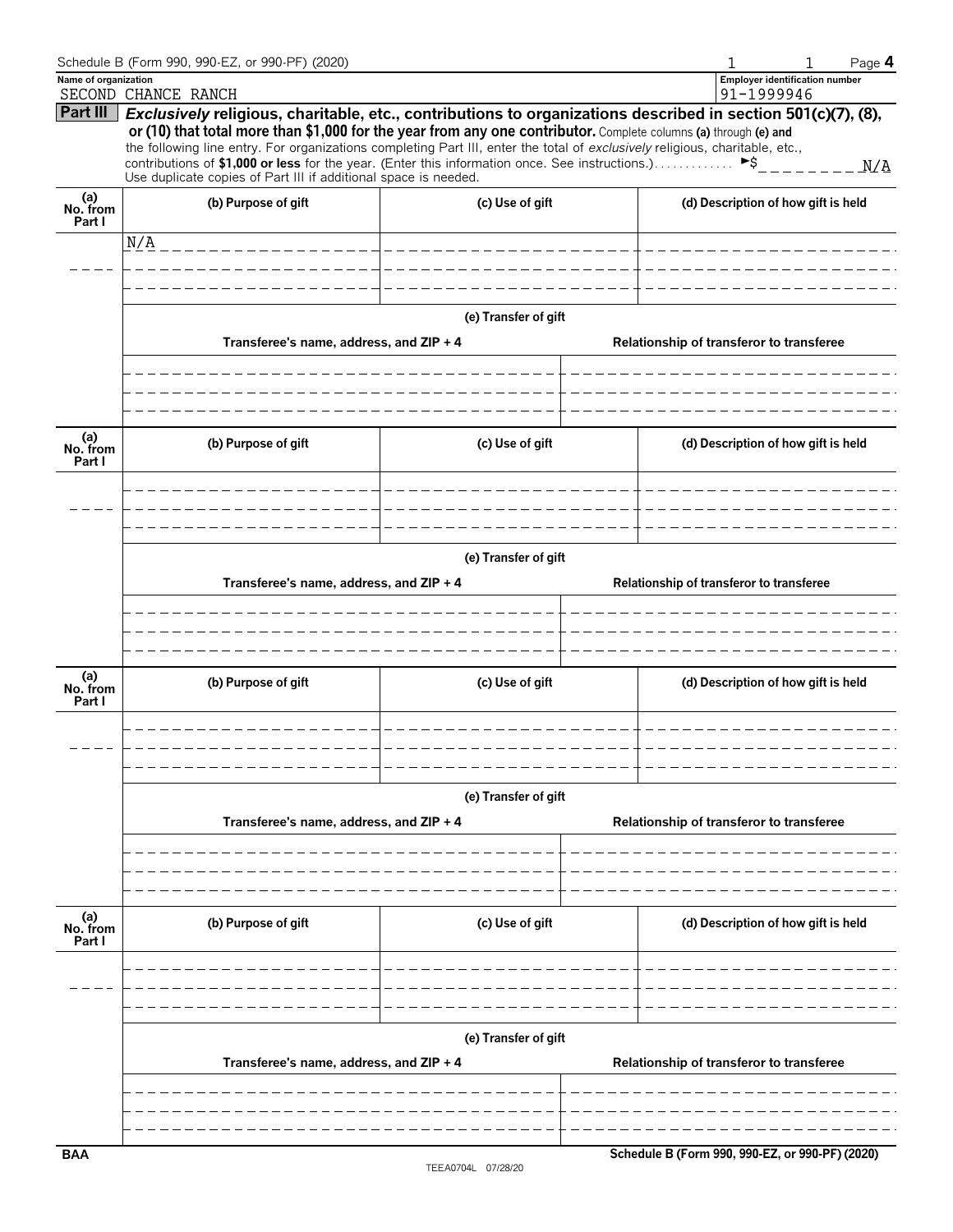| <b>SCHEDULE D</b> |  |
|-------------------|--|
| (Form 990)        |  |

### **SCHEDULE D Supplemental Financial Statements CHEDULE D COOL**

**Part IV, line 6, 7, 8, 9, 10, 11a, 11b, 11c, 11d, 11e, 11f, 12a, or 12b.**<br>
Part IV, line 6, 7, 8, 9, 10, 11a, 11b, 11c, 11d, 11e, 11f, 12a, or 12b.

Attach to Form 990.

► Attach to Form 990.<br>
► Go to *www.irs.gov/Form990* for instructions and the latest information. **Inspection**<br>
Inspection Department of the Treasury **F** Go to www.irs.gov/Form990 for instructions and the latest information. Depen to Pu<br>Inspection Instructions and the latest information.<br>Name of the organization

|         | SECOND CHANCE RANCH                                                                                                                                                                                                                                                                                                                |                         |                                                | 91-1999946                                         |  |  |  |  |
|---------|------------------------------------------------------------------------------------------------------------------------------------------------------------------------------------------------------------------------------------------------------------------------------------------------------------------------------------|-------------------------|------------------------------------------------|----------------------------------------------------|--|--|--|--|
| Part I  |                                                                                                                                                                                                                                                                                                                                    |                         |                                                |                                                    |  |  |  |  |
|         | <b>Organizations Maintaining Donor Advised Funds or Other Similar Funds or Accounts.</b><br>Complete if the organization answered 'Yes' on Form 990, Part IV, line 6.                                                                                                                                                              |                         |                                                |                                                    |  |  |  |  |
|         |                                                                                                                                                                                                                                                                                                                                    | (a) Donor advised funds |                                                | (b) Funds and other accounts                       |  |  |  |  |
| 1       | Total number at end of year                                                                                                                                                                                                                                                                                                        |                         |                                                |                                                    |  |  |  |  |
| 2       | Aggregate value of contributions to (during year)                                                                                                                                                                                                                                                                                  |                         |                                                |                                                    |  |  |  |  |
| 3       | Aggregate value of grants from (during year)                                                                                                                                                                                                                                                                                       |                         |                                                |                                                    |  |  |  |  |
| 4       | Aggregate value at end of year                                                                                                                                                                                                                                                                                                     |                         |                                                |                                                    |  |  |  |  |
| 5       | Did the organization inform all donors and donor advisors in writing that the assets held in donor advised funds<br>are the organization's property, subject to the organization's exclusive legal control?                                                                                                                        |                         |                                                |                                                    |  |  |  |  |
| 6       | Did the organization inform all grantees, donors, and donor advisors in writing that grant funds can be used only for charitable purposes and not for the benefit of the donor or donor advisor, or for any other purpose conf                                                                                                     |                         |                                                | Yes<br>No                                          |  |  |  |  |
|         |                                                                                                                                                                                                                                                                                                                                    |                         |                                                | Yes<br>No                                          |  |  |  |  |
| Part II | <b>Conservation Easements.</b><br>Complete if the organization answered 'Yes' on Form 990, Part IV, line 7.                                                                                                                                                                                                                        |                         |                                                |                                                    |  |  |  |  |
| 1.      | Purpose(s) of conservation easements held by the organization (check all that apply).                                                                                                                                                                                                                                              |                         |                                                |                                                    |  |  |  |  |
|         | Preservation of land for public use (for example, recreation or education)                                                                                                                                                                                                                                                         |                         |                                                | Preservation of a historically important land area |  |  |  |  |
|         | Protection of natural habitat                                                                                                                                                                                                                                                                                                      |                         | Preservation of a certified historic structure |                                                    |  |  |  |  |
|         | Preservation of open space                                                                                                                                                                                                                                                                                                         |                         |                                                |                                                    |  |  |  |  |
| 2       | Complete lines 2a through 2d if the organization held a qualified conservation contribution in the form of a conservation easement on the                                                                                                                                                                                          |                         |                                                |                                                    |  |  |  |  |
|         | last day of the tax year.                                                                                                                                                                                                                                                                                                          |                         |                                                |                                                    |  |  |  |  |
|         |                                                                                                                                                                                                                                                                                                                                    |                         |                                                | Held at the End of the Tax Year                    |  |  |  |  |
|         |                                                                                                                                                                                                                                                                                                                                    |                         | 2a                                             |                                                    |  |  |  |  |
|         |                                                                                                                                                                                                                                                                                                                                    |                         | 2 <sub>b</sub>                                 |                                                    |  |  |  |  |
|         | c Number of conservation easements on a certified historic structure included in (a)                                                                                                                                                                                                                                               |                         | 2c                                             |                                                    |  |  |  |  |
|         | d Number of conservation easements included in (c) acquired after 7/25/06, and not on a historic                                                                                                                                                                                                                                   |                         | 2d                                             |                                                    |  |  |  |  |
|         | Number of conservation easements modified, transferred, released, extinguished, or terminated by the organization during the<br>tax year ►                                                                                                                                                                                         |                         |                                                |                                                    |  |  |  |  |
|         | Number of states where property subject to conservation easement is located ▶                                                                                                                                                                                                                                                      |                         |                                                |                                                    |  |  |  |  |
| 5       | Does the organization have a written policy regarding the periodic monitoring, inspection, handling of violations,                                                                                                                                                                                                                 |                         |                                                |                                                    |  |  |  |  |
|         |                                                                                                                                                                                                                                                                                                                                    |                         |                                                | Yes<br>No                                          |  |  |  |  |
| 6       | Staff and volunteer hours devoted to monitoring, inspecting, handling of violations, and enforcing conservation easements during the year                                                                                                                                                                                          |                         |                                                |                                                    |  |  |  |  |
| 7       | Amount of expenses incurred in monitoring, inspecting, handling of violations, and enforcing conservation easements during the year                                                                                                                                                                                                |                         |                                                |                                                    |  |  |  |  |
|         | ►Ŝ                                                                                                                                                                                                                                                                                                                                 |                         |                                                |                                                    |  |  |  |  |
|         | Does each conservation easement reported on line 2(d) above satisfy the requirements of section 170(h)(4)(B)(i)                                                                                                                                                                                                                    |                         |                                                | <b>T</b> es<br>$ $ No                              |  |  |  |  |
| 9       | In Part XIII, describe how the organization reports conservation easements in its revenue and expense statement and balance sheet, and                                                                                                                                                                                             |                         |                                                |                                                    |  |  |  |  |
|         | include, if applicable, the text of the footnote to the organization's financial statements that describes the organization's accounting for<br>conservation easements.                                                                                                                                                            |                         |                                                |                                                    |  |  |  |  |
|         | Part III   Organizations Maintaining Collections of Art, Historical Treasures, or Other Similar Assets.                                                                                                                                                                                                                            |                         |                                                |                                                    |  |  |  |  |
|         | Complete if the organization answered 'Yes' on Form 990, Part IV, line 8.                                                                                                                                                                                                                                                          |                         |                                                |                                                    |  |  |  |  |
|         | 1 a If the organization elected, as permitted under FASB ASC 958, not to report in its revenue statement and balance sheet works of art,                                                                                                                                                                                           |                         |                                                |                                                    |  |  |  |  |
|         | historical treasures, or other similar assets held for public exhibition, education, or research in furtherance of public service, provide in<br>Part XIII the text of the footnote to its financial statements that describes these items.                                                                                        |                         |                                                |                                                    |  |  |  |  |
|         | b If the organization elected, as permitted under FASB ASC 958, to report in its revenue statement and balance sheet works of art,<br>historical treasures, or other similar assets held for public exhibition, education, or research in furtherance of public service, provide the<br>following amounts relating to these items: |                         |                                                |                                                    |  |  |  |  |
|         |                                                                                                                                                                                                                                                                                                                                    |                         |                                                |                                                    |  |  |  |  |
|         |                                                                                                                                                                                                                                                                                                                                    |                         |                                                | $\triangleright$ \$                                |  |  |  |  |
| 2       | If the organization received or held works of art, historical treasures, or other similar assets for financial gain, provide the following<br>amounts required to be reported under FASB ASC 958 relating to these items:                                                                                                          |                         |                                                |                                                    |  |  |  |  |
|         |                                                                                                                                                                                                                                                                                                                                    |                         |                                                |                                                    |  |  |  |  |
|         |                                                                                                                                                                                                                                                                                                                                    |                         |                                                | $\triangleright$ \$                                |  |  |  |  |
|         | BAA For Paperwork Reduction Act Notice, see the Instructions for Form 990. TEEA3301L 08/18/20                                                                                                                                                                                                                                      |                         |                                                | Schedule D (Form 990) 2020                         |  |  |  |  |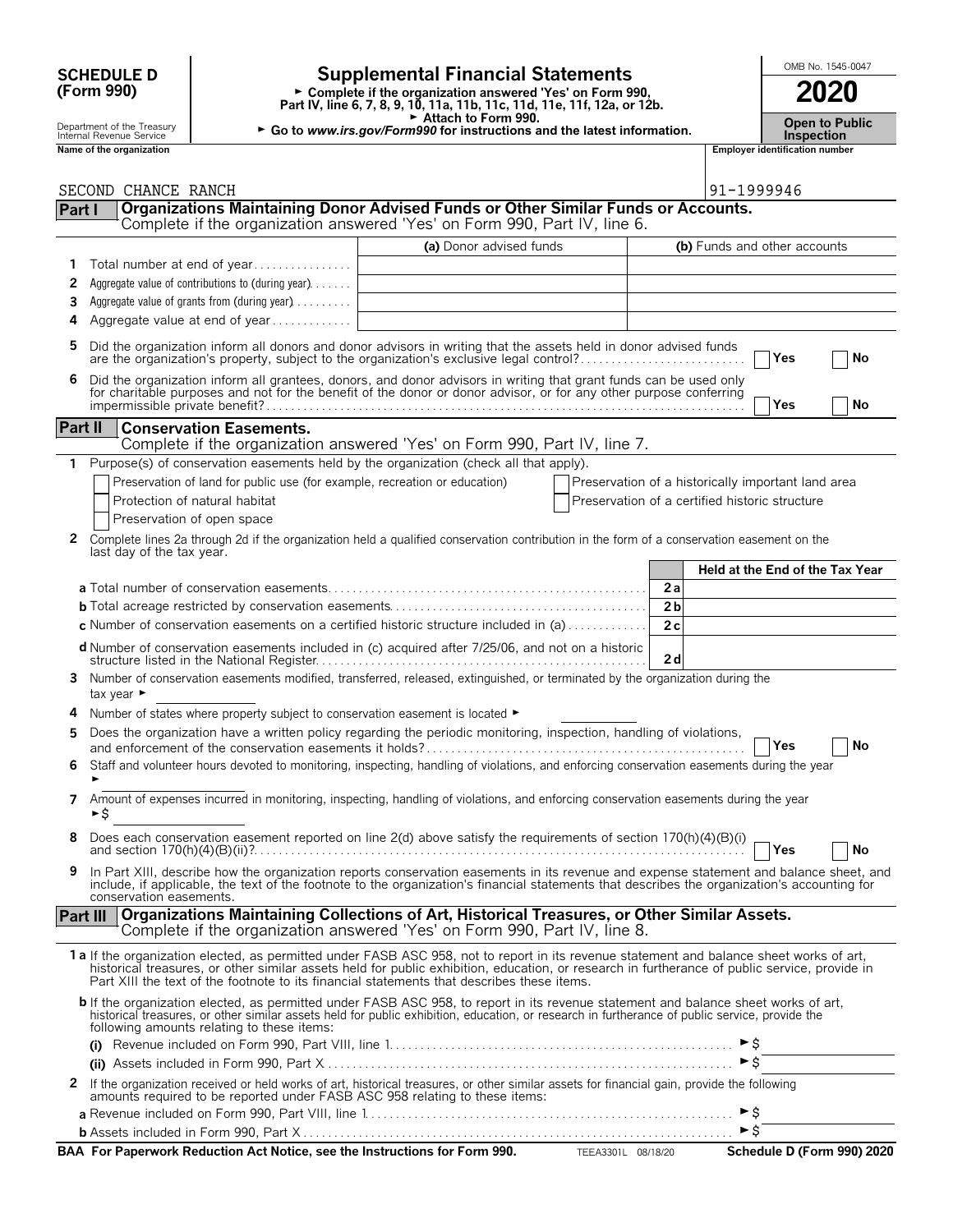| Schedule D (Form 990) 2020 SECOND CHANCE RANCH                                                                                                                                                                                 |                                                                                                              |  |                                         |  |                                    | 91-1999946                      |                |                            | Page 2    |
|--------------------------------------------------------------------------------------------------------------------------------------------------------------------------------------------------------------------------------|--------------------------------------------------------------------------------------------------------------|--|-----------------------------------------|--|------------------------------------|---------------------------------|----------------|----------------------------|-----------|
| Organizations Maintaining Collections of Art, Historical Treasures, or Other Similar Assets (continued)<br>Part III                                                                                                            |                                                                                                              |  |                                         |  |                                    |                                 |                |                            |           |
| Using the organization's acquisition, accession, and other records, check any of the following that make significant use of its collection<br>3<br>items (check all that apply):                                               |                                                                                                              |  |                                         |  |                                    |                                 |                |                            |           |
| Public exhibition<br>a                                                                                                                                                                                                         |                                                                                                              |  | d                                       |  | Loan or exchange program           |                                 |                |                            |           |
| Scholarly research<br>b                                                                                                                                                                                                        |                                                                                                              |  | Other<br>е                              |  |                                    |                                 |                |                            |           |
| Preservation for future generations<br>C<br>Provide a description of the organization's collections and explain how they further the organization's exempt purpose in<br>4<br>Part XIII.                                       |                                                                                                              |  |                                         |  |                                    |                                 |                |                            |           |
| During the year, did the organization solicit or receive donations of art, historical treasures, or other similar assets to be sold to raise funds rather than to be maintained as part of the organization's collection?<br>5 |                                                                                                              |  |                                         |  |                                    |                                 | Yes            |                            | No        |
|                                                                                                                                                                                                                                | Part IV Escrow and Custodial Arrangements. Complete if the organization answered 'Yes' on Form 990, Part IV, |  |                                         |  |                                    |                                 |                |                            |           |
| line 9, or reported an amount on Form 990, Part X, line 21.                                                                                                                                                                    |                                                                                                              |  |                                         |  |                                    |                                 |                |                            |           |
| 1a Is the organization an agent, trustee, custodian or other intermediary for contributions or other assets not included                                                                                                       |                                                                                                              |  |                                         |  |                                    |                                 | Yes            |                            | <b>No</b> |
| <b>b</b> If 'Yes,' explain the arrangement in Part XIII and complete the following table:                                                                                                                                      |                                                                                                              |  |                                         |  |                                    |                                 |                |                            |           |
|                                                                                                                                                                                                                                |                                                                                                              |  |                                         |  |                                    |                                 | Amount         |                            |           |
|                                                                                                                                                                                                                                |                                                                                                              |  |                                         |  |                                    |                                 |                |                            |           |
|                                                                                                                                                                                                                                |                                                                                                              |  |                                         |  |                                    |                                 |                |                            |           |
|                                                                                                                                                                                                                                |                                                                                                              |  |                                         |  |                                    | 1 e<br>1f                       |                |                            |           |
| 2a Did the organization include an amount on Form 990, Part X, line 21, for escrow or custodial account liability?                                                                                                             |                                                                                                              |  |                                         |  |                                    |                                 |                |                            | No        |
|                                                                                                                                                                                                                                |                                                                                                              |  |                                         |  |                                    |                                 |                |                            |           |
|                                                                                                                                                                                                                                |                                                                                                              |  |                                         |  |                                    |                                 |                |                            |           |
| <b>Part V</b><br>Endowment Funds. Complete if the organization answered 'Yes' on Form 990, Part IV, line 10.                                                                                                                   |                                                                                                              |  |                                         |  |                                    |                                 |                |                            |           |
|                                                                                                                                                                                                                                | (a) Current year                                                                                             |  | (b) Prior year                          |  | (c) Two years back                 | (d) Three years back            |                | (e) Four years back        |           |
| <b>1 a</b> Beginning of year balance                                                                                                                                                                                           |                                                                                                              |  |                                         |  |                                    |                                 |                |                            |           |
| <b>b</b> Contributions                                                                                                                                                                                                         |                                                                                                              |  |                                         |  |                                    |                                 |                |                            |           |
| <b>c</b> Net investment earnings, gains,                                                                                                                                                                                       |                                                                                                              |  |                                         |  |                                    |                                 |                |                            |           |
| <b>d</b> Grants or scholarships $\ldots$                                                                                                                                                                                       |                                                                                                              |  |                                         |  |                                    |                                 |                |                            |           |
| <b>e</b> Other expenditures for facilities<br>and programs                                                                                                                                                                     |                                                                                                              |  |                                         |  |                                    |                                 |                |                            |           |
| f Administrative expenses                                                                                                                                                                                                      |                                                                                                              |  |                                         |  |                                    |                                 |                |                            |           |
| <b>g</b> End of year balance $\dots\dots\dots\dots$                                                                                                                                                                            |                                                                                                              |  |                                         |  |                                    |                                 |                |                            |           |
| 2 Provide the estimated percentage of the current year end balance (line 1g, column (a)) held as:                                                                                                                              |                                                                                                              |  |                                         |  |                                    |                                 |                |                            |           |
| a Board designated or quasi-endowment $\blacktriangleright$                                                                                                                                                                    |                                                                                                              |  |                                         |  |                                    |                                 |                |                            |           |
| <b>b</b> Permanent endowment ▶                                                                                                                                                                                                 |                                                                                                              |  |                                         |  |                                    |                                 |                |                            |           |
| c Term endowment ►                                                                                                                                                                                                             | ୭                                                                                                            |  |                                         |  |                                    |                                 |                |                            |           |
| The percentages on lines 2a, 2b, and 2c should equal 100%.                                                                                                                                                                     |                                                                                                              |  |                                         |  |                                    |                                 |                |                            |           |
| 3a Are there endowment funds not in the possession of the organization that are held and administered for the                                                                                                                  |                                                                                                              |  |                                         |  |                                    |                                 |                | Yes                        | No        |
| organization by:                                                                                                                                                                                                               |                                                                                                              |  |                                         |  |                                    |                                 | 3a(i)          |                            |           |
|                                                                                                                                                                                                                                |                                                                                                              |  |                                         |  |                                    |                                 | 3a(ii)         |                            |           |
|                                                                                                                                                                                                                                |                                                                                                              |  |                                         |  |                                    |                                 | 3 <sub>b</sub> |                            |           |
| 4 Describe in Part XIII the intended uses of the organization's endowment funds.                                                                                                                                               |                                                                                                              |  |                                         |  |                                    |                                 |                |                            |           |
| Part VI   Land, Buildings, and Equipment.                                                                                                                                                                                      |                                                                                                              |  |                                         |  |                                    |                                 |                |                            |           |
| Complete if the organization answered 'Yes' on Form 990, Part IV, line 11a. See Form 990, Part X, line 10.                                                                                                                     |                                                                                                              |  |                                         |  |                                    |                                 |                |                            |           |
| Description of property                                                                                                                                                                                                        |                                                                                                              |  | (a) Cost or other basis<br>(investment) |  | (b) Cost or other<br>basis (other) | (c) Accumulated<br>depreciation |                | (d) Book value             |           |
|                                                                                                                                                                                                                                |                                                                                                              |  |                                         |  | 43,105.                            |                                 |                |                            | 43, 105.  |
|                                                                                                                                                                                                                                |                                                                                                              |  |                                         |  | 276,804.                           | 15,181.                         |                |                            | 261, 623. |
| c Leasehold improvements                                                                                                                                                                                                       |                                                                                                              |  |                                         |  |                                    |                                 |                |                            |           |
|                                                                                                                                                                                                                                |                                                                                                              |  |                                         |  | 43,070.                            | 5,742.                          |                |                            | 37,328.   |
|                                                                                                                                                                                                                                |                                                                                                              |  |                                         |  |                                    |                                 |                |                            |           |
| <b>BAA</b>                                                                                                                                                                                                                     |                                                                                                              |  |                                         |  |                                    |                                 |                | Schedule D (Form 990) 2020 | 342,056.  |
|                                                                                                                                                                                                                                |                                                                                                              |  |                                         |  |                                    |                                 |                |                            |           |

TEEA3302L 08/18/20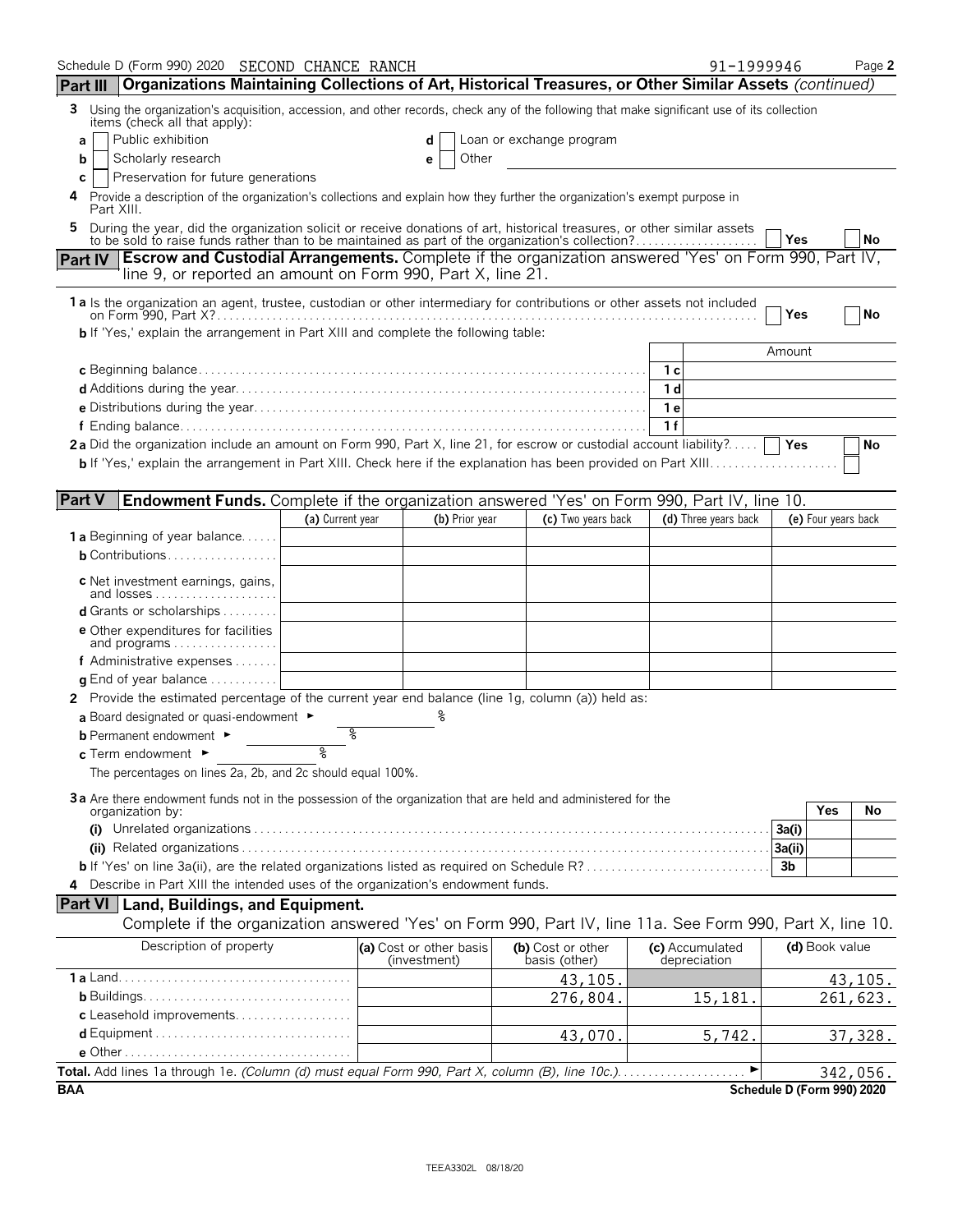| Schedule D (Form 990) 2020 SECOND CHANCE RANCH                                                                                                           |                 |                                                           | 91-1999946                                                | Page 3         |
|----------------------------------------------------------------------------------------------------------------------------------------------------------|-----------------|-----------------------------------------------------------|-----------------------------------------------------------|----------------|
| <b>Part VII Investments - Other Securities.</b>                                                                                                          |                 | N/A                                                       |                                                           |                |
| Complete if the organization answered 'Yes' on Form 990, Part IV, line 11b. See Form 990, Part X, line 12.                                               |                 |                                                           |                                                           |                |
| (a) Description of security or category (including name of security)                                                                                     | (b) Book value  |                                                           | (c) Method of valuation: Cost or end-of-year market value |                |
|                                                                                                                                                          |                 |                                                           |                                                           |                |
|                                                                                                                                                          |                 |                                                           |                                                           |                |
| (3) Other<br>----------------                                                                                                                            |                 |                                                           |                                                           |                |
| (A)                                                                                                                                                      |                 |                                                           |                                                           |                |
| (B)                                                                                                                                                      |                 |                                                           |                                                           |                |
| $($ C)                                                                                                                                                   |                 |                                                           |                                                           |                |
| (D)                                                                                                                                                      |                 |                                                           |                                                           |                |
| (E)                                                                                                                                                      |                 |                                                           |                                                           |                |
| (F)                                                                                                                                                      |                 |                                                           |                                                           |                |
| (G)                                                                                                                                                      |                 |                                                           |                                                           |                |
| (H)                                                                                                                                                      |                 |                                                           |                                                           |                |
| $($ l $)$                                                                                                                                                |                 |                                                           |                                                           |                |
| Total. (Column (b) must equal Form 990, Part X, column (B) line 12.)                                                                                     |                 |                                                           |                                                           |                |
| Part VIII Investments - Program Related.                                                                                                                 |                 | N/A                                                       |                                                           |                |
| Complete if the organization answered 'Yes' on Form 990, Part IV, line 11c. See Form 990, Part X, line 13.                                               |                 |                                                           |                                                           |                |
| (a) Description of investment                                                                                                                            | (b) Book value  | (c) Method of valuation: Cost or end-of-year market value |                                                           |                |
| (1)                                                                                                                                                      |                 |                                                           |                                                           |                |
| (2)                                                                                                                                                      |                 |                                                           |                                                           |                |
| (3)                                                                                                                                                      |                 |                                                           |                                                           |                |
| (4)                                                                                                                                                      |                 |                                                           |                                                           |                |
| (5)                                                                                                                                                      |                 |                                                           |                                                           |                |
| (6)                                                                                                                                                      |                 |                                                           |                                                           |                |
| (7)                                                                                                                                                      |                 |                                                           |                                                           |                |
| (8)                                                                                                                                                      |                 |                                                           |                                                           |                |
| (9)                                                                                                                                                      |                 |                                                           |                                                           |                |
| (10)                                                                                                                                                     |                 |                                                           |                                                           |                |
| Total. (Column (b) must equal Form 990, Part X, column (B) line 13.).<br>▸<br>Part IX<br><b>Other Assets.</b>                                            |                 |                                                           |                                                           |                |
| Complete if the organization answered 'Yes' on Form 990, Part IV, line 11d. See Form 990, Part X, line 15.                                               | N/A             |                                                           |                                                           |                |
|                                                                                                                                                          | (a) Description |                                                           |                                                           | (b) Book value |
| (1)                                                                                                                                                      |                 |                                                           |                                                           |                |
| (2)                                                                                                                                                      |                 |                                                           |                                                           |                |
| (3)                                                                                                                                                      |                 |                                                           |                                                           |                |
| (4)                                                                                                                                                      |                 |                                                           |                                                           |                |
| (5)                                                                                                                                                      |                 |                                                           |                                                           |                |
| (6)                                                                                                                                                      |                 |                                                           |                                                           |                |
| (7)                                                                                                                                                      |                 |                                                           |                                                           |                |
| (8)                                                                                                                                                      |                 |                                                           |                                                           |                |
| (9)                                                                                                                                                      |                 |                                                           |                                                           |                |
| (10)                                                                                                                                                     |                 |                                                           |                                                           |                |
|                                                                                                                                                          |                 |                                                           | ▶                                                         |                |
| Part X<br><b>Other Liabilities.</b><br>Complete if the organization answered 'Yes' on Form 990, Part IV, line 11e or 11f. See Form 990, Part X, line 25. |                 |                                                           |                                                           |                |

|                             | (a) Description of liability | (b) Book value |
|-----------------------------|------------------------------|----------------|
| Federal income taxes<br>(1) |                              |                |
| (2)                         |                              |                |
| (3)                         |                              |                |
| (4)                         |                              |                |
| (5)                         |                              |                |
| (6)                         |                              |                |
| (7)                         |                              |                |
| (8)                         |                              |                |
| (9)                         |                              |                |
| (10)                        |                              |                |
| (11)                        |                              |                |
|                             |                              | ▶              |

2. Liability for uncertain tax positions. In Part XIII, provide the text of the footnote to the organization's financial statements that reports the organization's liability for uncertain tax positions under FASB ASC 740. Check here if the text of the footnote has been provided in Part XIII. . . . . . . . . . . . . . . . . . . . . . . . . . . . . . . . . . . . . . . . . . . . . . . . . . . . . . . .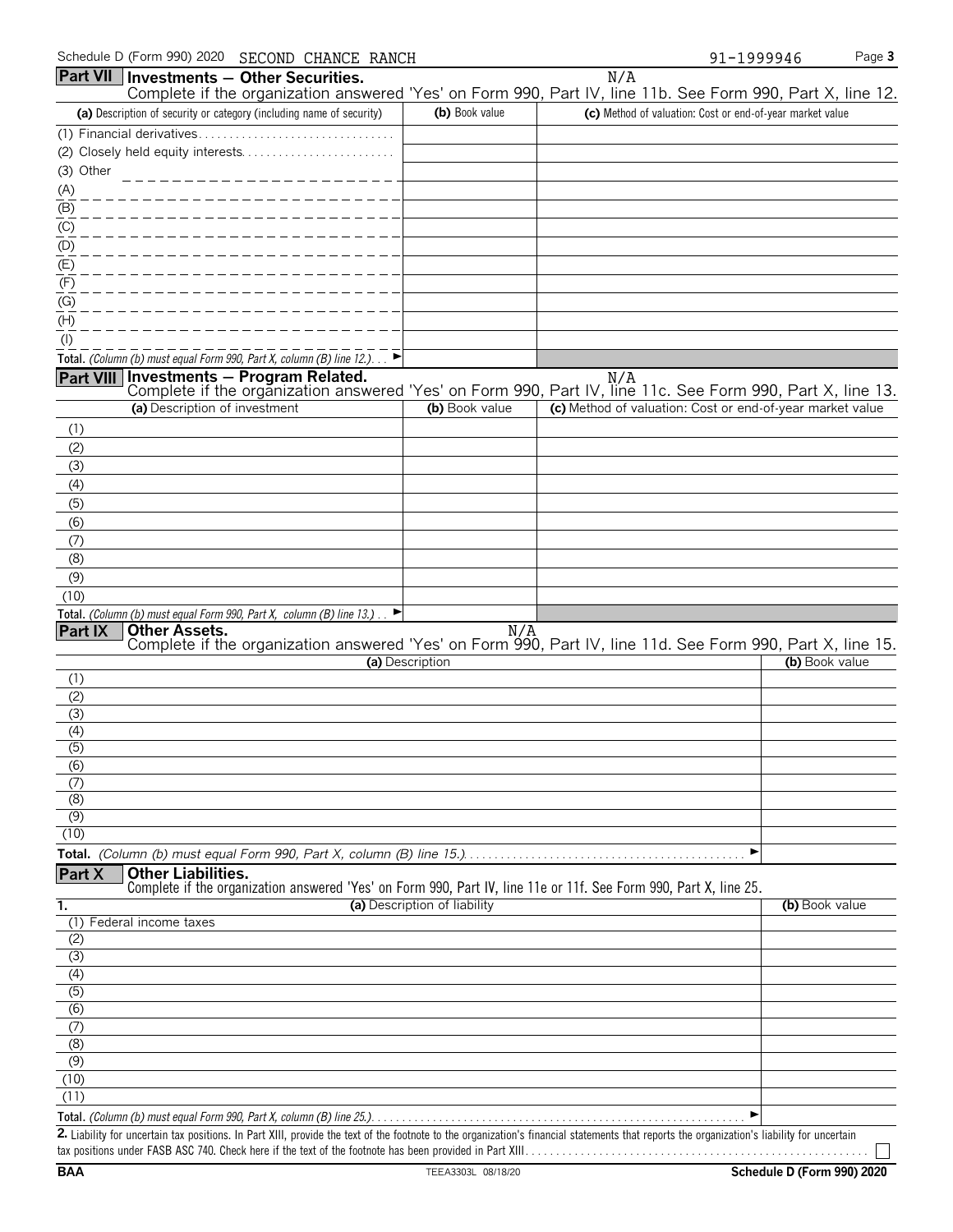| Schedule D (Form 990) 2020 SECOND CHANCE RANCH                                                           |                | 91-1999946     | Page 4 |
|----------------------------------------------------------------------------------------------------------|----------------|----------------|--------|
| <b>Part XI</b> Reconciliation of Revenue per Audited Financial Statements With Revenue per Return. $N/A$ |                |                |        |
| Complete if the organization answered 'Yes' on Form 990, Part IV, line 12a.                              |                |                |        |
|                                                                                                          |                | $\overline{1}$ |        |
| Amounts included on line 1 but not on Form 990, Part VIII, line 12:<br>2                                 |                |                |        |
|                                                                                                          |                |                |        |
|                                                                                                          | 2 <sub>h</sub> |                |        |
|                                                                                                          |                |                |        |
|                                                                                                          |                |                |        |
|                                                                                                          |                | 2e             |        |
| 3                                                                                                        |                | 3              |        |
| Amounts included on Form 990, Part VIII, line 12, but not on line 1:<br>4                                |                |                |        |
|                                                                                                          |                |                |        |
|                                                                                                          |                |                |        |
|                                                                                                          |                | 4 c            |        |
| 5 Total revenue. Add lines 3 and 4c. (This must equal Form 990, Part I, line 12.)                        |                | 5              |        |
| Part XII   Reconciliation of Expenses per Audited Financial Statements With Expenses per Return. N/A     |                |                |        |
| Complete if the organization answered 'Yes' on Form 990, Part IV, line 12a.                              |                |                |        |
|                                                                                                          |                | -1             |        |
| 2 Amounts included on line 1 but not on Form 990, Part IX, line 25:                                      |                |                |        |
|                                                                                                          |                |                |        |
|                                                                                                          |                |                |        |
|                                                                                                          |                |                |        |
|                                                                                                          |                |                |        |
|                                                                                                          |                | <b>2e</b>      |        |
| 3                                                                                                        |                | 3              |        |
| Amounts included on Form 990, Part IX, line 25, but not on line 1:<br>4                                  |                |                |        |
| <b>a</b> Investment expenses not included on Form 990, Part VIII, line 7b. 4a                            |                |                |        |
|                                                                                                          |                |                |        |
|                                                                                                          |                | 4 c            |        |
| 5 Total expenses. Add lines 3 and 4c. (This must equal Form 990, Part I, line 18.).                      |                | 5              |        |
| Part XIII Supplemental Information.                                                                      |                |                |        |

Provide the descriptions required for Part II, lines 3, 5, and 9; Part III, lines 1a and 4; Part IV, lines 1b and 2b; Part V,

line 4; Part X, line 2; Part XI, lines 2d and 4b; and Part XII, lines 2d and 4b. Also complete this part to provide any additional information.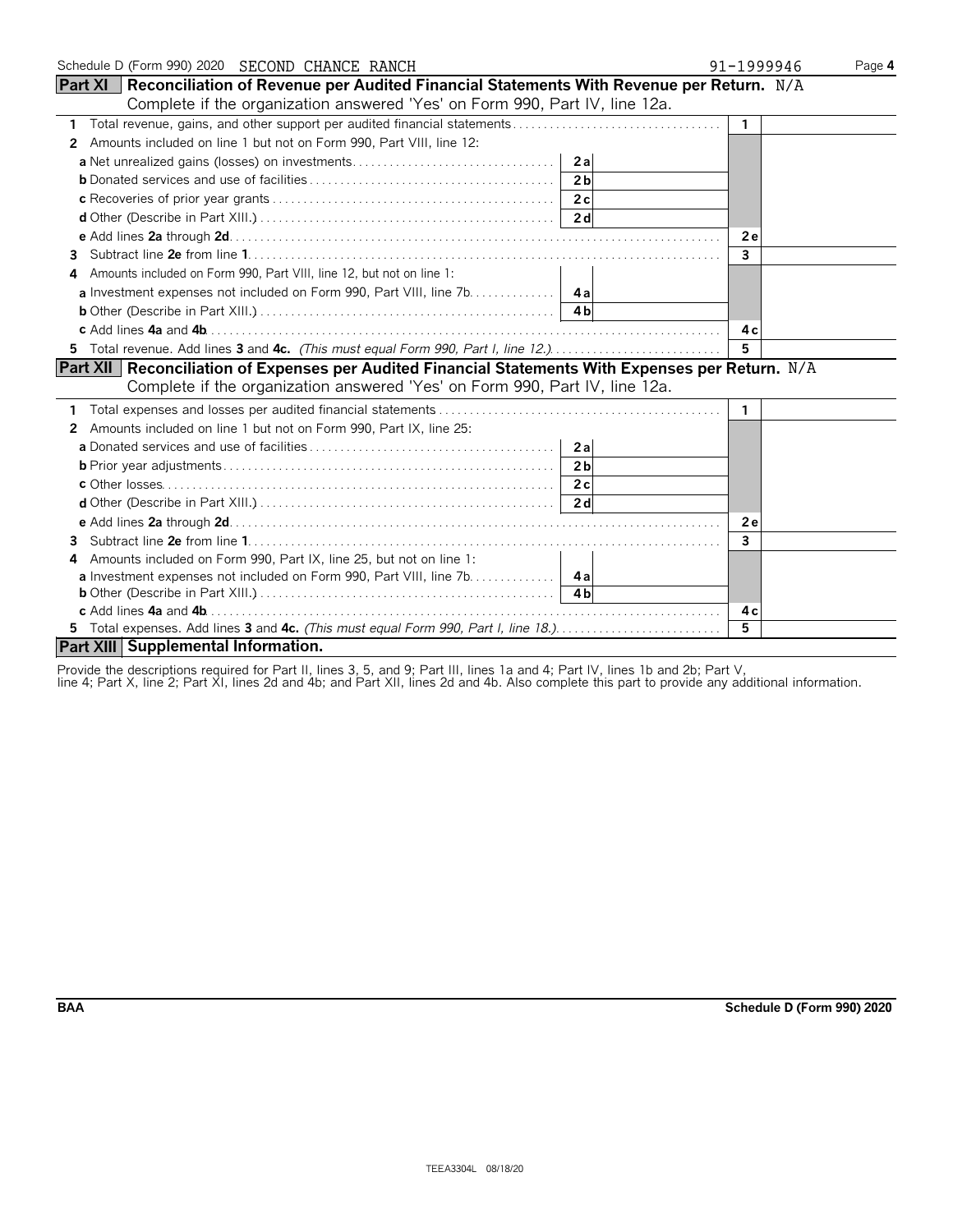## **CHEDULE O** Supplemental Information to Form 990 or 990-EZ<br>
Form 990 or 990-EZ) Complete to provide information for responses to specific questions on **(Form 990 or 990-EZ) Complete to provide information for responses to specific questions on Form 990 or 990-EZ or to provide any additional information. 2020**

Attach to Form 990 or 990-EZ. **Open to Public** Department of the Treasury Go to Department of the Treasury Go to **Public**<br>► Go to *www.irs.gov/Form990* for the latest information.

#### SECOND CHANCE RANCH 91-1999946

### **Form 990, Part III, Line 1 - Organization Mission**

SECOND CHANCE RANCH SERVES AS A SANCTUARY FOR A SPECIAL COLLECTION OF RETIRED SPORT

HORSES. LEADING WITH HORSES A PROGRAM OFFERING A COLLABORATIVE PLATFORM FOR MENTAL

HEALTH PROFFESSIONALS TO APPLY EQUINE FACILITATED PSYCHOTHERAPY TO EXISTING

TREATMENT PLANS.

### **Form 990, Part VI, Line 11b - Form 990 Review Process**

No review was or will be conducted.

### **Form 990, Part VI, Line 18 - Explanation of Other Means Forms Available For Public Inspection**

GUIDESTAR NONPROFIT TRANSPARENCY REPORTING

### **Form 990, Part VI, Line 19 - Other Organization Documents Publicly Available**

No other documents available to the public.

#### **Form 990, Part IX, Line 24e Other Expenses**

|                                     |       | (A)              | (B)                 | (C)                     | (D)         |
|-------------------------------------|-------|------------------|---------------------|-------------------------|-------------|
|                                     |       | Total            | Program<br>Services | Management<br>& General | Fundraising |
| AUTO REPAIRS<br><b>BANKING FEES</b> |       | 1,636.<br>1,998. | 1,636.              | 1,998.                  |             |
| COMMUNITY FUND                      |       | 2,847.           | 2,847.              |                         |             |
| <b>DUES</b>                         |       | 25.              |                     | 25.                     |             |
| FUEL                                |       | 2,247.           | 2,247.              |                         |             |
| HAULING                             |       | 1,239.           | 1,239.              |                         |             |
| LICENSING                           |       | 324.             |                     | 324.                    |             |
| OTHER ANIMAL EXPENSES               |       | 1,324.           | 1,324.              |                         |             |
| OTHER COSTS OF<br>LABOR             |       | 3,004.           | 3.004.              |                         |             |
| PROPERTY TAXES                      |       | 3,562.           |                     | 3,562.                  |             |
| STABLE SUPPLIES                     |       | 3,338.           | 3,338.              |                         |             |
| UTILITIES                           |       | 7,180.           |                     | 7,180.                  |             |
|                                     | Total | 28,724.          | 15,635.             | 13,089.                 | О.<br>S     |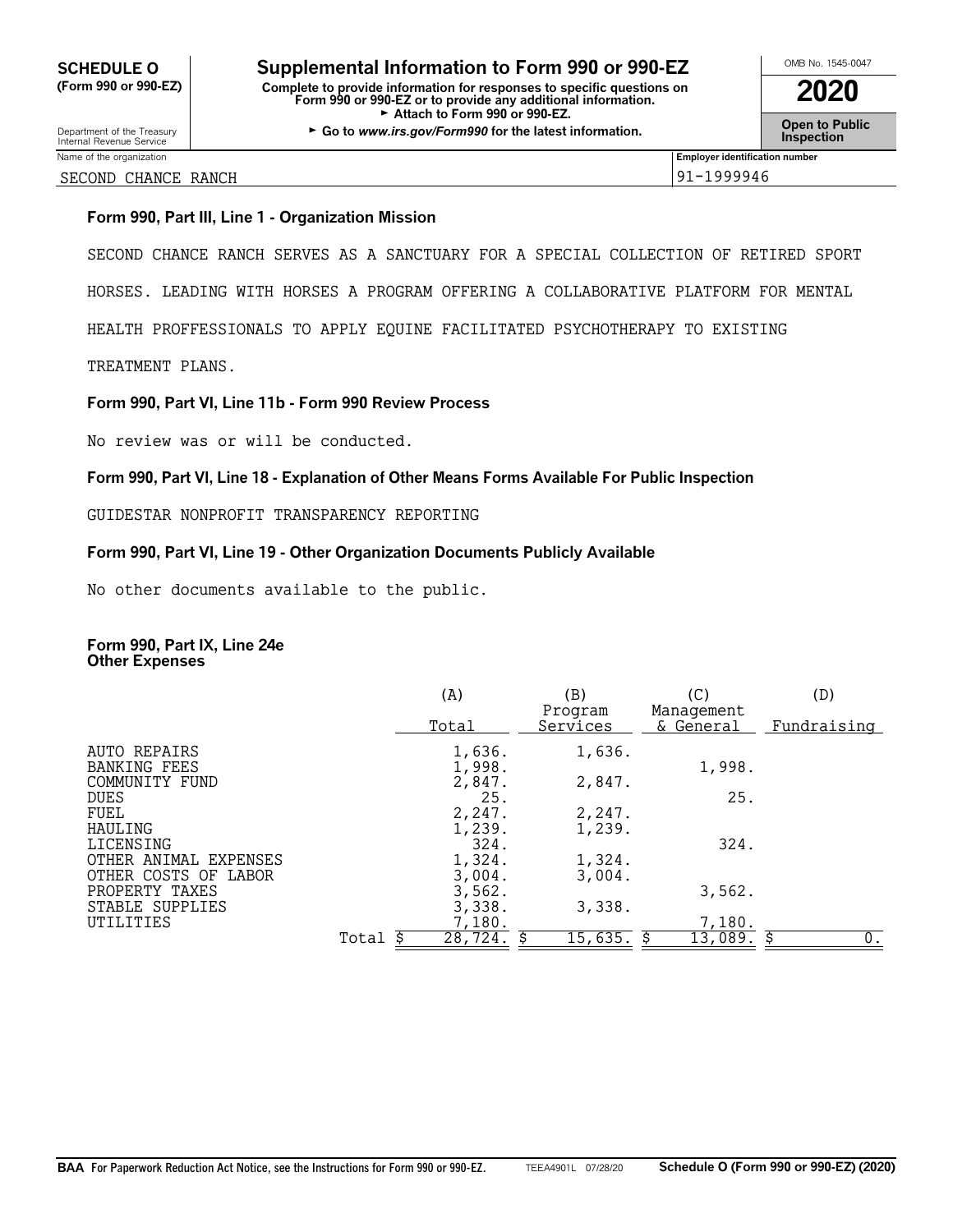## **12/31/20 2020 Federal Book Depreciation Schedule Page 1**

### **SECOND CHANCE RANCH 91-1999946**

| No.               | Description                      | Date<br>Acquired | Date<br>Sold | Cost/<br><b>Basis</b> | Bus.<br>Pct. | Cur<br>179<br>Bonus | Special<br>Depr.<br>Allow. | Prior<br>179/<br>Bonus/<br>Sp. Depr. | Prior<br>Dec. Bal.<br>Depr. |             | Salvage<br>/Basis<br>Reductn | Depr.<br>Basis | Prior<br>Depr. | Method |    | Life Rate | Current<br>Depr. |
|-------------------|----------------------------------|------------------|--------------|-----------------------|--------------|---------------------|----------------------------|--------------------------------------|-----------------------------|-------------|------------------------------|----------------|----------------|--------|----|-----------|------------------|
| Form 990/990-PF   |                                  |                  |              |                       |              |                     |                            |                                      |                             |             |                              |                |                |        |    |           |                  |
|                   | Auto / Transport Equipment       |                  |              |                       |              |                     |                            |                                      |                             |             |                              |                |                |        |    |           |                  |
| 4 HONDA CRV       |                                  | 5/06/20          |              | 20,958                |              |                     |                            |                                      |                             |             |                              | 20,958         |                | S/L    | 5  |           | 2,794            |
|                   | 5 KUBOTA TRACTOR                 | 5/07/20          |              | 22,112                |              |                     |                            |                                      |                             |             |                              | 22,112         |                | S/L    | 5  |           | 2,948            |
|                   | Total Auto / Transport Equipment |                  |              | 43,070                |              | $\pmb{0}$           | $\bm{0}$                   |                                      | 0                           | $\pmb{0}$   | $\boldsymbol{0}$             | 43,070         | $\pmb{0}$      |        |    |           | 5,742            |
| Buildings         |                                  |                  |              |                       |              |                     |                            |                                      |                             |             |                              |                |                |        |    |           |                  |
| HOUSE             |                                  | 1/01/18          |              | 250,000               |              |                     |                            |                                      |                             |             |                              | 250,000        | 6,410          | S/L MM | 39 | .02564    | 6,410            |
| 2 FENCE           |                                  | 7/09/19          |              | 21,580                |              |                     |                            |                                      |                             |             |                              | 21,580         | 719            | S/L    | 15 |           | 1,439            |
| 6 FENCING         |                                  | 5/19/20          |              | 5,224                 |              |                     |                            |                                      |                             |             |                              | 5,224          |                | S/L    | 15 |           | 203              |
|                   | <b>Total Buildings</b>           |                  |              | 276,804               |              | $\mathbf 0$         | $\mathbf 0$                |                                      | $\pmb{0}$                   | $\mathbf 0$ | $\mathbf 0$                  | 276,804        | 7,129          |        |    |           | 8,052            |
| Land              |                                  |                  |              |                       |              |                     |                            |                                      |                             |             |                              |                |                |        |    |           |                  |
| 3 LAND            |                                  | 9/30/18          |              | 43,105                |              |                     |                            |                                      |                             |             |                              | 43,105         |                |        |    |           | $\mathbf 0$      |
| <b>Total Land</b> |                                  |                  |              | 43,105                |              | $\pmb{0}$           | $\pmb{0}$                  |                                      | $\pmb{0}$                   | $\bf{0}$    | $\mathbf 0$                  | 43,105         | $\mathbf{0}$   |        |    |           | $\pmb{0}$        |
|                   | <b>Total Depreciation</b>        |                  |              | 362,979               |              |                     | $\Omega$                   |                                      | $\theta$                    | 0           | $\Omega$                     | 362,979        | 7,129          |        |    |           | 13,794           |
|                   | <b>Grand Total Depreciation</b>  |                  |              | 362,979               |              | $\Omega$            | $\Omega$                   |                                      | 0                           | 0           | $\mathbf 0$                  | 362,979        | 7,129          |        |    |           | 13,794           |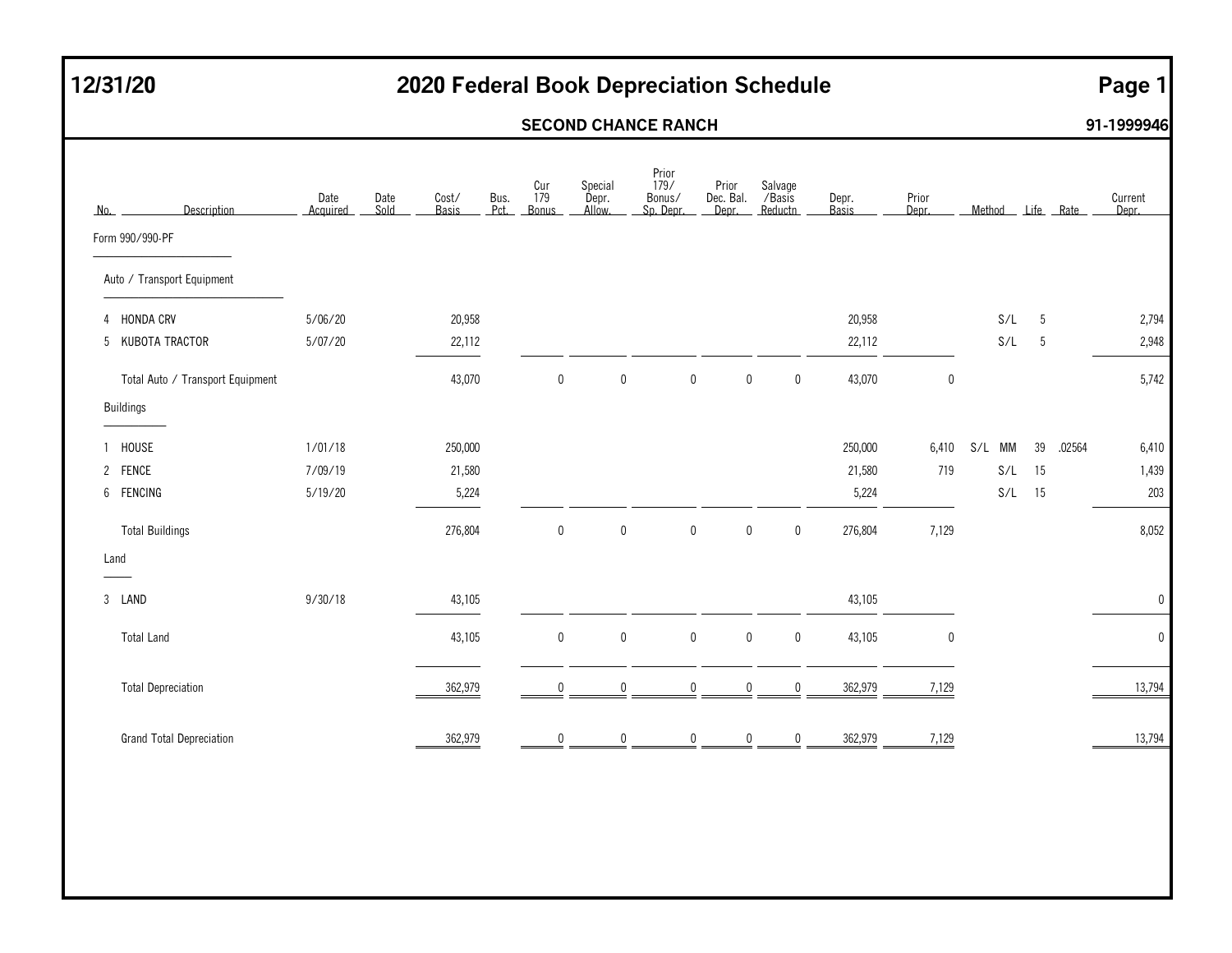## **12/31/21 2021 Federal Book Depreciation Schedule Page 1**

### **SECOND CHANCE RANCH 91-1999946**

| Description<br>No.               | Date<br>Date<br>Sold<br>Acquired | Cost/<br>Bus.<br>Pct.<br><b>Basis</b> | Cur<br>179<br><b>Bonus</b> | Special<br>Depr.<br>Allow. | Prior<br>179/<br>Bonus/<br>Sp. Depr. | Prior<br>Dec. Bal.<br>Depr. | Salvage<br>/Basis<br>Reductn | Depr.<br>Basis | Prior<br>Depr. | Method | Life Rate |        | Current<br>Depr. |
|----------------------------------|----------------------------------|---------------------------------------|----------------------------|----------------------------|--------------------------------------|-----------------------------|------------------------------|----------------|----------------|--------|-----------|--------|------------------|
| Form 990/990-PF                  |                                  |                                       |                            |                            |                                      |                             |                              |                |                |        |           |        |                  |
| Auto / Transport Equipment       |                                  |                                       |                            |                            |                                      |                             |                              |                |                |        |           |        |                  |
| 4 HONDA CRV                      | 5/06/20                          | 20,958                                |                            |                            |                                      |                             |                              | 20,958         | 2,794          | S/L    | 5         |        | 4,192            |
| 5 KUBOTA TRACTOR                 | 5/07/20                          | 22,112                                |                            |                            |                                      |                             |                              | 22,112         | 2,948          | S/L    | 5         |        | 4,422            |
| Total Auto / Transport Equipment |                                  | 43,070                                | $\mathbf 0$                | $\pmb{0}$                  | $\pmb{0}$                            | $\pmb{0}$                   | $\mathbf 0$                  | 43,070         | 5,742          |        |           |        | 8,614            |
| <b>Buildings</b>                 |                                  |                                       |                            |                            |                                      |                             |                              |                |                |        |           |        |                  |
| HOUSE<br>$\mathbf{1}$            | 1/01/18                          | 250,000                               |                            |                            |                                      |                             |                              | 250,000        | 12,820         | S/L MM | 39        | .02564 | 6,410            |
| 2 FENCE                          | 7/09/19                          | 21,580                                |                            |                            |                                      |                             |                              | 21,580         | 2,158          | S/L    | 15        |        | 1,439            |
| 6 FENCING                        | 5/19/20                          | 5,224                                 |                            |                            |                                      |                             |                              | 5,224          | 203            | S/L    | 15        |        | 348              |
| <b>Total Buildings</b>           |                                  | 276,804                               | $\mathbf 0$                | $\mathbf 0$                | 0                                    | $\mathbf 0$                 | $\mathbf 0$                  | 276,804        | 15,181         |        |           |        | 8,197            |
| Land                             |                                  |                                       |                            |                            |                                      |                             |                              |                |                |        |           |        |                  |
| 3 LAND                           | 9/30/18                          | 43,105                                |                            |                            |                                      |                             |                              | 43,105         |                |        |           |        | $\mathbf 0$      |
| <b>Total Land</b>                |                                  | 43,105                                | $\mathbf 0$                | $\pmb{0}$                  | $\pmb{0}$                            | $\pmb{0}$                   | $\mathbf 0$                  | 43,105         | 0              |        |           |        | $\pmb{0}$        |
| <b>Total Depreciation</b>        |                                  | 362,979                               | $\Omega$                   | $\mathbf 0$                | 0                                    | 0                           | $\mathbf 0$                  | 362,979        | 20,923         |        |           |        | 16,811           |
| <b>Grand Total Depreciation</b>  |                                  | 362,979                               | $\Omega$                   | $\mathbf 0$                | 0                                    | $\mathbf 0$                 | 0                            | 362,979        | 20,923         |        |           |        | 16,811           |